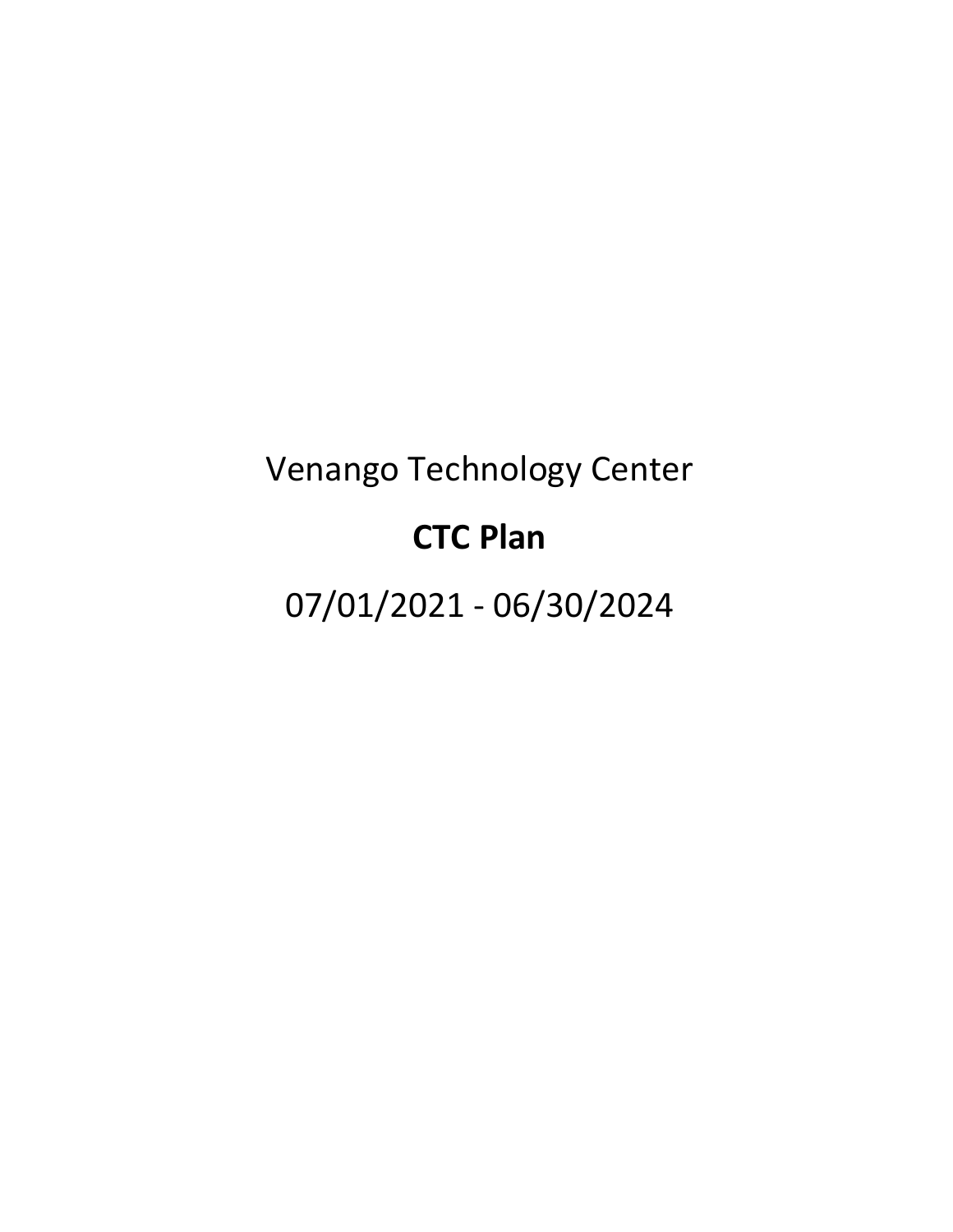# CTC Profile

# **Demographics**

One Vo Tech Drive Oil City, PA 16301 (814)677-3097

AYP Status: Not Provided Administrative Director: Mario Fontanazza

# **Planning Process**

- a. Solicited Steering Committee members as required by Chapter 4 and PDE guidelines
- b. Administrative Team met with the Steering Committee to discuss Chapter 4 Plan.
- c. Incorporated Steering Committee's input into Chapter 4 Plan.
- d. Acquire Steering Team Committee approval.
- e. Obtain Joint Committee approval.
- f. Action Plan Teams will monitor and adjust action plan through the six-year process.
- g. Administrative Team will meet, analyze data, and adjust instruction accordingly.
- h. Each action plan will be evaluated at the end of each year to determine progress.
- i. Data will be collected through various means to survey occupations of former graduates.

#### **Mission Statement**

The mission of the Venango Technology Center is to focus on the economic future of the region through quality career and technical education.

# **Vision Statement**

The vision of the Venango Technology Center is to provide quality training for quality people. Our programs and services will meet or exceed our customer's expectations in every way and we will always seek to continually improve in all areas. VTC's programs and services will attract interested students with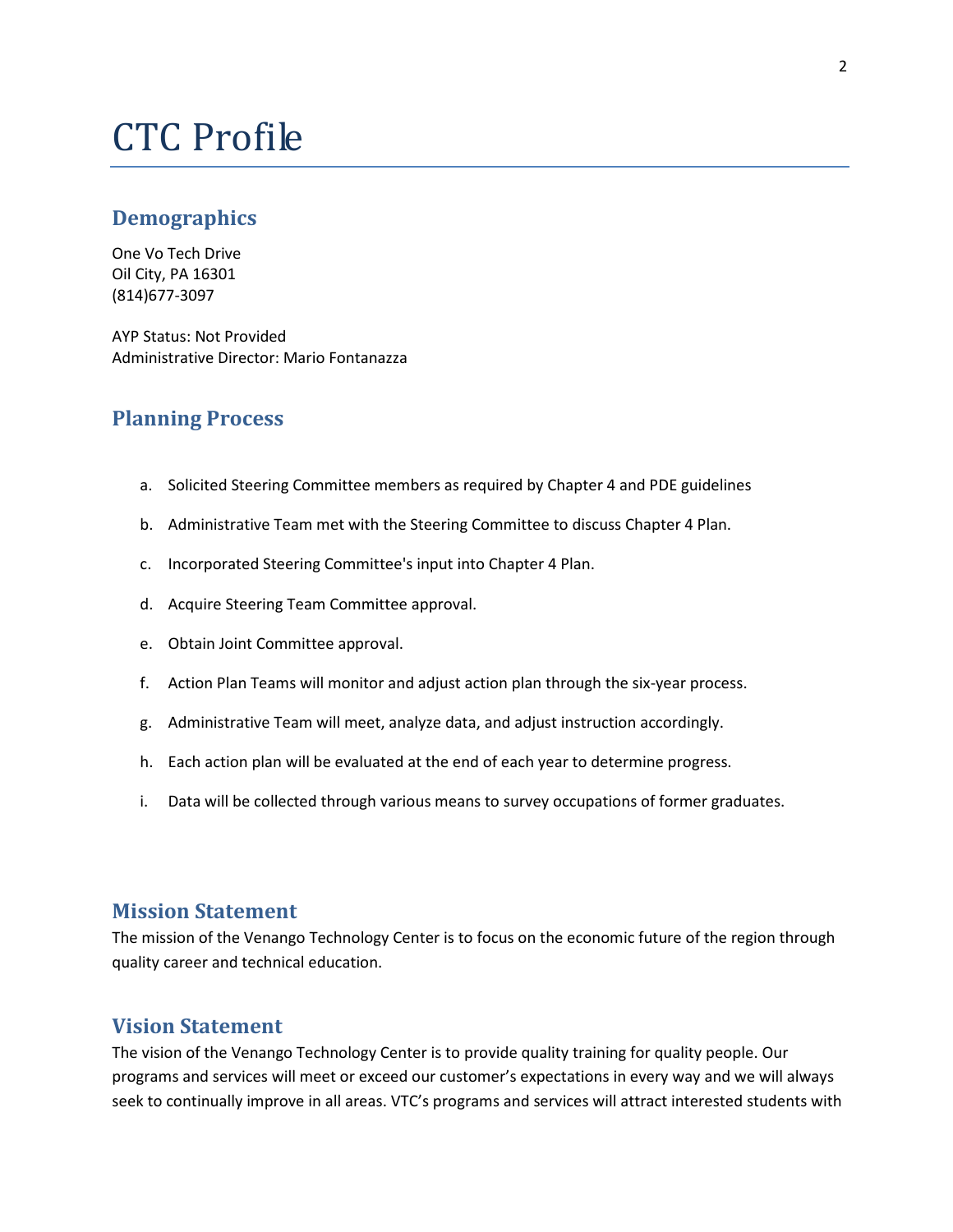a strong desire to succeed in their area of technical education and who are motivated to attend school on a regular basis. Quality training will be provided through collaboration with an engaged community, which includes students, parents, employers, and other important stakeholders. It is expected that the implementation of this plan will result in a high quality, relevant curriculum and effective instructional and organizational practices which will produce positive customer satisfaction and student NOCTI scores, which will be at or above the state average. Upon graduation, VTC students will be well prepared for additional post secondary education and/or for success in the workplace.

# **Shared Values**

- All people can learn
- Everyone has the right to an education
- Education should be accessible to all.
- Education is the shared responsibility of the student, the family, the school and the community.
- All students should be prepared to deal effectively with change.
- The school should provide a safe, orderly and caring environment conducive to learning.
- Dedicated advisory committees are essential to career and technical education.
- All students can benefit from career and technical education, as it is essential to our society.
- Student competencies should be based upon performance standards deemed critical to successful employment

# **Educational Community**

Six school districts joined together to create the Venango County Area Vocational Technical School in 1966. Cranberry, Franklin, Forest, Oil City, Titusville, and Valley Grove School Districts, in northwestern Pennsylvania's oil country region, saw their plans implemented in 1969 as the Venango County Area Vocational-Technical School open its doors to its first students. Just over 1000 secondary school students and more than 1500 adults enrolled in classes during the first year of operation. Over the next 30 years, many changes took place in the geographical area and the school adjusted to those changes annually. Through good and marginal economic times the Venango County Area Vocational-Technical School continued to serve the needs of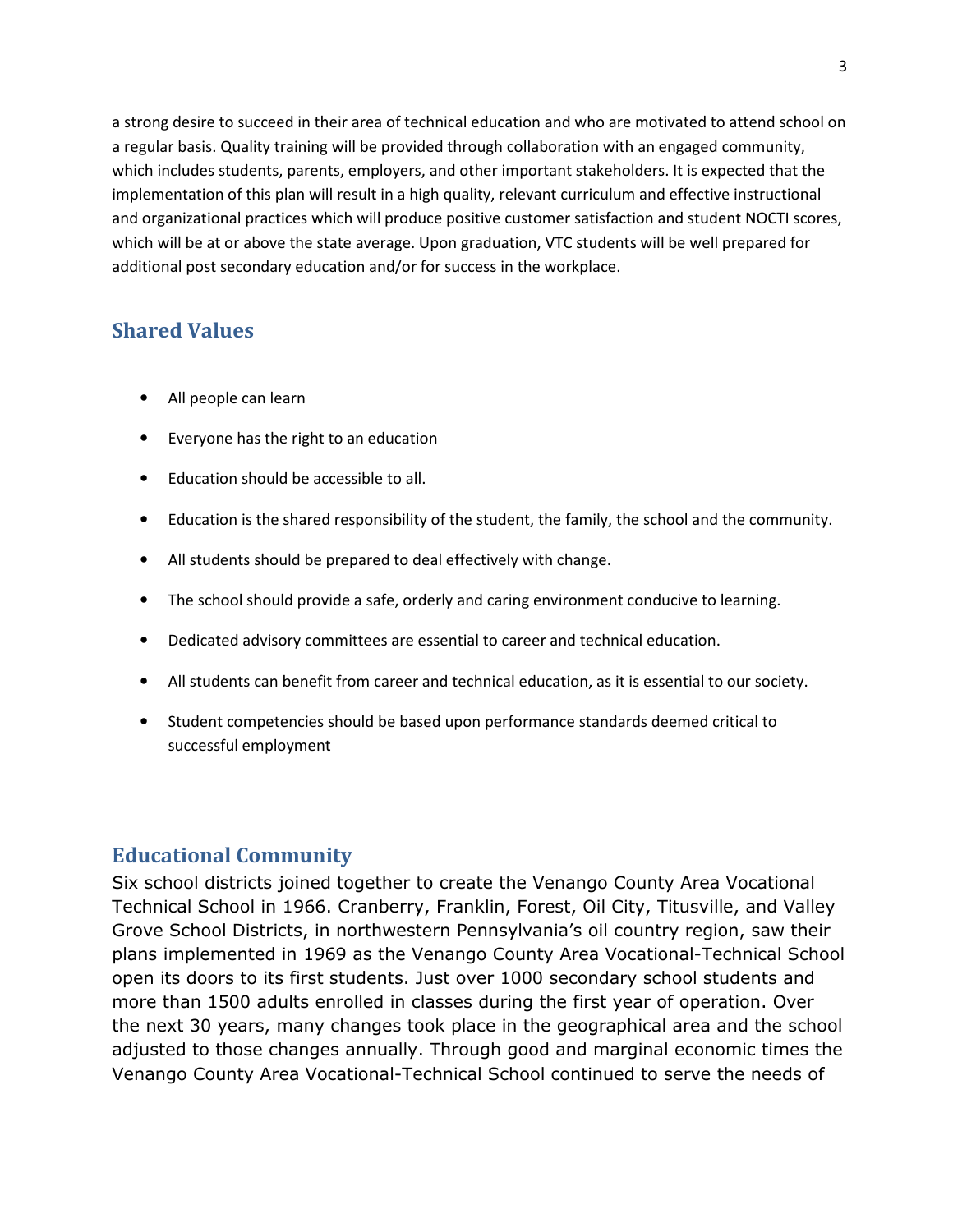the region by providing relevant, vocational-technical training programs for all who were interested and willing to profit from the instruction provided.

Today, the Venango County Area Vocational-Technical School is known as the Venango Technology Center, and, here's why. When the school first opened in September of 1969, there were a lot of courses offered that taught mostly "manual-type" skills. Only 1 or 2 were highly technical in nature. Over the past 30 years a number of things have happened to significantly change the face of education at the school. First of all, the electronics industry boomed, producing everything from easy to use calculators to highly efficient robots to huge systems of computer controlled manufacturing equipment. Then, computers started to show up almost everywhere, even in places most would not expect. Convenience stores, automobile repair shops, restaurants, doctor's offices, machine shops, beauty shops, and almost every business imaginable started using computers and other electronic devices to get their work done. On January 1, 2000, our name changed overnight, but the changes behind what we really are today took place over a period of 30 years.

Currently, the Venango Technology Center is the career and technical education department for 7 high schools in Venango, Forest, and part of Crawford County. The Center fulfills its primary mission through its 15 career and technical education programs, 14 Programs of Study, a post-secondary Practical Nurse training program, and numerous Adult Education programs. Nearly 700 secondary school students are served and about the same number of adults bringing our total number of individuals served to about 1200. The Center offers a full complement of student instructional support services that include career exploration, career guidance, learning support, transition and placement services, and many similar adult student services. For those wishing to continue their education after high school, the Center has a number of articulation agreements with postsecondary institutions in our geographical area.

The Venango Technology Center has made a number of improvements over the past few years that have contributed to some very positive results. A complete administrative reorganization in 1999, a newly developed strategic plan, and a complete revamping of our curricula using PDE Programs of Study. These changes have resulted in some very positive outcomes. We have maintained an excellent safety record. Our total secondary program enrollment has remained constant. Our Cooperative Education program has placed an amount of students equal to most recent years in the face of a high area unemployment rate.

All Venango Technology Center Team members take great pride in the recent positive outcomes at the school. We know it is important to "focus on and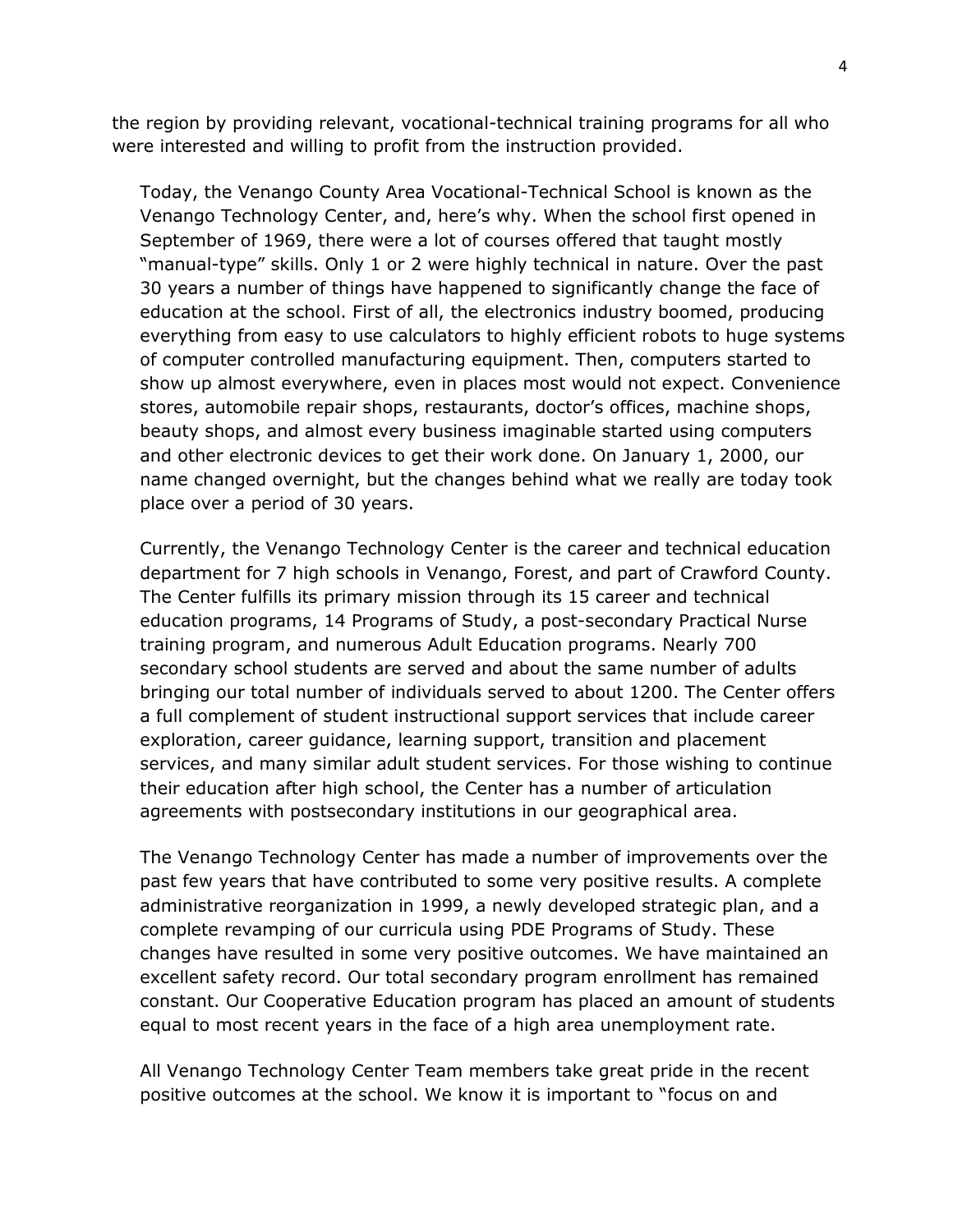improve" the quality of our educational programs and to be responsive to our community. This quality leadership initiative is just another example of how the Venango Technology Center is seeking to attain its vision of providing "quality training for quality people".

### **Concerns**

The Venango Technology Center is concerned that IDEA funds are not available to provide critical support services, which may be necessary to accommodate the learning needs of special education students enrolled in the school.

| <b>Name</b>                          | Role                                                    |
|--------------------------------------|---------------------------------------------------------|
| <b>Patrick Adams</b>                 | <b>Administrator: Professional Education</b>            |
| Mario Fontanazza                     | <b>Administrator: Professional Education</b>            |
| Hal Carbaugh                         | <b>Board Member: Professional Education</b>             |
| David Graham                         | <b>Board Member: Professional Education</b>             |
| Vicki Gonnelly                       | <b>Business Representative : Professional Education</b> |
| Rod Griffin                          | <b>Business Representative: Professional Education</b>  |
| <b>Mark Hicks</b>                    | <b>Community Representative: Professional</b>           |
|                                      | Education                                               |
| Cindy McBride                        | <b>Community Representative: Professional</b>           |
|                                      | Education                                               |
| Sue Williams                         | Community Representative : Professional                 |
|                                      | Education                                               |
| Sarah Campbell                       | Ed Specialist - School Counselor : Professional         |
|                                      | Education                                               |
| <b>NOT APPLICABLE FOR SUBMISSION</b> | Elementary School Teacher - Regular Education :         |
|                                      | <b>Professional Education</b>                           |
| NOT APPLICABLE FOR SUBMISSION        | Elementary School Teacher - Regular Education :         |
|                                      | <b>Professional Education</b>                           |
| Darrin Burt                          | High School Teacher - Regular Education :               |
|                                      | <b>Professional Education</b>                           |
| Curt Crawford                        | High School Teacher - Regular Education :               |
|                                      | <b>Professional Education</b>                           |
| Pete Lindey                          | High School Teacher - Regular Education :               |
|                                      | <b>Professional Education</b>                           |
| <b>Robert Moore</b>                  | High School Teacher - Regular Education :               |
|                                      | <b>Professional Education</b>                           |
| Eric Smith                           | High School Teacher - Regular Education :               |

# **Planning Committee**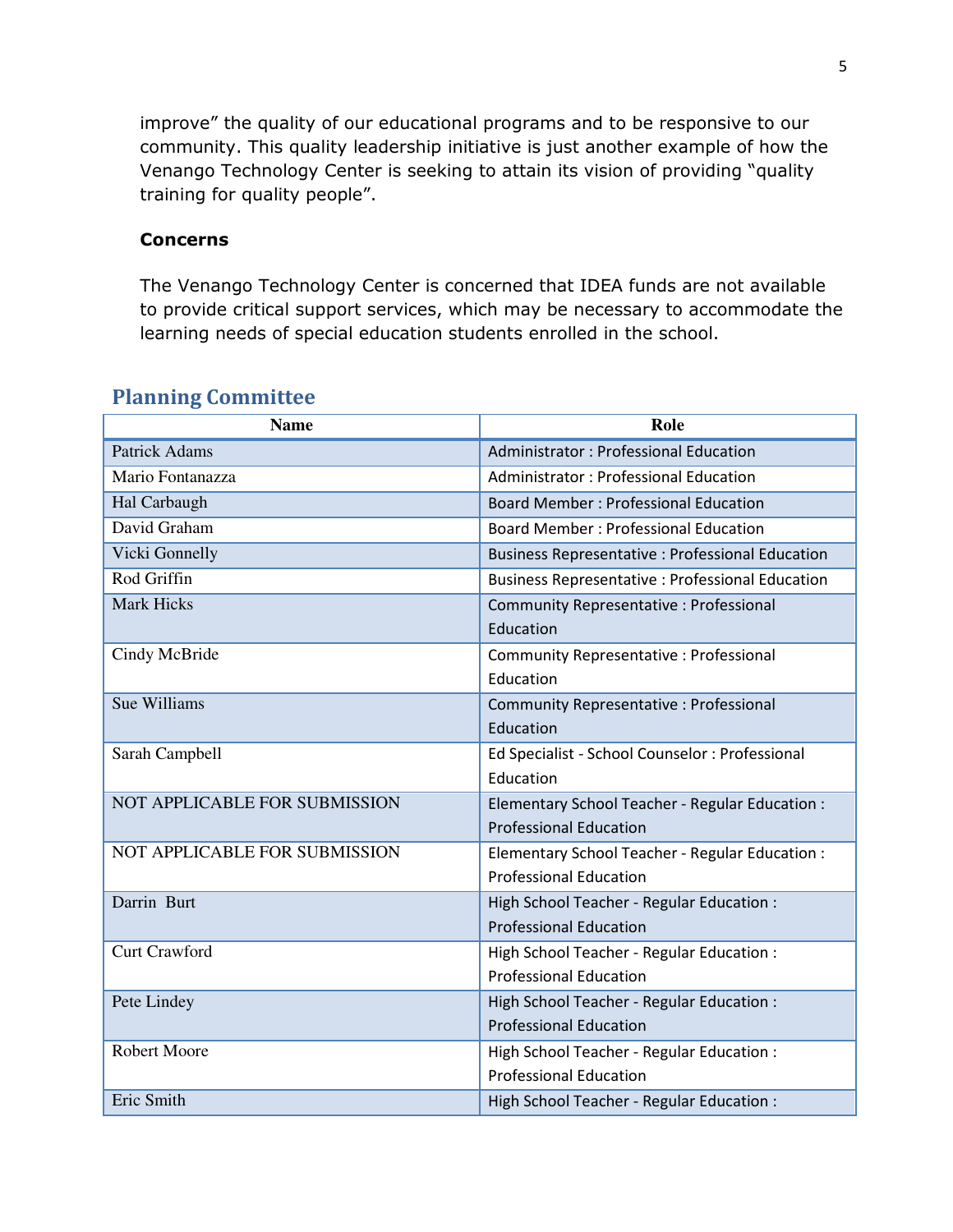|                               | <b>Professional Education</b>                       |
|-------------------------------|-----------------------------------------------------|
| Wendi Ziegler                 | High School Teacher - Regular Education :           |
|                               | <b>Professional Education</b>                       |
| NOT APPLICABLE FOR SUBMISSION | Middle School Teacher - Regular Education :         |
|                               | <b>Professional Education</b>                       |
| NOT APPLICABLE FOR SUBMISSION | Middle School Teacher - Regular Education :         |
|                               | <b>Professional Education</b>                       |
| <b>James Ginnery</b>          | <b>Parent: Professional Education</b>               |
| <b>Jason Rankin</b>           | Parent: Professional Education                      |
| Jena Seidle                   | Special Education Director/Specialist: Professional |
|                               | Education                                           |
| <b>Tammy Botts</b>            | <b>Student Accounting Assistant: Professional</b>   |
|                               | Education                                           |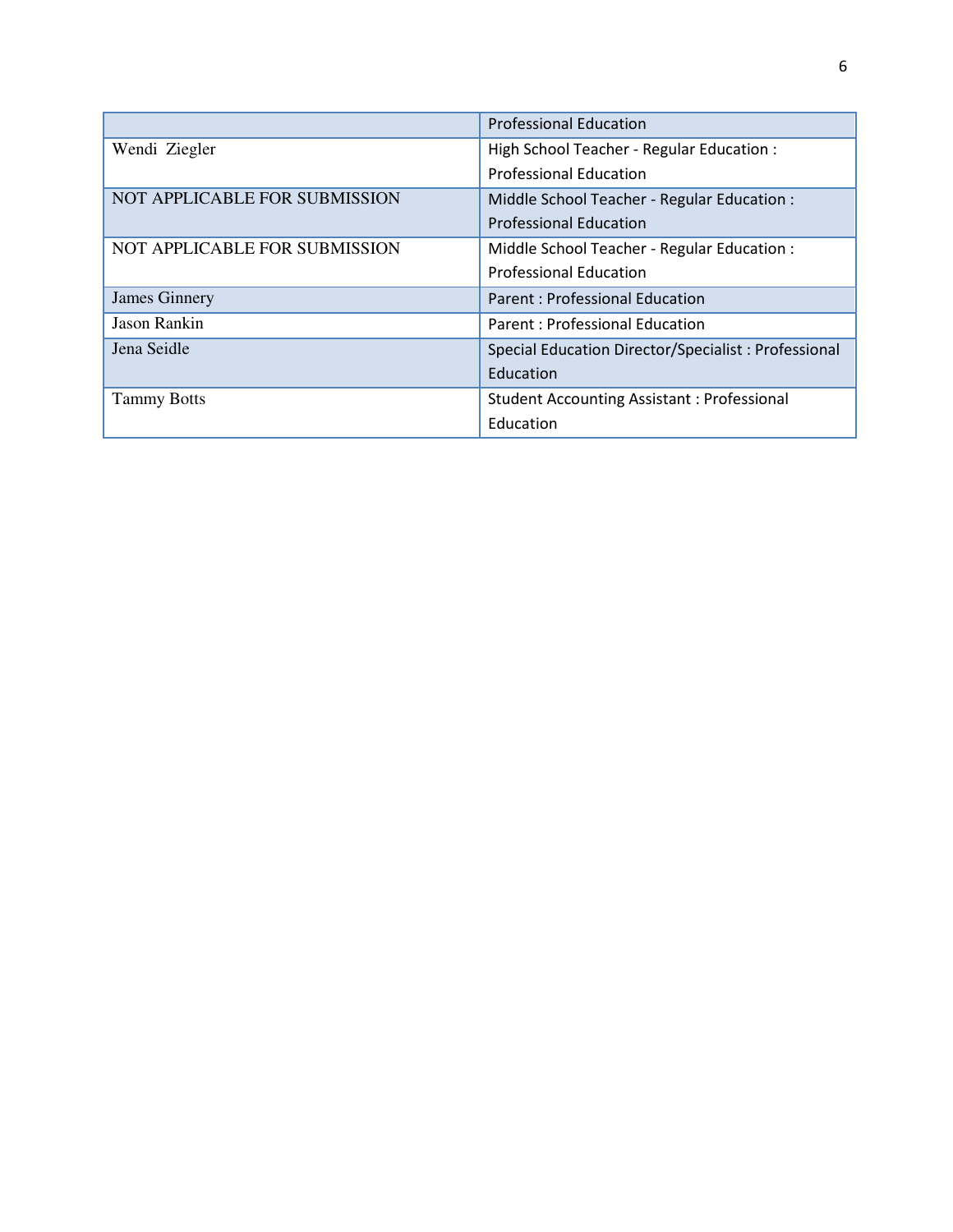# Core Foundations

# **Standards**

### *Mapping and Alignment*

| <b>Standards</b>                                                                         | <b>Mapping</b> | <b>Alignment</b> |
|------------------------------------------------------------------------------------------|----------------|------------------|
| <b>Arts and Humanities</b>                                                               | Non Applicable | Non Applicable   |
| <b>Career Education and Work</b>                                                         | Accomplished   | Accomplished     |
| Civics and Government                                                                    | Non Applicable | Non Applicable   |
| PA Core Standards: English Language Arts                                                 | Developing     | Developing       |
| PA Core Standards: Literacy in History/Social Studies,<br>Science and Technical Subjects | Developing     | Developing       |
| PA Core Standards: Mathematics                                                           | Developing     | Developing       |
| Economics                                                                                | Non Applicable | Non Applicable   |
| <b>Environment and Ecology</b>                                                           | Non Applicable | Non Applicable   |
| <b>Family and Consumer Sciences</b>                                                      | Non Applicable | Non Applicable   |
| Geography                                                                                | Non Applicable | Non Applicable   |
| Health, Safety and Physical Education                                                    | Non Applicable | Non Applicable   |
| History                                                                                  | Non Applicable | Non Applicable   |
| Science and Technology and Engineering Education                                         | Developing     | Developing       |

Explanation for standard areas checked "Needs Improvement" or "Non Existent":

Under the provisions of NCLB the Venango Technology Center views itself as a system that is expected to improve student work toward attaining job skills, industry certifications, and Pennsylvania's Academic Standards and to sustain the improvement from year to year. The State's Chapter 339 Regulations requires that Career and Technical Education schools provide instruction within the curriculum so that students may develop knowledge and skills in the following nine categories: 1) reading, writing, speaking and listening, 2) mathematics, 3) science and technology, 4) environment and ecology, 5) social studies (civic and government, geography, economics, and history), 6) arts and humanities, 7) career education and work, 8) health, safety and physical education, and 9) family and consumer science. The curriculum of the Venango Technology Center will integrate these standards, to the degree feasible in a technology center, across the educational program and instructional practice within the system will focus on their attainment by all students.

# *Adaptations*

- Career Education and Work
- PA Core Standards: English Language Arts
- PA Core Standards: Literacy in History/Social Studies, Science and Technical Subjects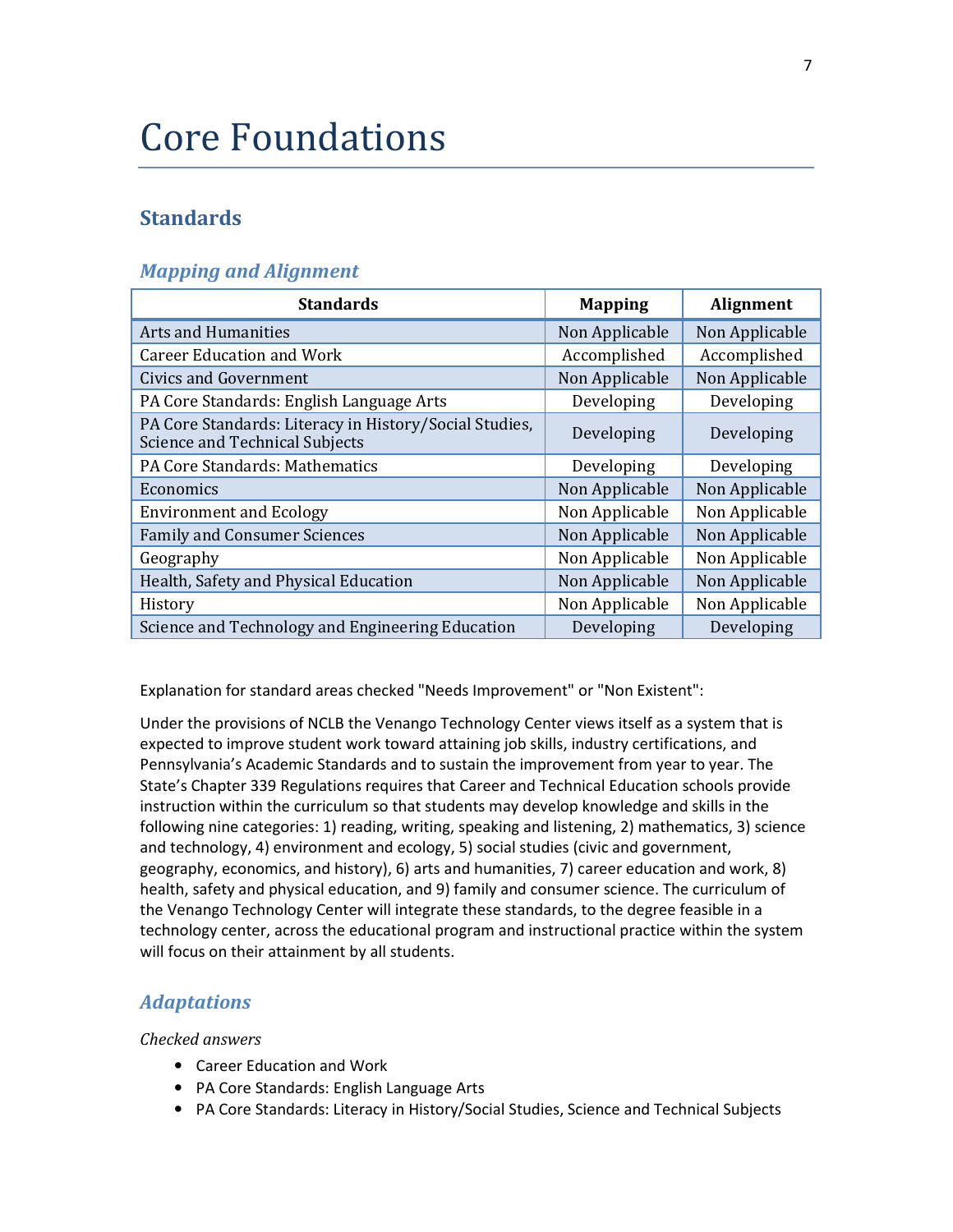- PA Core Standards: Mathematics
- Science and Technology and Engineering Education

- Arts and Humanities
- Civics and Government
- Economics
- Environment and Ecology
- Family and Consumer Sciences
- Geography
- Health, Safety and Physical Education
- History

Explanation for any standards checked:

Technical Assistance Program Participation, Cohort 3

# **Curriculum**

# *Planned Instruction*

| <b>Curriculum Characteristics</b>                                                                                                                         | <b>Status</b> |
|-----------------------------------------------------------------------------------------------------------------------------------------------------------|---------------|
| Objectives of planned courses, instructional units or interdisciplinary<br>studies to be achieved by all students are identified for each subject area.   | Accomplished  |
| Content, including materials and activities and estimated instructional<br>time to be devoted to achieving the academic standards are identified.         | Accomplished  |
| The relationship between the objectives of a planned course,<br>instructional unit or interdisciplinary studies and academic standards<br>are identified. | Accomplished  |
| Procedures for measurement of mastery of the objectives of a planned<br>course, instructional unit or interdisciplinary studies are identified.           | Accomplished  |

Processes used to ensure Accomplishment:

Participation in Technical Assistance Program and successful ACT 339 Audit.

Explanation for any standards areas checked "Needs Improvement" or "Non Existent". How the LEA plans to address their incorporation:

*This narrative is empty.*

# *Modification and Accommodations*

Explain how planned instruction contains modifications and accommodations that allow all students at all mental and physical ability levels to access and master a rigorous standards aligned curriculum.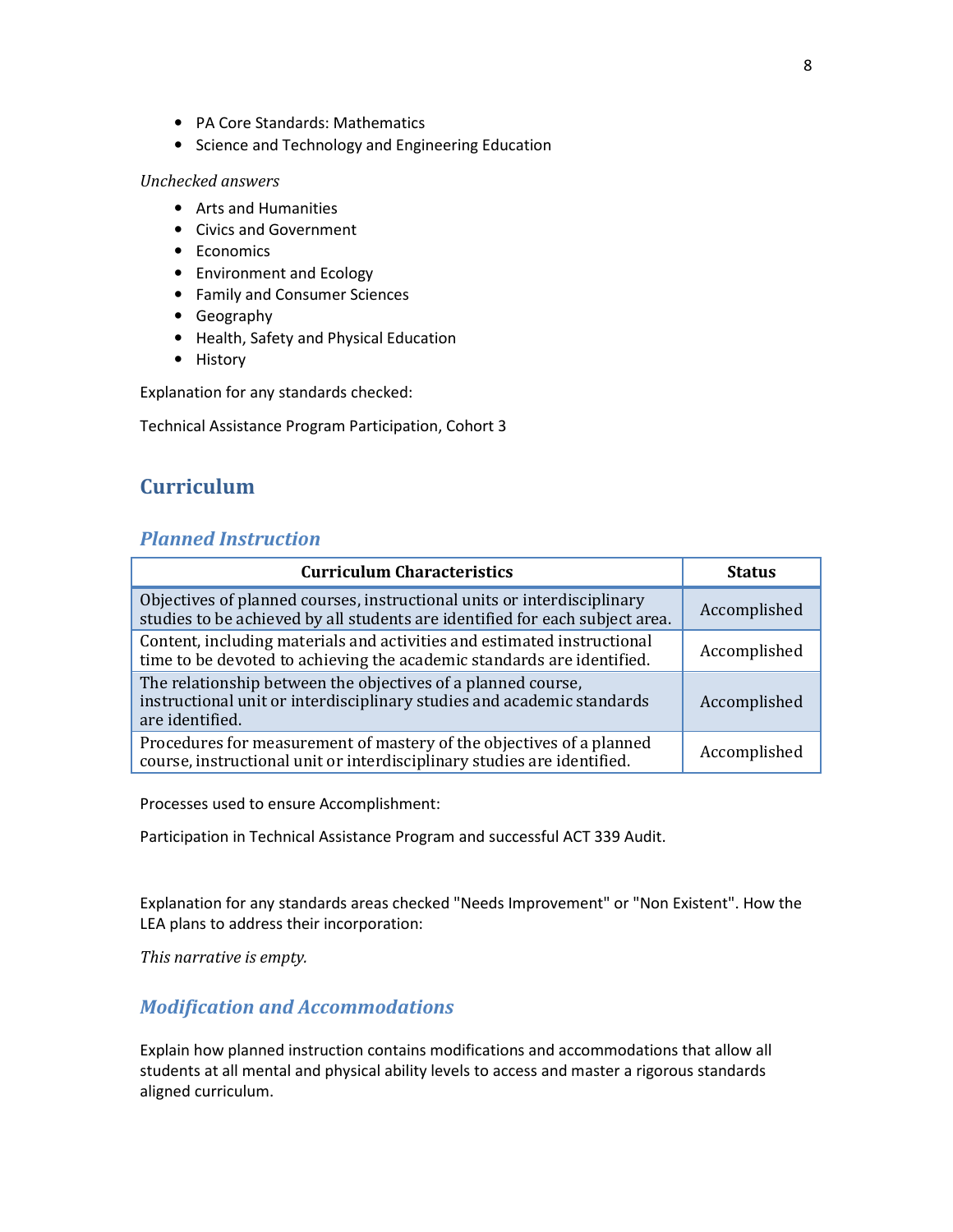All IEP's are followed.

# **Instruction**

# *Instructional Strategies*

#### *Checked Answers*

- Formal classroom observations focused on instruction
- Walkthroughs targeted on instruction
- Annual Instructional evaluations
- Peer evaluation/coaching
- Instructional Coaching

#### *Regular Lesson Plan Review*

#### *Checked Answers*

• Administrators

*Unchecked Answers*

- Career Cluster Chairs
- Instructional Coaches
- Not Reviewed

Provide brief explanation of LEA's process for incorporating selected strategies.

Selected Instructors are part of the SREB Technical Assistance Literacy/Numeracy Team.

Provide brief explanation for strategies not selected and how the LEA plans to address their incorporation.

*This narrative is empty.*

# *Responsiveness to Student Needs*

| <b>Instructional Practices</b>                                                                                                                                       | <b>Status</b>                 |
|----------------------------------------------------------------------------------------------------------------------------------------------------------------------|-------------------------------|
| Structured grouping practices are used to meet student needs.                                                                                                        | <b>Full</b><br>Implementation |
| Flexible instructional time or other schedule-related practices are used<br>to meet student needs.                                                                   | Full<br>Implementation        |
| Differentiated instruction is used to meet student needs.                                                                                                            | <b>Full</b><br>Implementation |
| A variety of practices that may include structured grouping, flexible<br>scheduling and differentiated instruction are used to meet the needs of<br>gifted students. | Full<br>Implementation        |

If necessary, provide further explanation. (Required explanation if column selected was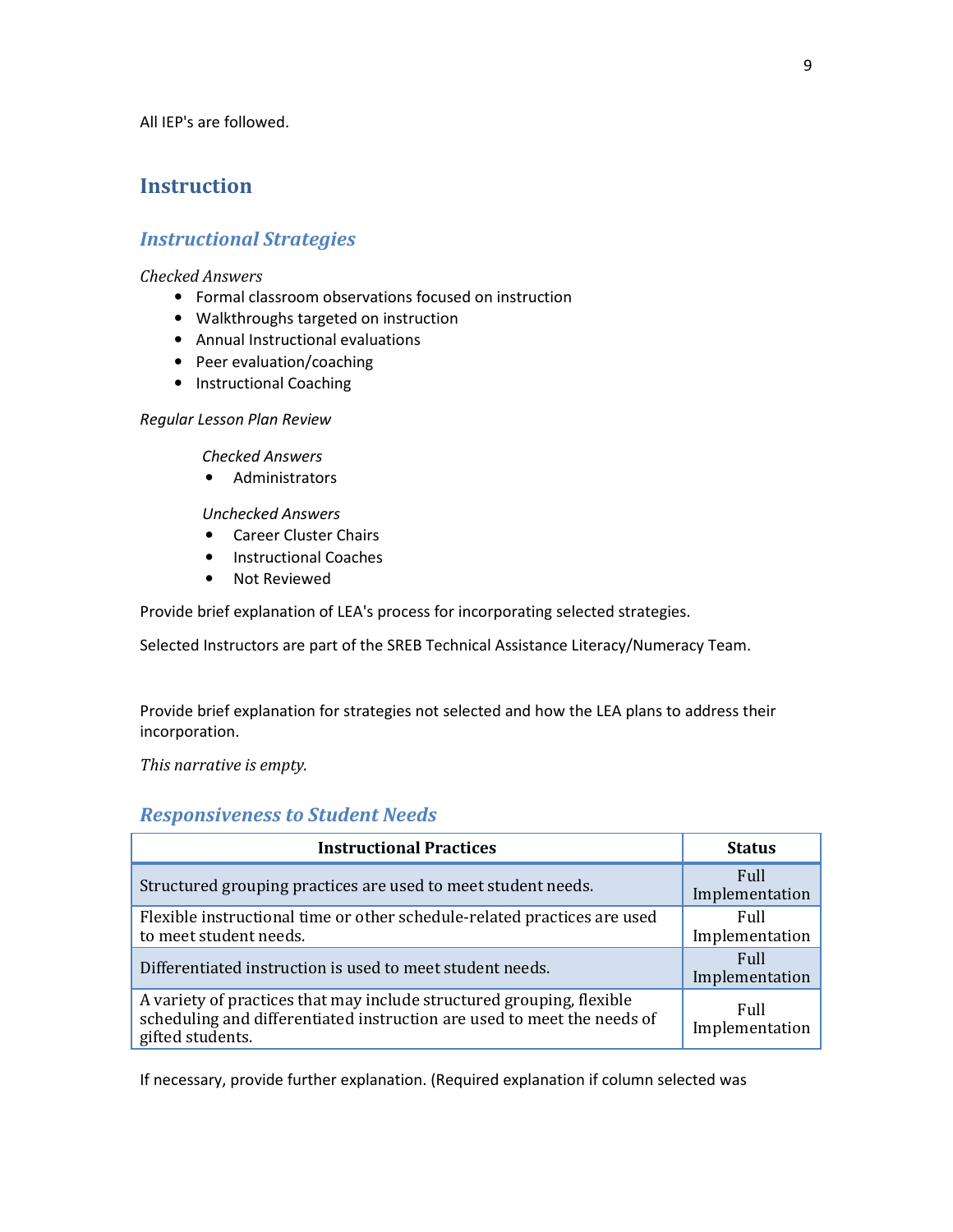#### *This narrative is empty.*

### *Recruitment*

#### **(Comprehensive CTC only)**

Describe the process you implement to recruit and assign the most effective and highly qualified teachers in order to meet the learning needs of students who are below proficiency or are at risk of not graduating.

#### *This narrative is empty.*

Describe the process the CTC implements to recruit and assign the most effective and qualified teachers based on their industry experience.

*This narrative is empty.*

# **Assessments**

# *Local Graduation Requirements*

#### **(Comprehensive CTC who graduate students only)**

| <b>Course Completion</b>                                                                      | SY 21/22 | SY 22/23 | SY 23/24 |
|-----------------------------------------------------------------------------------------------|----------|----------|----------|
| <b>Total Courses</b>                                                                          |          |          |          |
| English                                                                                       |          |          |          |
| Mathematics                                                                                   |          |          |          |
| <b>Social Studies</b>                                                                         |          |          |          |
| Science                                                                                       |          |          |          |
| <b>Physical Education</b>                                                                     |          |          |          |
| Health                                                                                        |          |          |          |
| Music, Art, Family &<br><b>Consumer Sciences,</b><br><b>Career and Technical</b><br>Education |          |          |          |
| Electives                                                                                     |          |          |          |
| Minimum % Grade<br>Required for Credit<br>(Numerical Answer)                                  |          |          |          |

# *Local Assessments*

**(Comprehensive CTC who graduate students only)**

| <b>Standards</b>    | WA | TD | <b>NAT</b> | DA | <b>PSW</b> | <b>Other</b> |
|---------------------|----|----|------------|----|------------|--------------|
| Arts and Humanities |    |    |            |    |            |              |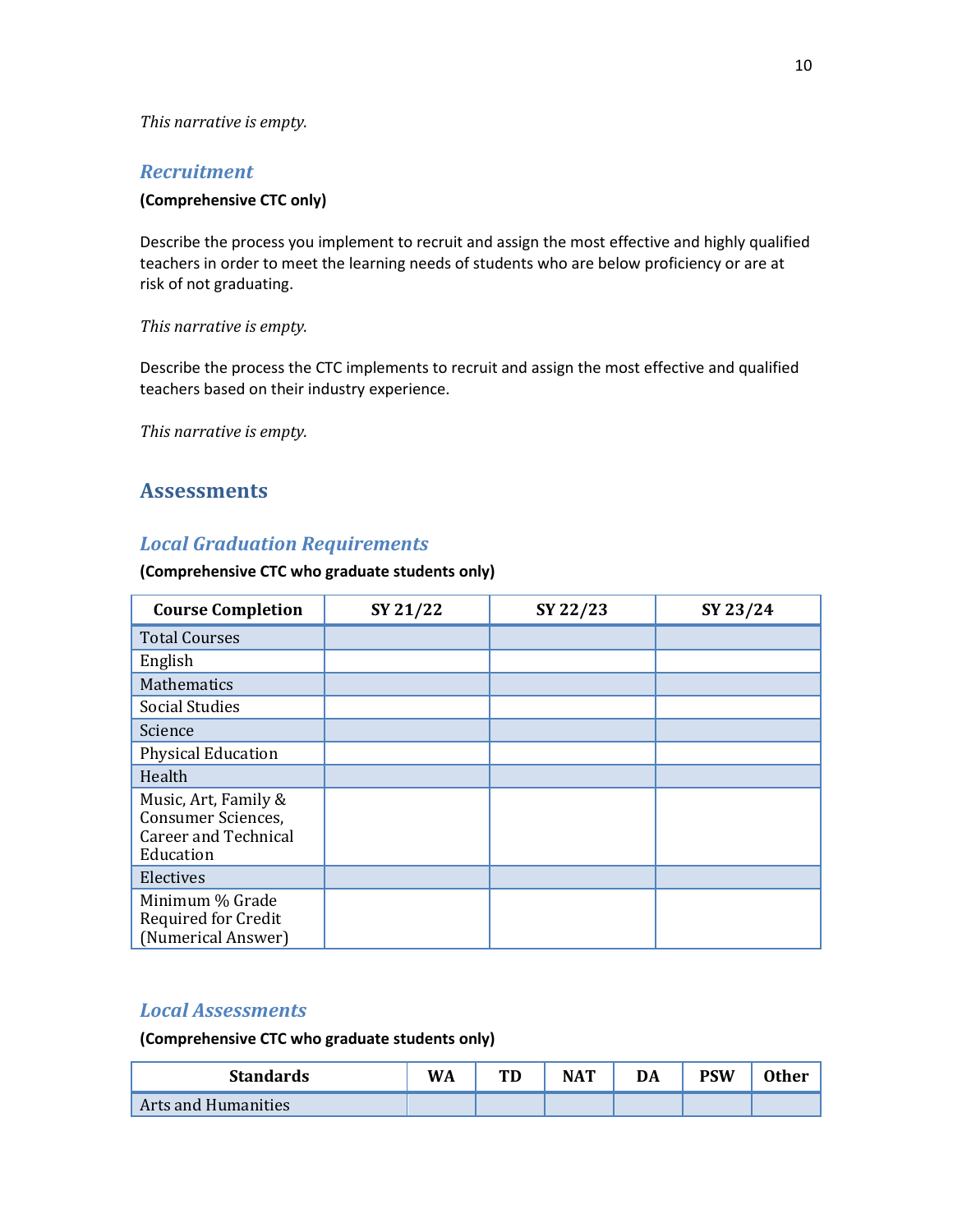| <b>Career Education and Work</b>                                                                   |  |  |  |
|----------------------------------------------------------------------------------------------------|--|--|--|
| <b>Civics and Government</b>                                                                       |  |  |  |
| PA Core Standards: English<br>Language Arts                                                        |  |  |  |
| PA Core Standards: Literacy in<br>History/Social Studies, Science and<br><b>Technical Subjects</b> |  |  |  |
| PA Core Standards: Mathematics                                                                     |  |  |  |
| Economics                                                                                          |  |  |  |
| <b>Environment and Ecology</b>                                                                     |  |  |  |
| <b>Family and Consumer Sciences</b>                                                                |  |  |  |
| Geography                                                                                          |  |  |  |
| Health, Safety and Physical<br>Education                                                           |  |  |  |
| History                                                                                            |  |  |  |
| Science and Technology and<br><b>Engineering Education</b>                                         |  |  |  |

# *Graduation Requirement Specifics*

#### **(Comprehensive CTC who graduate students only)**

We affirm that our entity requires demonstration of proficiency or above in each of the following State academic standards: English Language Arts and Mathematics, Science and Technology and Environment and Ecology, as determined through any one or a combination of the following:*Checked answers*

*None.*

*Unchecked answers* 

- Completion of secondary level coursework in English Language Arts (Literature), Algebra I and Biology in which a student demonstrates proficiency on the associated Keystone Exam or related project-based assessment if  $\S$  4.4(d)(4) (relating to general policies) applies.
- Locally approved and administered assessments, which shall be independently and objectively validated once every 6 years. Local assessments may be designed to include a variety of assessment strategies listed in ? 4.52(c) and may include the use of one or more Keystone Exams. Except for replacement of individual test items that have a similar level of difficulty, a new validation is required for any material changes to the assessment. Validated local assessments must meet the following standards:
	- I. Alignment with the following State academic standards: English Language Arts (Literature and Composition); Mathematics (Algebra I) and Environment and Ecology (Biology).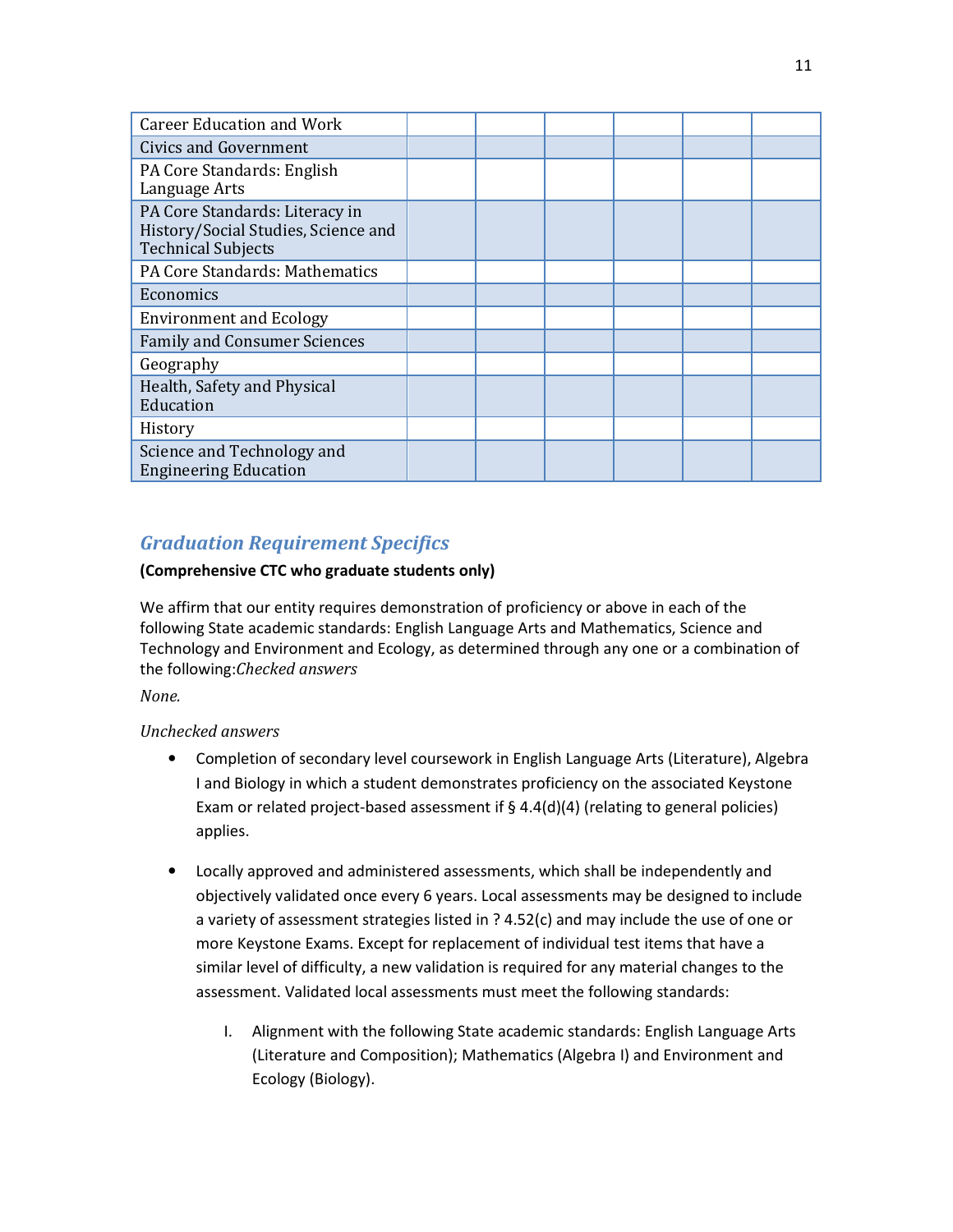- II. Performance level expectations and descriptors that describe the level of performance required to achieve proficiency comparable to that used for the Keystone Exams.
- III. Administration of the local assessment to all students, as a requirement for graduation, except for those exempted by their individualized education program under subsection (g), regarding special education students, or gifted individualized education plan as provided in ? 16.32 (relating to GIEP).
- IV. Subject to appropriations provided by law, the cost to validate local assessments shall be evenly divided between the school district, AVTS or charter school, including a cyber-charter school, and the Department. If the Department does not provide sufficient funding to meet its share, local assessments submitted for validation shall be deemed valid until a new validation is due to the Department.
- V. The Department will establish a list of entities approved to perform independent validations of local assessments in consultation with the Local Assessment Validation Advisory Committee as provided in ? 4.52(f).
- VI. School boards shall only approve assessments that have been determined to meet the requirements of this subsection by an approved entity performing the independent validation. If a school district, AVTS or charter school, including a cyber-charter school, uses a local assessment that has not been independently validated, the Secretary will direct the school entity to discontinue its use until the local assessment is approved through independent validation by an approved entity.
- Completion of an Advanced Placement exam or International Baccalaureate exam that includes academic content comparable to the appropriate Keystone Exam at a score established by the Secretary to be comparable to the proficient level on the appropriate Keystone Exam.
- Not Applicable. Our LEA does not offer High School courses.

# *Methods and Measures*

#### **Summative Assessments**

• Other Standardized Tests - NOCTI

#### **Benchmark Assessments**

*No methods or measures have been identified for Benchmark Assessments*

#### **Formative Assessments**

• Demonstration, performances, products and projects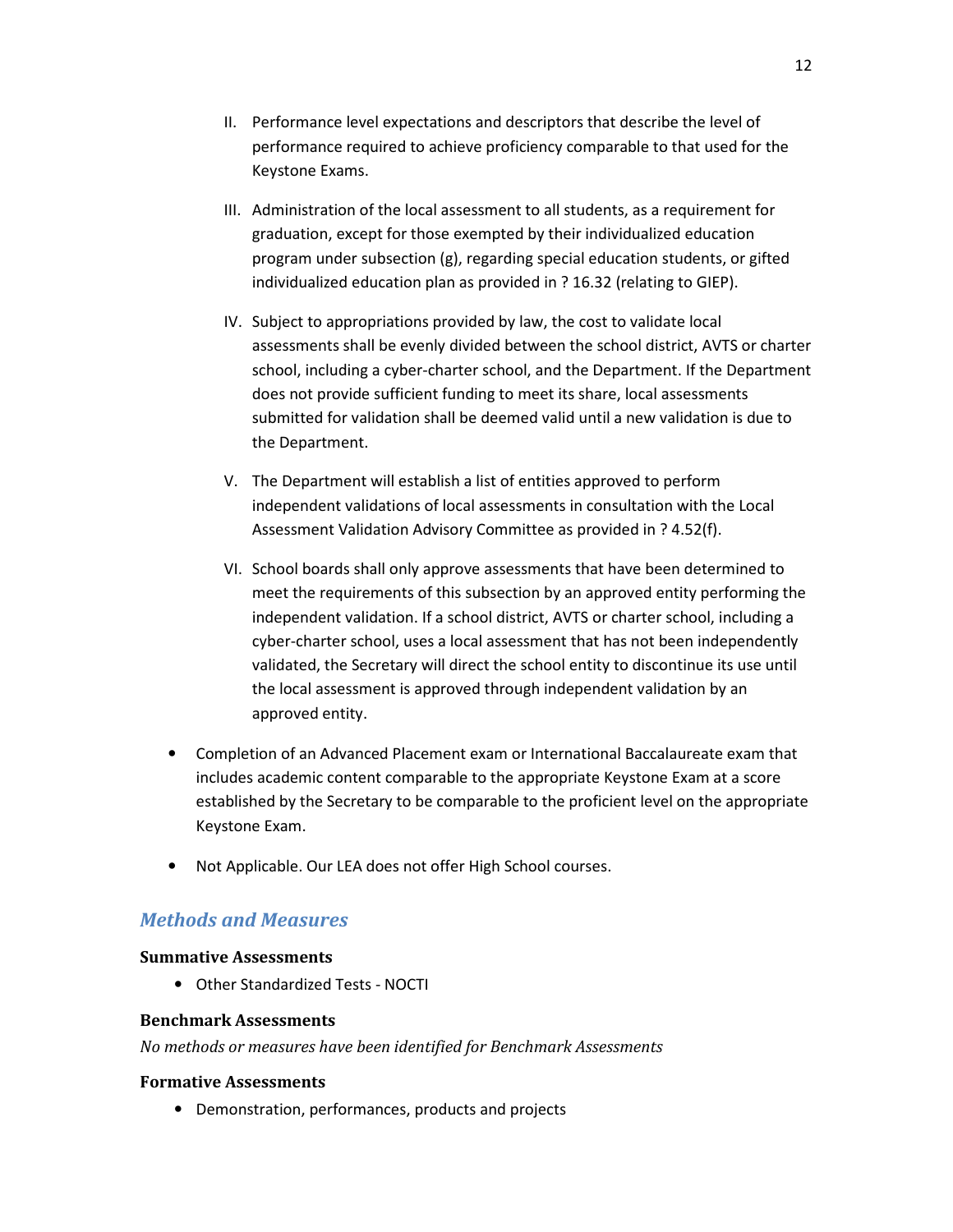- Evaluations of Portfolios of Student Work
- Progress Monitoring

#### **Diagnostic Assessments**

*No methods or measures have been identified for Diagnostic Assessments*

### *Validation of Implemented Assessments*

#### **(Comprehensive CTC only)**

*Checked answers*

 *None.*

*Unchecked answers* 

- External Review
- Intermediate Unit Review
- LEA Administration Review
- Career Cluster Chair Review
- Professional Learning Community Review
- Instructional Coach Review
- Teacher Peer Review

Provide brief explanation of your process for reviewing assessments.

*This narrative is empty.*

# *Development and Validation of Local Assessments*

If applicable, explain your procedures for developing locally administered assessments and how they are independently and objectively validated every six years.

Not a Comprehensive CTC - N/A

# *Collection and Dissemination*

Describe your system to collect, analyze and disseminate assessment data efficiently and effectively for use by LEA leaders and instructional teams.

There are no locally administrated assessments developed in this school, except those developed by the instructors in their own instructional areas. The sending school districts provide their assessment data to the Venango Technology Center. Upon request of this information it is analyzed by the Administration of Venango Technology Center and used as part of a planning process to address deficiencies.

# *Data Informed Instruction*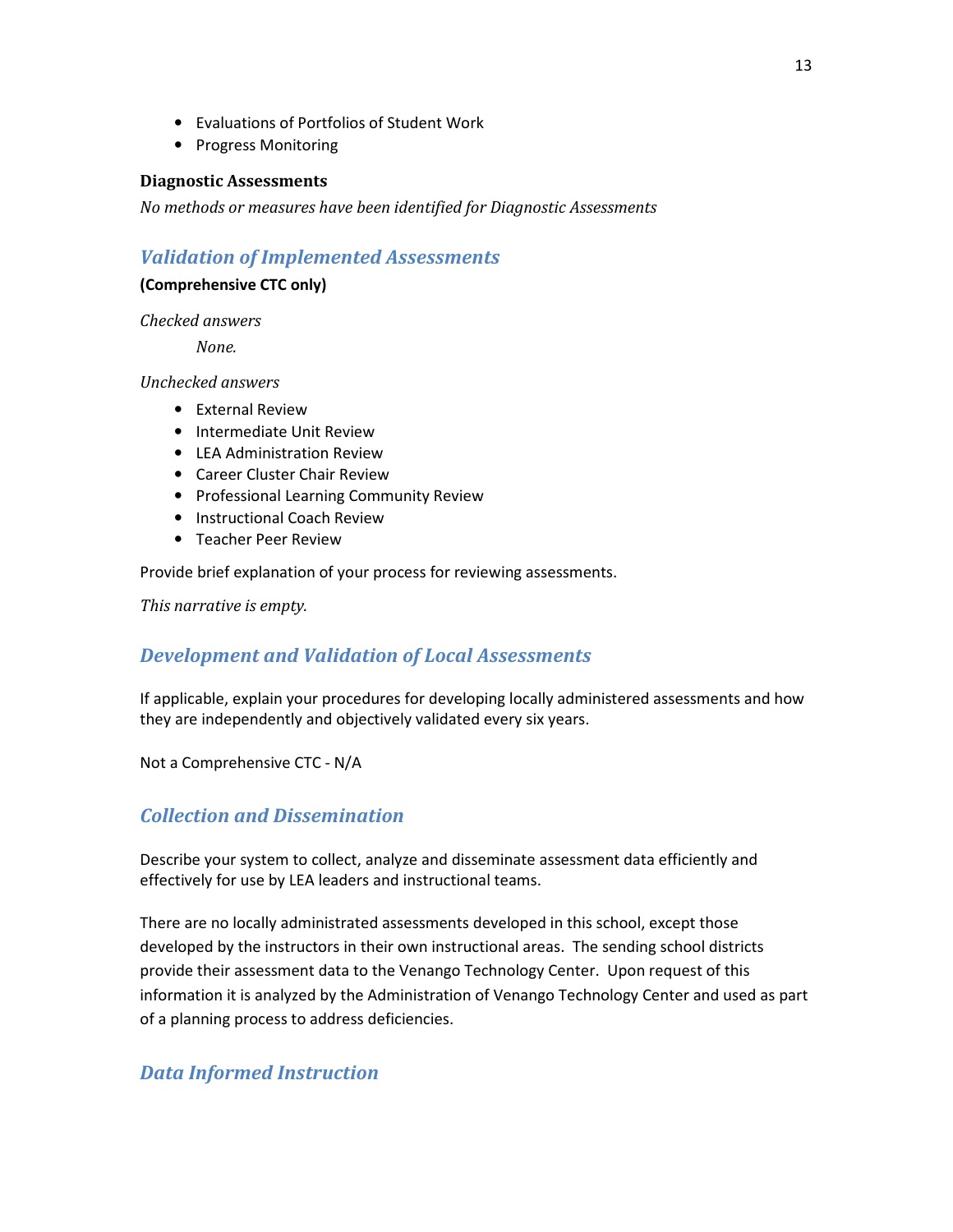Describe how information from the assessments is used to assist students who have not demonstrated achievement of the academic standards at a proficient level or higher.

There has been a concentrated effort to

increase the achievement of students in the areas of math, writing, reading, and science. A variety of classroom activities and assignments have been added to the curriculum for each of the instructional areas.

# *Assessment Data Uses*

#### **(Comprehensive CTC only)**

#### *Checked answers*

 *None.*

#### *Unchecked answers*

- Assessment results are reported out by PA assessment anchor or standards-aligned learning objective.
- Instructional practices are identified that are linked to student success in mastering specific PA assessment anchors, eligible content or standards-aligned learning objectives.
- Specific PA assessment anchors, eligible content or standards-aligned learning objectives are identified for those students who did not demonstrate sufficient mastery so that teachers can collaboratively create and/or identify instructional strategies likely to increase mastery.
- Instructional practices modified or adapted to increase student mastery.

Provide brief explanation of the process for incorporating selected strategies.

#### *This narrative is empty.*

Provide brief explanation for strategies not selected and how you plan to address their incorporation.

*This narrative is empty.* 

# *Distribution of Summative Assessment Results*

- Individual Meetings
- Letters to Parents/Guardians
- Local Media Reports
- Website
- Meetings with Community, Families and School Board
- Mass Phone Calls/Emails/Letters
- Press Releases
- Student Handbook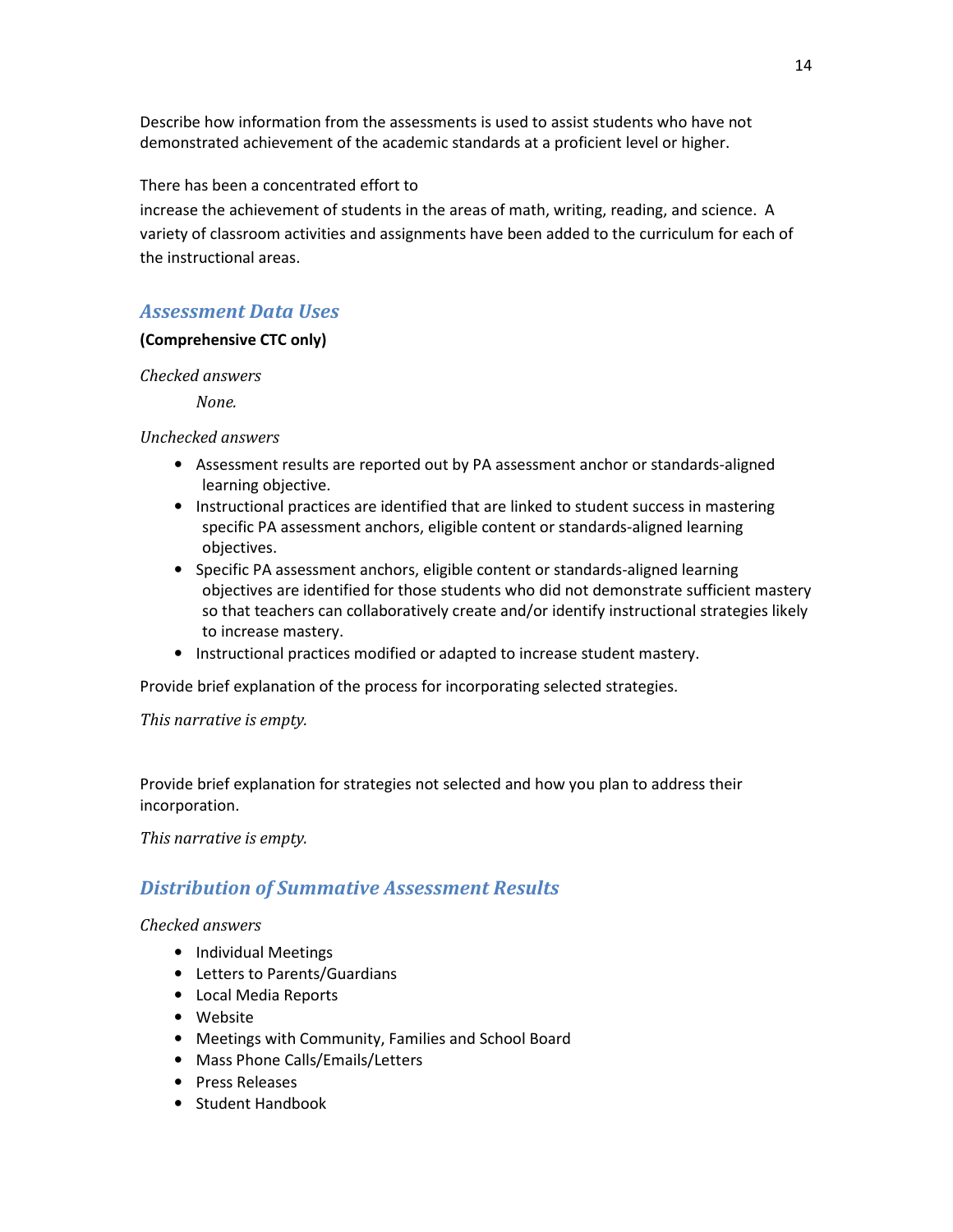- Course Planning Guides
- Directing Public to the PDE & other Test-related Websites
- Newsletters
- School Calendar

Provide brief explanation of the process for incorporating selected strategies.

Coordinator of Student Services disseminates Information to individual(s) responsible for selected strategy.

Provide brief explanation for strategies not selected and how the LEA plans to address their incorporation.

In the future we plan to use the non-selected strategies to enhance communication with the public.

# **Safe and Supportive Schools**

# *Programs, Strategies and Actions*

#### *Checked answers*

- Biennially Updated and Executed Memorandum of Understanding with Local Law Enforcement
- School-wide Positive Behavioral Programs
- Conflict Resolution or Dispute Management
- Peer Helper Programs
- Student Codes of Conduct
- Comprehensive School Safety and Violence Prevention Plans
- Purchase of Security-related Technology
- Student, Staff and Visitor Identification Systems
- Counseling Services Available for all Students
- Internet Web-based System for the Management of Student Discipline
- Coordination of Services with Sending School

#### *Unchecked answers*

- Safety and Violence Prevention Curricula
- Placement of School Resource Officers
- Student Assistance Program Teams and Training

Explanation of strategies not selected and how the LEA plans to address their incorporation: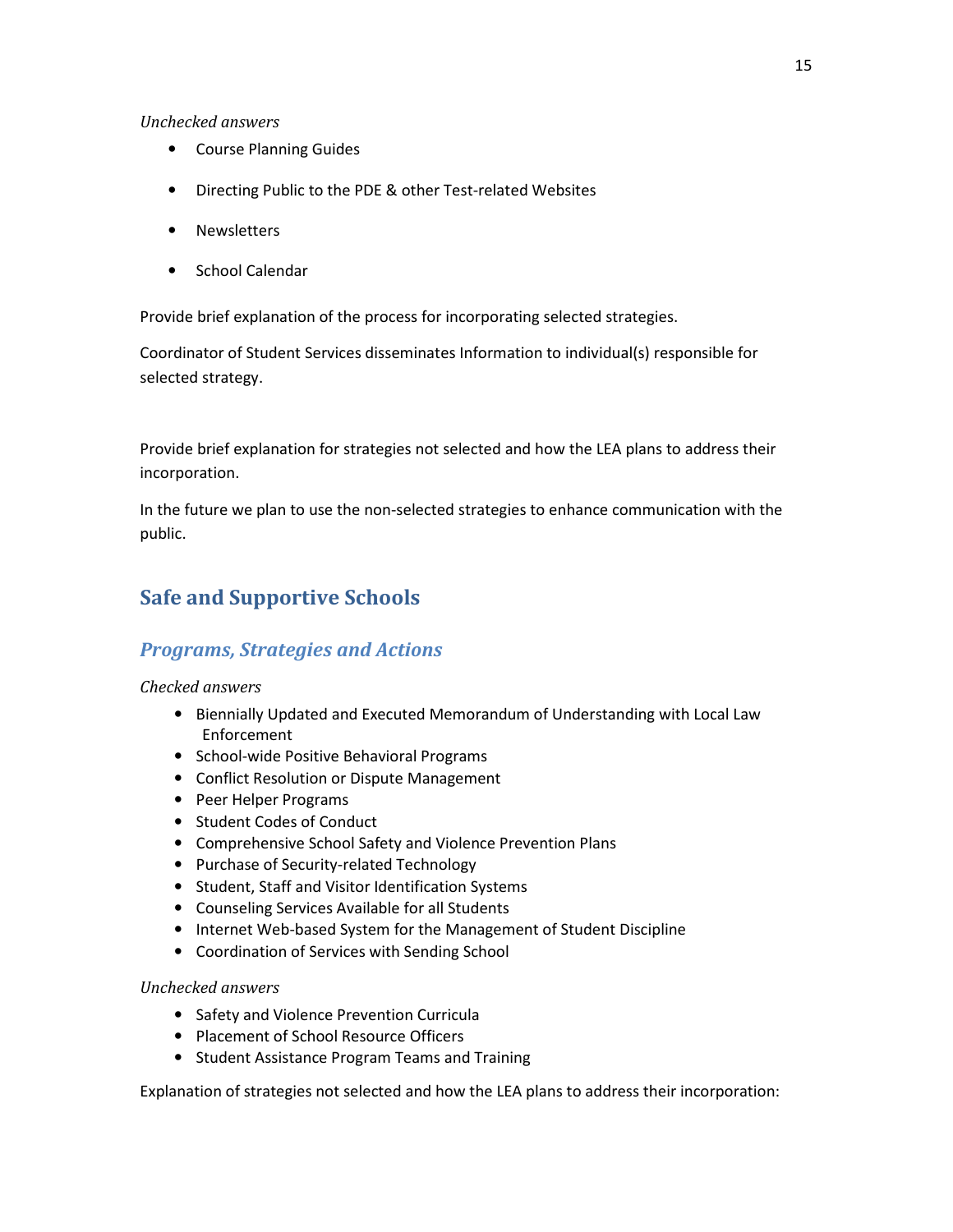Dependent upon available funds.

# *Screening, Evaluating and Programming for Gifted Students*

#### **(Comprehensive CTC only)**

**Describe your entity's awareness activities conducted annually to inform the public of the gifted education services and programs offered (newspaper, student handbooks, school website, etc.)**

*This narrative is empty.*

**Describe your entity's process for locating students who are thought to be gifted and may be in need of specially designed instruction (screening).**

*This narrative is empty.*

**Describe your entity's procedures for determining eligibility (through multiple criteria) and need (based on academic strength) for potentially mentally gifted students (evaluation).**

*This narrative is empty.*

**Describe the gifted programs\* being offered that provide opportunities for acceleration, enrichment or both. \*The word "programs" refers to the continuum of services, not one particular option.**

*This narrative is empty.*

# *Developmental Services*

*Checked answers* 

- Bullying Prevention
- Career Awareness
- Career Development/Planning
- Coaching/Mentoring
- Emergency and Disaster Preparedness
- Individual Student Planning

#### *Unchecked answers*

- Academic Counseling
- Attendance Monitoring
- Behavior Management Programs
- Compliance with Health Requirements –i.e., Immunization
- Guidance Curriculum
- Health and Wellness Curriculum
- Health Screenings
- Nutrition
- Orientation/Transition
- RTII/MTSS
- Wellness/Health Appraisal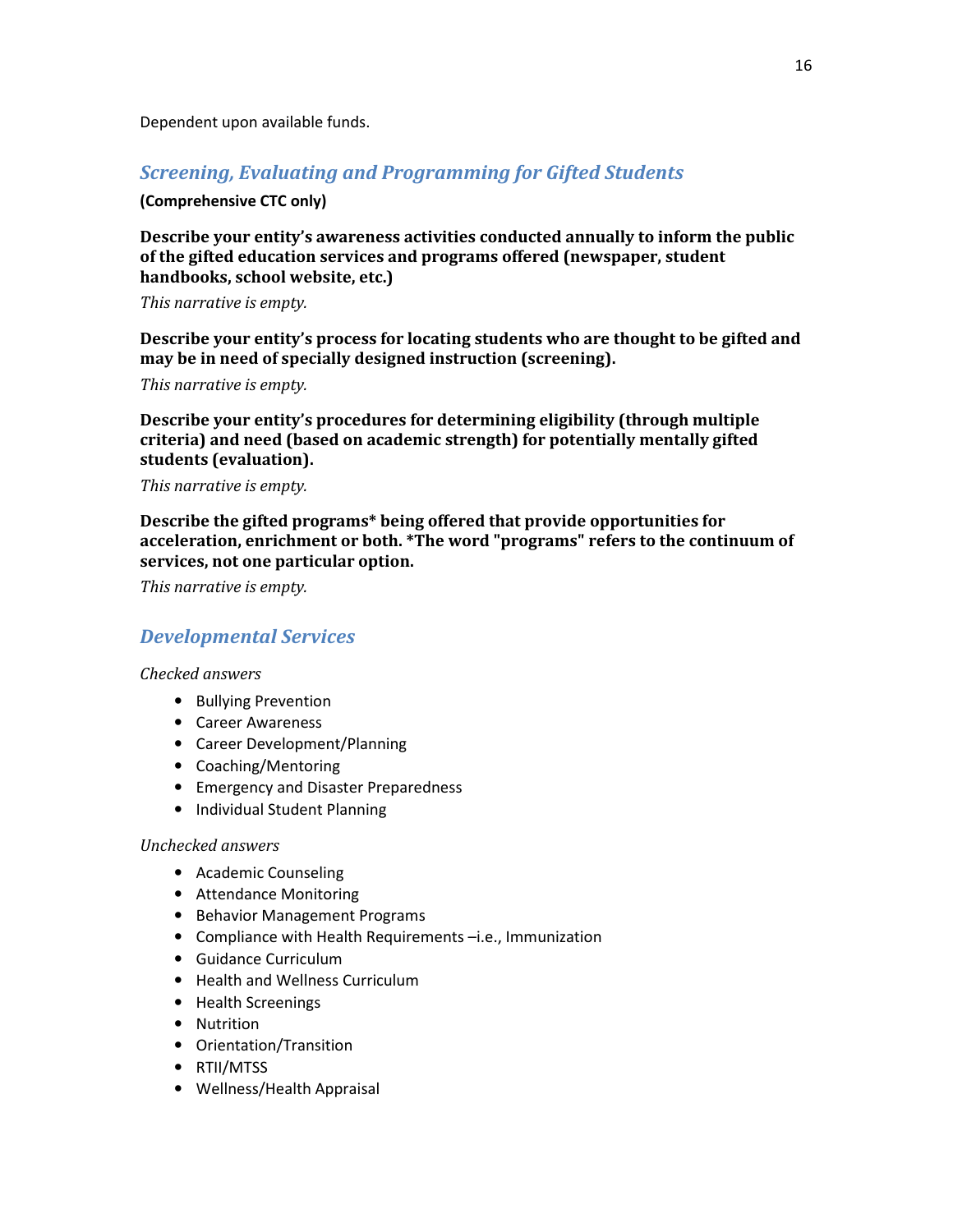• Coordination of Services with Sending School

Explanation of developmental services:

*This narrative is empty.*

# *Diagnostic, Intervention and Referral Services*

#### *Checked answers*

- Accommodations and Modifications
- Administration of Medication
- Assessment of Academic Skills/Aptitude for Learning
- Assessment/Progress Monitoring
- Casework
- Crisis Response/Management/Intervention
- Intervention for Actual or Potential Health Problems
- Placement into Appropriate Programs
- Small Group Counseling-Coping with life situations
- Small Group Counseling-Educational planning
- Small Group Counseling-Personal and Social Development
- Special Education Evaluation
- Coordination of Services with Sending School

#### *Unchecked answers*

- Individual Counseling
- Student Assistance Program

Explanation of diagnostic, intervention and referral services:

*This narrative is empty.*

# *Consultation and Coordination Services*

- Alternative Education
- Case and Care Management
- Community Liaison
- Community Services Coordination (Internal or External)
- Coordinate Plans
- Coordination with Families (Learning or Behavioral)
- Home/Family Communication
- Managing Chronic Health Problems
- Managing IEP and 504 Plans
- Referral to Community Agencies
- Staff Development
- Strengthening Relationships Between School Personnel, Parents and Communities
- System Support
- Truancy Coordination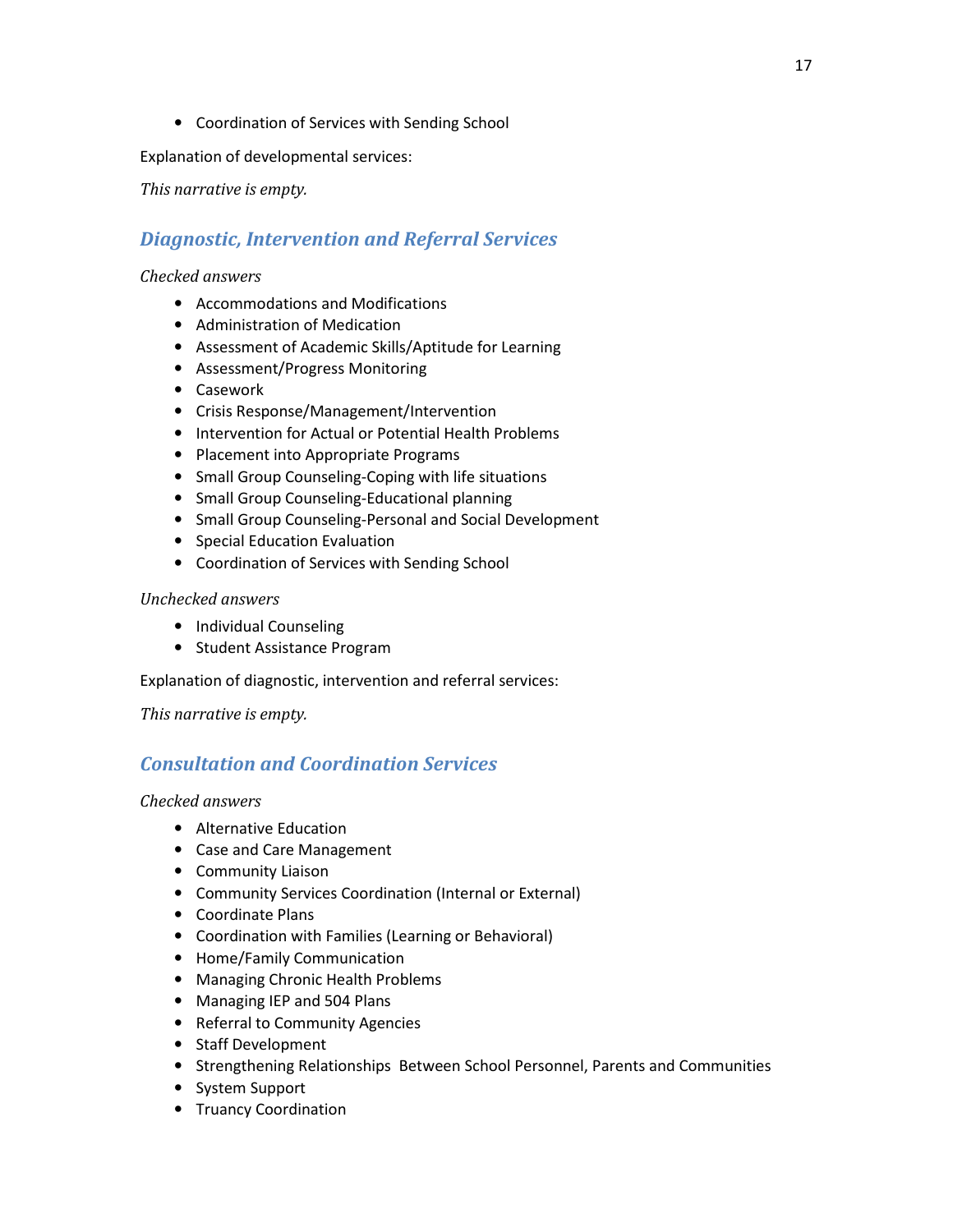• Coordination of Services with Sending School

#### *Unchecked answers*

 *None.*

Explanation of consultation and coordination services:

*This narrative is empty.* 

# *Communication of Educational Opportunities*

#### *Checked answers*

- Course Planning Guides
- Directing Public to the PDE & Test-related Websites
- Individual Meetings
- Letters to Parents/Guardians
- Local Media Reports
- Website
- Meetings with Community, Families and Board of Directors
- Mass Phone Calls/Emails/Letters
- Newsletters
- Press Releases
- School Calendar
- Student Handbook
- Coordination of Services with Sending School

#### *Unchecked answers*

 *None.*

# *Communication of Student Health Needs*

#### **(Comprehensive CTC only)**

*Checked answers*

 *None.*

*Unchecked answers*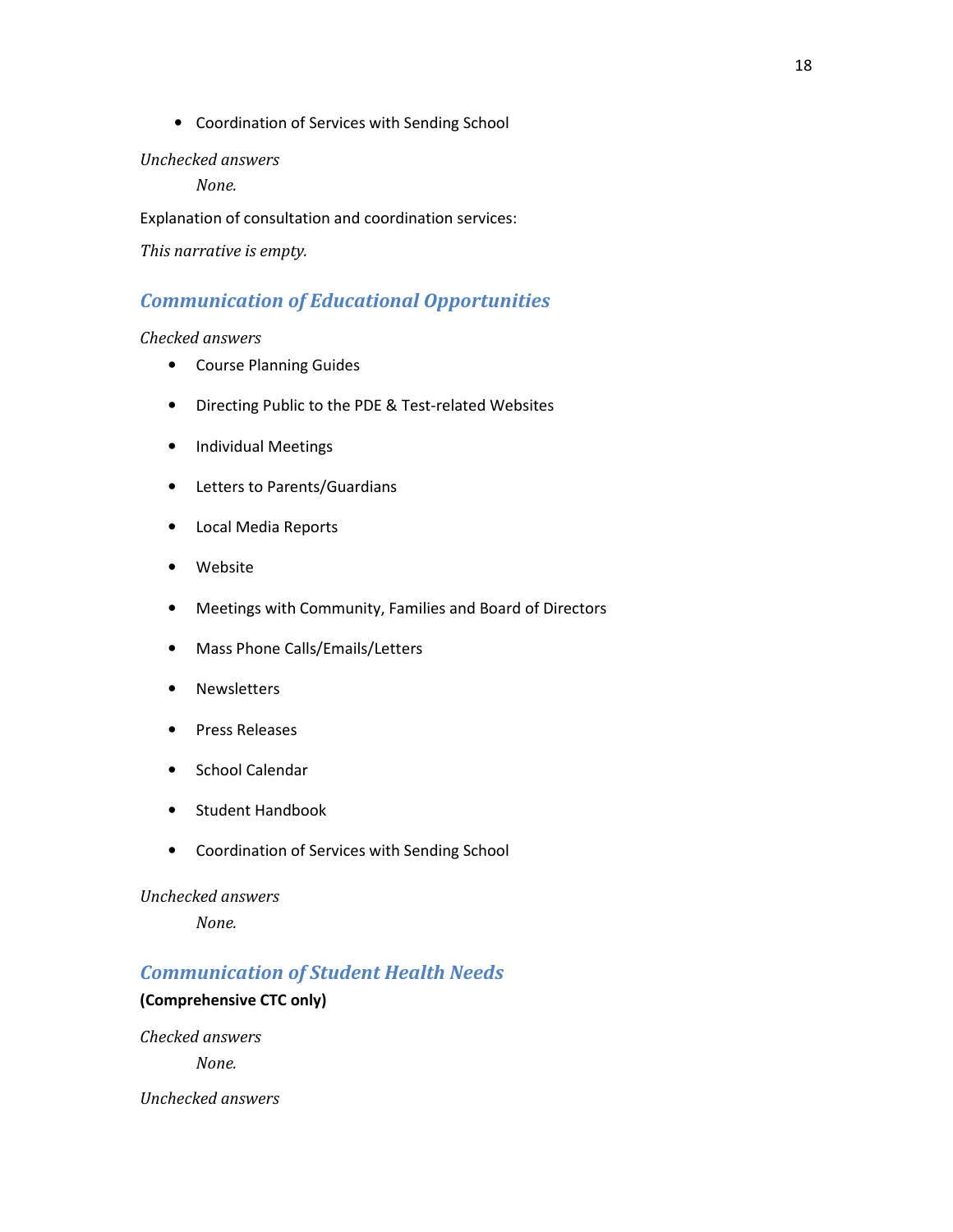- Individual Meetings
- Individual Screening Results
- Letters to Parents/Guardians
- Website
- Meetings with Community, Families and Board of Directors
- Newsletters
- School Calendar
- Student Handbook
- Coordination of Services with Sending School

# *Frequency of Communication*

Frequency of communication: **Yearly**

# *Collaboration for Interventions*

Describe the collaboration between classroom teachers and individuals providing interventions regarding differing student needs and academic progress.

Written and verbal communication.

# *Community Coordination*

Describe how you accomplish coordination with community operated before or after school programs and services for all grade levels through grade 12.

- 1. Child care
- 2. After school programs
- 3. Youth workforce development programs
- 4. Tutoring

Thurston House and WIA Program.

# **Materials and Resources**

#### *Description of Materials and Resources*

| <b>Material and Resources Characteristics</b>                                                                                                   | <b>Status</b> |
|-------------------------------------------------------------------------------------------------------------------------------------------------|---------------|
| Aligned and supportive of academic standards, progresses level to level<br>and demonstrates relationships among fundamental concepts and skills | Accomplished  |
| A robust supply of high quality aligned instructional materials and<br>resources available                                                      | Accomplished  |
| Accessibility for students and teachers is effective and efficient                                                                              | Accomplished  |
| Differentiated and equitably allocated to accommodate diverse levels of                                                                         | Accomplished  |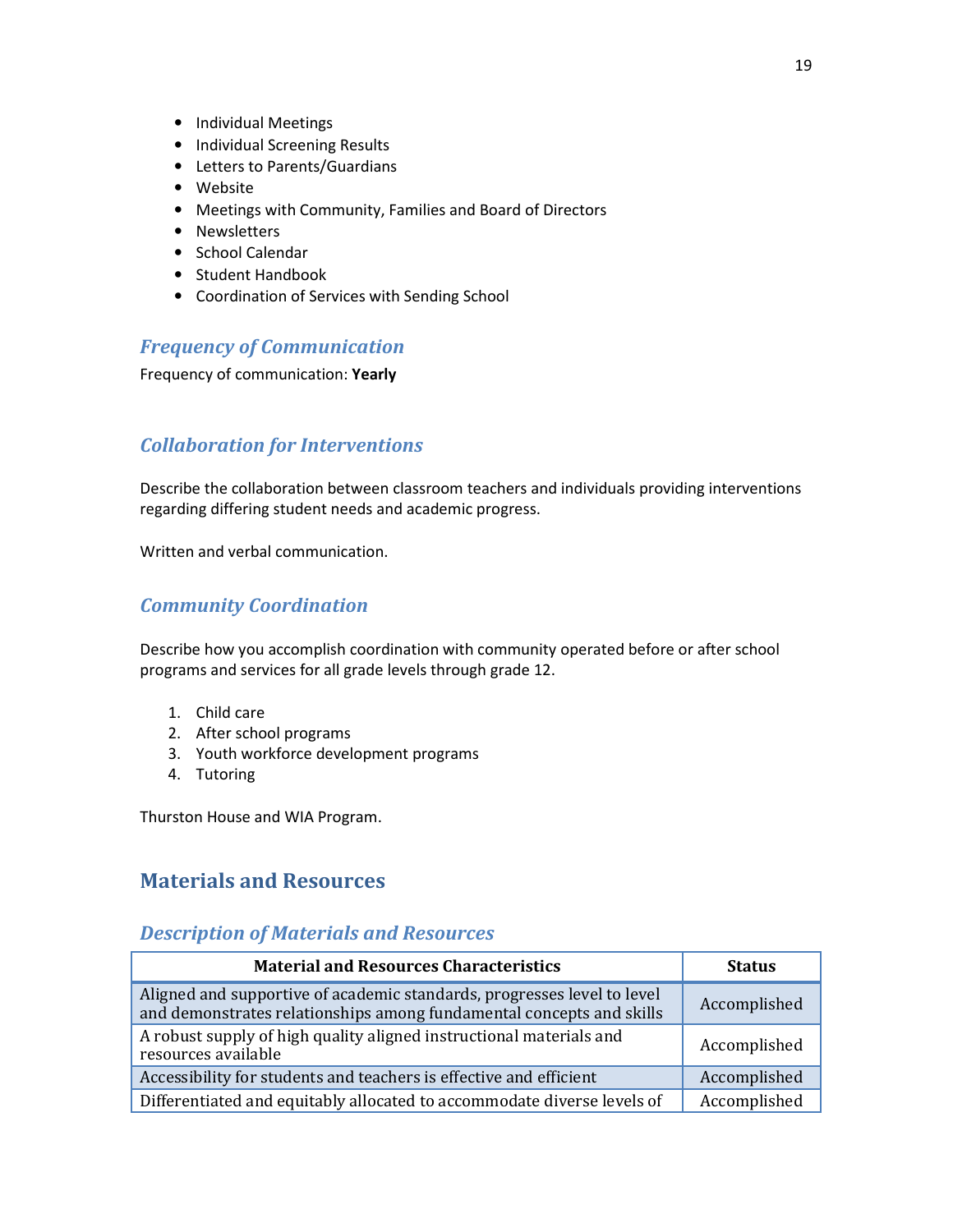| student motivation, performance and educational needs |  |
|-------------------------------------------------------|--|

Provide explanation for processes used to ensure Accomplishment.

Participation in Technical Assistance Program and successful ACT 339 Audit.

Explanation for any row checked "Needs Improvement" or "Non Existent". How the LEA plans to address their incorporation:

*This narrative is empty.*

# *SAS Incorporation*

| <b>Standards</b>                                                                                | <b>Status</b>                                              |
|-------------------------------------------------------------------------------------------------|------------------------------------------------------------|
| <b>Arts and Humanities</b>                                                                      | Level of<br>Implementation<br>is Unknown                   |
| <b>Career Education and Work</b>                                                                | Implemented in<br>50% or more of<br>district<br>classrooms |
| <b>Civics and Government</b>                                                                    | Level of<br>Implementation<br>is Unknown                   |
| PA Core Standards: English Language Arts                                                        | Implemented in<br>50% or more of<br>district<br>classrooms |
| PA Core Standards: Literacy in History/Social Studies, Science and<br><b>Technical Subjects</b> | Implemented in<br>50% or more of<br>district<br>classrooms |
| PA Core Standards: Mathematics                                                                  | Implemented in<br>50% or more of<br>district<br>classrooms |
| Economics                                                                                       | Level of<br>Implementation<br>is Unknown                   |
| <b>Environment and Ecology</b>                                                                  | Level of<br>Implementation<br>is Unknown                   |
| <b>Family and Consumer Sciences</b>                                                             | Level of<br>Implementation<br>is Unknown                   |
| Geography                                                                                       | Level of<br>Implementation<br>is Unknown                   |
| Health, Safety and Physical Education                                                           | Level of                                                   |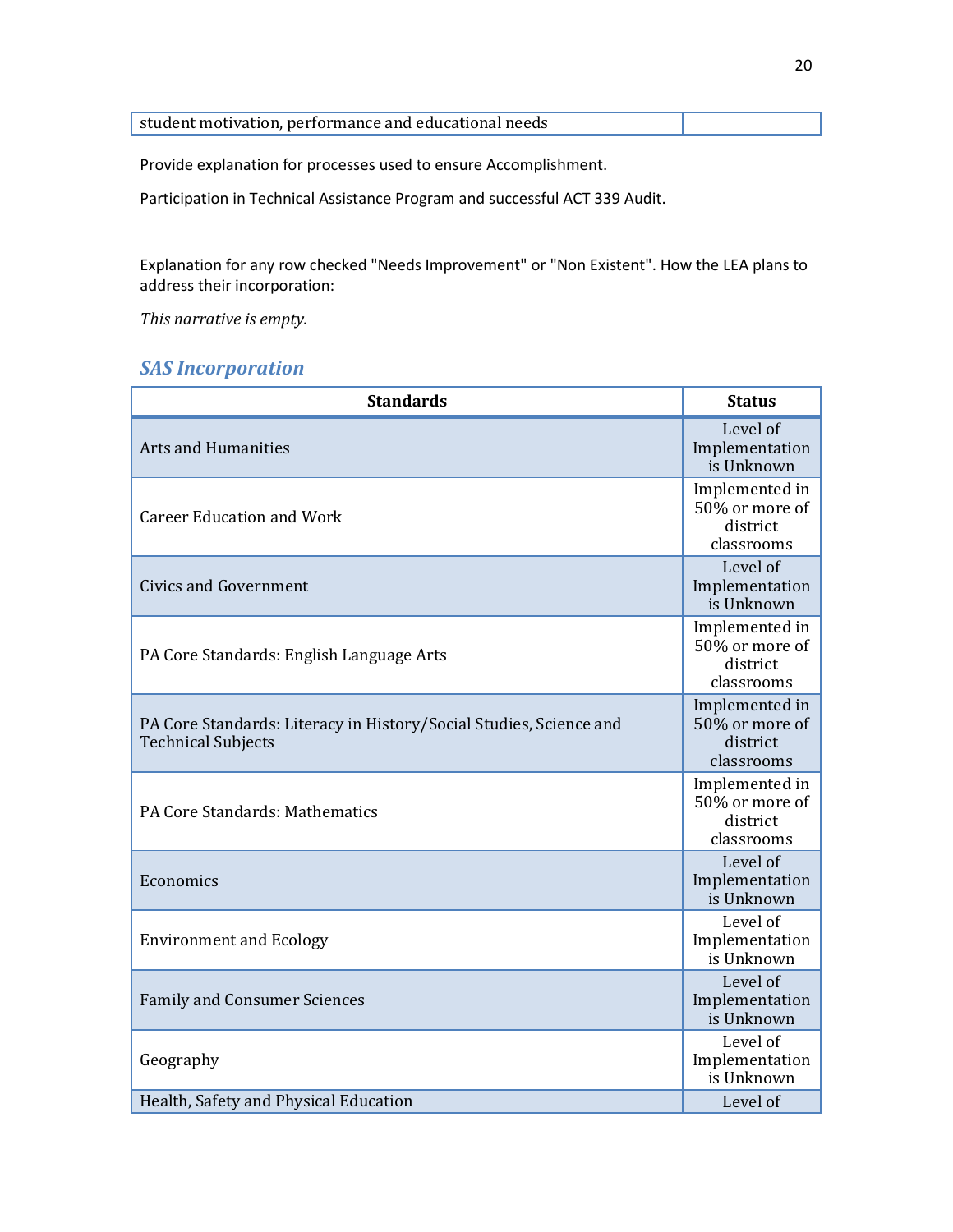|                                                  | Implementation<br>is Unknown                               |
|--------------------------------------------------|------------------------------------------------------------|
| History                                          | Level of<br>Implementation<br>is Unknown                   |
| Science and Technology and Engineering Education | Implemented in<br>50% or more of<br>district<br>classrooms |

Further explanation for columns selected "

A closer look at the materials and resources in these areas will be examined.

# **Professional Education**

# *Characteristics*

Which of the following describes your professional education program for classroom teachers, school counselors and education specialists? (Check all that apply)

- Enhances the educator's content knowledge in the area of the educator's certification or assignment.
- Increases the educator's teaching skills based on effective practice research, with attention given to interventions for struggling students.
- Provides educators with a variety of classroom-based assessment skills and the skills needed to analyze and use data in instructional decision making.
- Empowers educators to work effectively with parents and community partners.

Which of the following describes your professional education program for administrators and other educators seeking leadership roles? (Check all that apply)

- Provides the knowledge and skills to think and plan strategically, ensuring that assessments, curriculum, instruction, staff professional education, teaching materials and interventions for struggling students are aligned to each other, as well as to Pennsylvania's academic standards.
- Provides leaders with the ability to access and use appropriate data to inform decision making.
- Empowers leaders to create a culture of teaching and learning, with an emphasis on learning.
- Instructs the leader in managing resources for effective results.

Provide brief explanation of your process for ensuring these selected characteristics.

Faculty and staff are encouraged to continuously improve their skills through professional development activities whether district provided or through external vendors..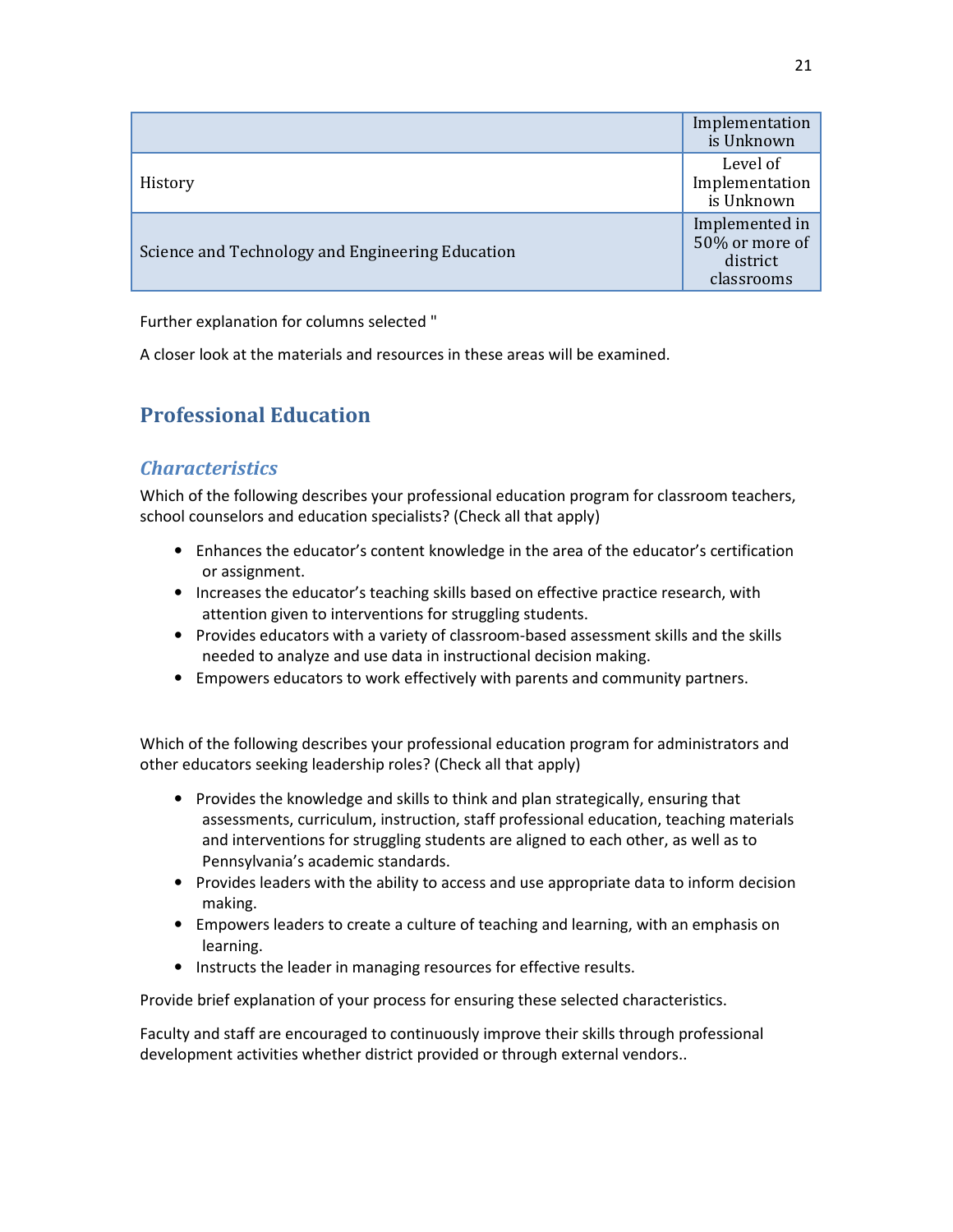Provide brief explanation for strategies not selected and how you plan to address their incorporation.

We complete alot of inservice trainings for the general population and students with special needs, but the one group of students that we perform no real educator training for is the gifted group. Over the years we have historically only received a handful of gifted students. Within the last 5 years we have only had 3 of 600 total students. Our learning support population currently 35%. We will actively look for opportunities for the teachers to attend in-service trainings presented by either IU 6 or other accreditaed vendors to help fulfill this requirement.

# *Educator Discipline Act 126, 71*

Provides educators with mandated reporter training, totaling 3 hours, every 5 years as outlined in Act 126.

| <b>Questions</b>                                                 |
|------------------------------------------------------------------|
| The LEA has conducted the required training on:                  |
| 11/9/2012                                                        |
| 10/13/2017                                                       |
| The LEA plans to conduct the required training on approximately: |
| 10/8/2021                                                        |

Provides educators with four (4) hours of professional development in youth suicide awareness and prevention every five (5) years for professional educators in grades six through twelve as outlined in Act 71.

| <b>Questions</b>                                        |
|---------------------------------------------------------|
| The LEA has conducted the training on:                  |
| 4/7/2016                                                |
| The LEA plans to conduct the training on approximately: |
| 5/7/2021                                                |

Provides educators with four (4) hours of professional development every five (5) years for professional educators that are teaching the curriculum in which the Child Exploitation Awareness Education program is incorporated as outlined in Act 71.

|                                      | <b>Questions</b> |
|--------------------------------------|------------------|
| Not Applicable for our school entity |                  |
|                                      |                  |

# *Strategies Ensuring Fidelity*

- Professional Development activities are based upon detailed needs assessments that utilize student assessment results to target instructional areas that need strengthening.
- Using disaggregated student data to determine educators' learning priorities.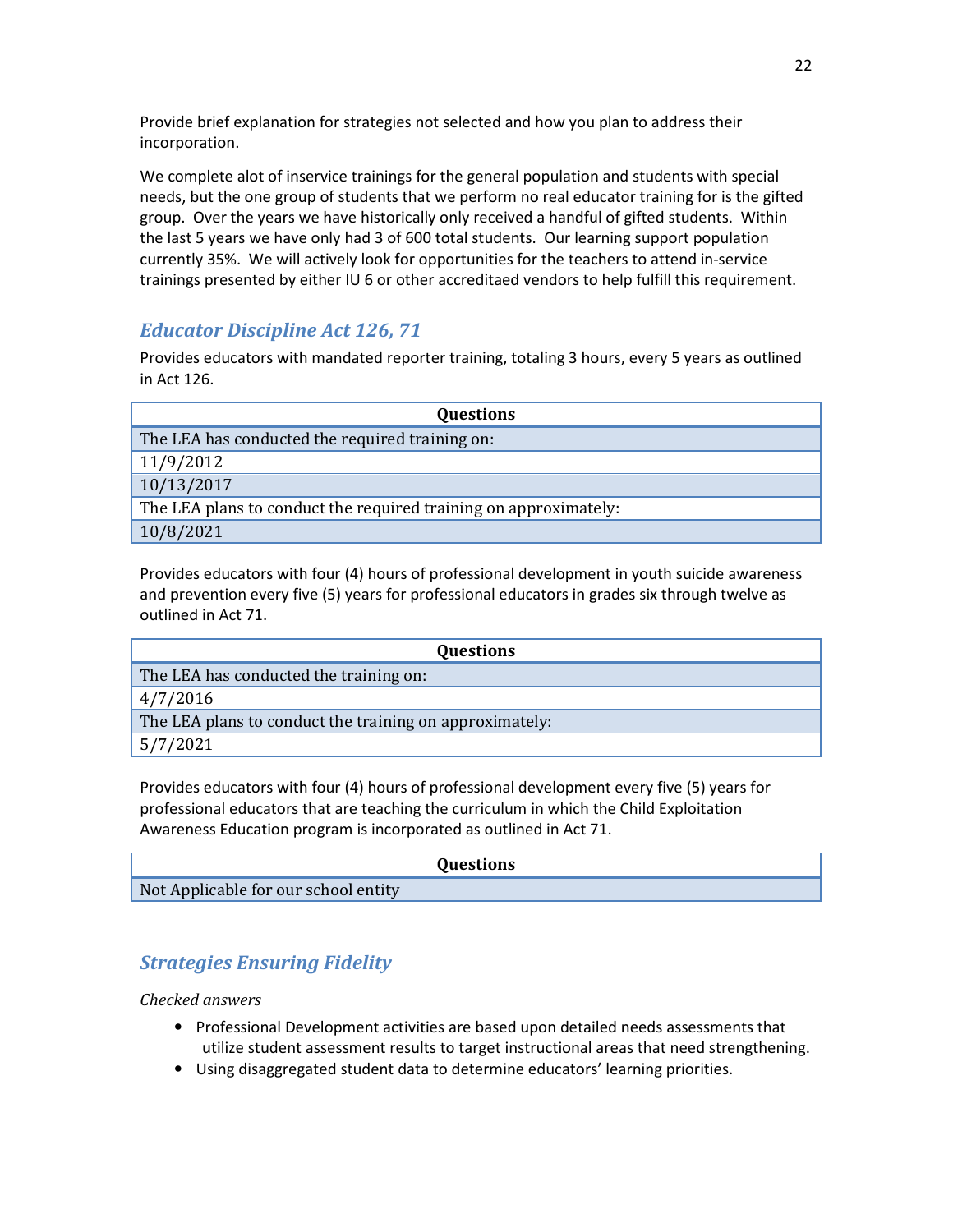- Professional Development activities are based upon detailed needs assessments that utilize student assessment results to target curricular areas that need further alignment.
- Professional Development activities are developed that support implementation of strategies identified in your action plan.
- Clear expectations in terms of teacher practice are identified for staff implementation.
- An implementation evaluation is created, based upon specific expectations related to changes in teacher practice, which is used to validate the overall effectiveness of the professional development initiative.
- The LEA has a systemic process that is used to validate whether or not providers have the capacity to present quality professional development.
- Administrators participate fully in all professional development sessions targeted for their faculties.
- Every Professional development initiative includes components that provide ongoing support to teachers regarding implementation.
- The LEA has an ongoing monitoring system in place (i.e. walkthroughs, classroom observations).
- Professional Education is evaluated to show its impact on teaching practices and student learning.

 *None.*

Provide brief explanation of your process for ensuring these selected characteristics.

Annual review by Administration and results of NOCTI tests.

Provide brief explanation for strategies not selected and how you plan to address their incorporation.

*This narrative is empty.* 

# *Induction Program*

- Inductees will know, understand and implement instructional practices validated by the LEA as known to improve student achievement.
- Inductees will assign challenging work to diverse student populations.
- Inductees will know the basic details and expectations related to LEA-wide initiatives, practices, policies and procedures.
- Inductees will know the basic details and expectations related to school initiatives, practices and procedures.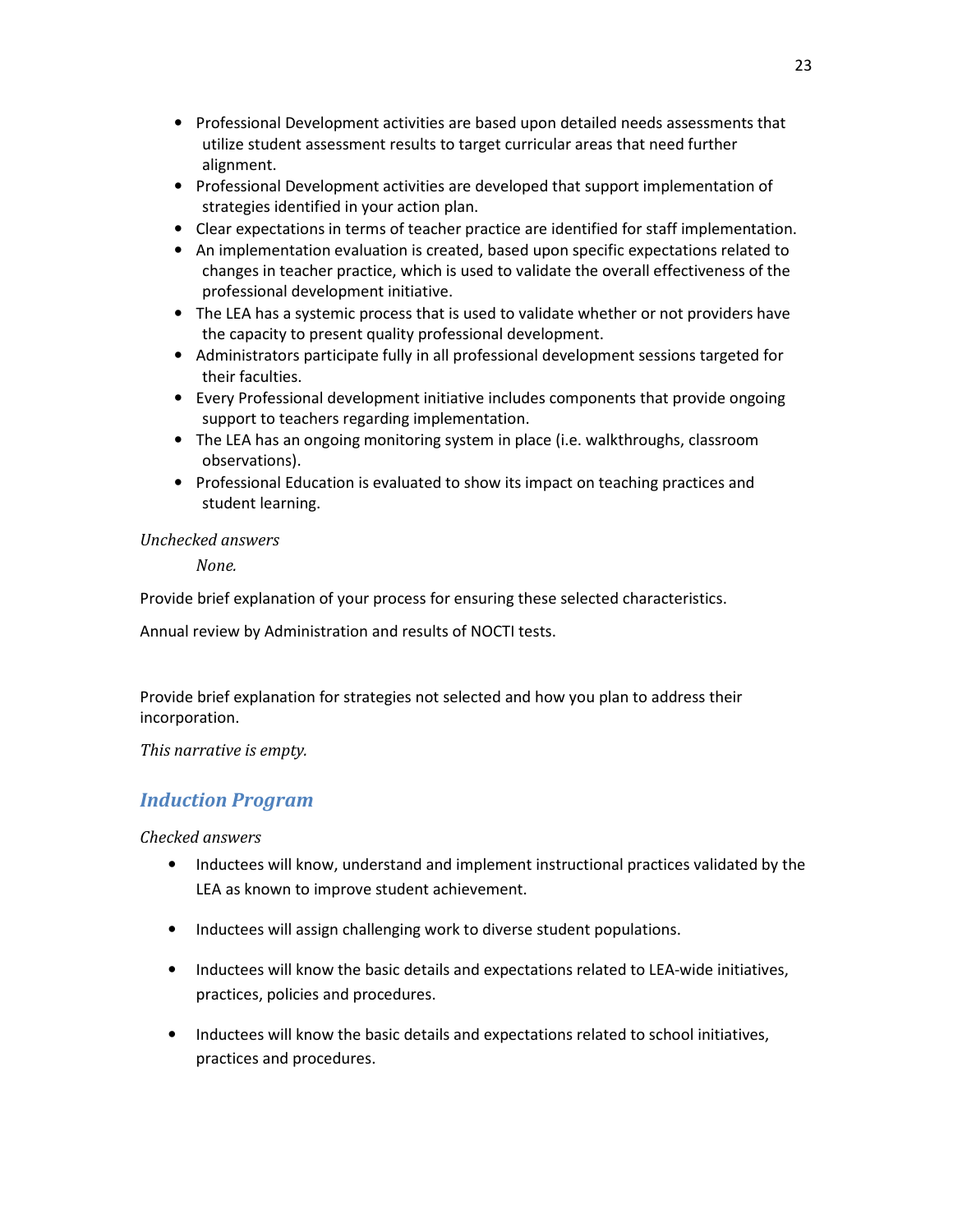- Inductees will be able to access state curriculum frameworks and focus lesson design on leading students to mastery of all state academic standards, assessment anchors and eligible content (where appropriate) identified in the LEA's curricula.
- Inductees will effectively navigate the Standards Aligned System website.
- Inductees will know and apply LEA endorsed classroom management strategies.
- Inductees will know and utilize school/LEA resources that are available to assist students in crisis.
- Inductees will take advantage of opportunities to engage personally with other members of the faculty in order to develop a sense of collegiality and camaraderie.

 *None.*

Provide brief explanation of your process for ensuring these selected characteristics.

Annual review by Administration and results of NOCTI tests.

Provide brief explanation for strategies not selected and how you plan to address their incorporation.

*This narrative is empty.* 

# *Needs of Inductees*

- Frequent observations of inductee instructional practice by a coach or mentor to identify needs.
- Frequent observations of inductee instructional practice by supervisor to identify needs.
- Regular meetings with mentors or coaches to reflect upon instructional practice to identify needs.
- Student PSSA data.
- Standardized student assessment data other than the PSSA.
- Classroom assessment data (Formative & Summative).
- Inductee survey (local, intermediate units and national level).
- Review of inductee lesson plans.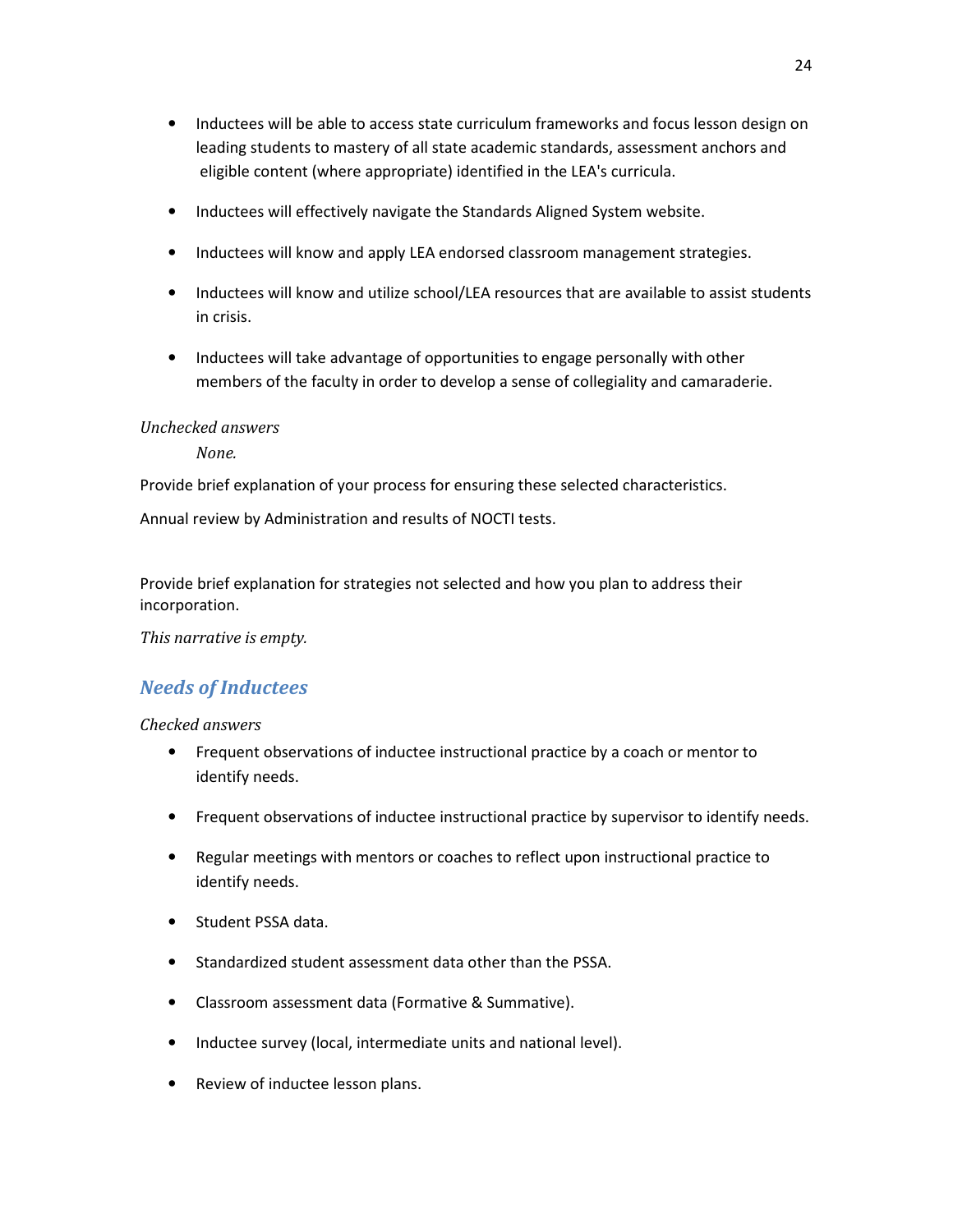- Review of written reports summarizing instructional activity.
- Submission of inductee portfolio.
- Knowledge of successful research-based instructional models.
- Information collected from previous induction programs (e.g., program evaluations and second-year teacher interviews).

 *None.*

Provide brief explanation of your process for ensuring these selected characteristics.

The Venango Technology Center has an appropriate board approved Teacher Induction Program.

Provide a brief explanation for strategies not selected and your plan to address their incorporation.

*This narrative is empty.* 

# *Mentor Characteristics*

#### *Checked answers*

- Pool of possible mentors is comprised of teachers with outstanding work performance.
- Potential mentors must model continuous learning and reflection.
- Potential mentors must have knowledge of LEA policies, procedures and resources.
- Potential mentors must have demonstrated ability to work effectively with students and other adults.
- Potential mentors must be willing to accept additional responsibility.
- Mentors must complete mentor training or have previous related experience (e.g., purpose of induction program and role of mentor, communication and listening skills, coaching and conferencing skills, problem-solving skills and knowledge of adult learning and development).
- Mentors and inductees must have compatible schedules so that they can meet regularly.

#### *Unchecked answers*

• Potential mentors have similar certifications and assignments.

Provide brief explanation of your process for ensuring these selected characteristics.

Interested applicants are reviewed by the Director and selection is based on seniority.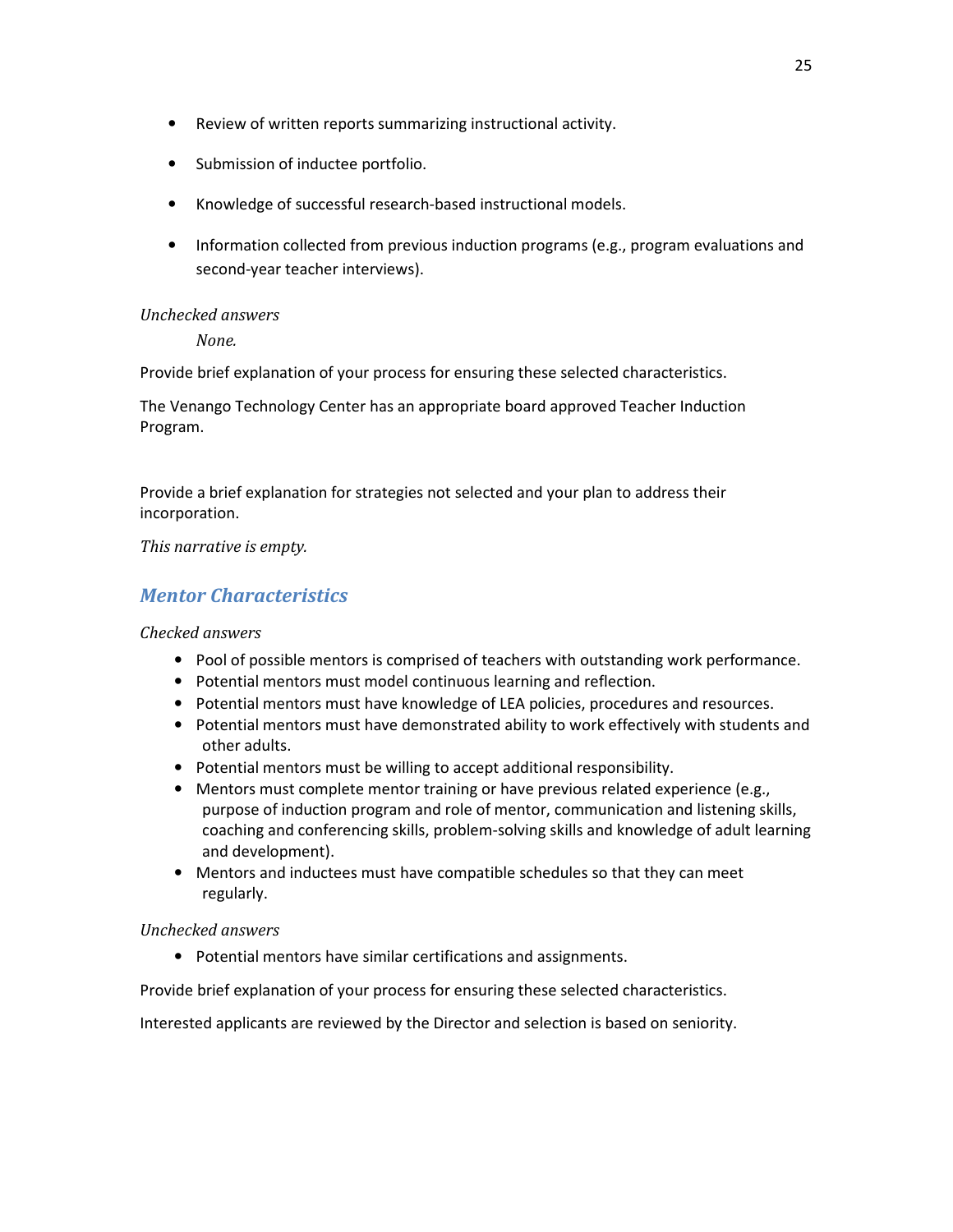Provide brief explanation for characteristics not selected and how you plan to address their incorporation.

Not applicable to our situation.

# *Induction Program Timeline*

| <b>Topics</b>                                              | Aug-<br>Sep | Oct-<br><b>Nov</b> | Dec-<br>Jan | Feb-<br>Mar | Apr-<br>May | Iun-<br>Jul |
|------------------------------------------------------------|-------------|--------------------|-------------|-------------|-------------|-------------|
| Code of Professional Practice and Conduct for<br>Educators | X           | X                  |             |             |             |             |
| Assessments                                                | X           | X                  |             |             | X           |             |
| <b>Best Instructional Practices</b>                        | X           | X                  |             |             |             |             |
| Safe and Supportive Schools                                | X           | X                  |             |             |             |             |
| Standards                                                  | X           | X                  |             |             |             |             |
| Curriculum                                                 | X           | X                  | X           | X           | X           | X           |
| Instruction                                                | X           | X                  | X           | X           | X           | X           |
| Accommodations and Adaptations for diverse<br>learners     | X           | X                  |             |             |             |             |
| Data informed decision making                              | X           | X                  |             |             |             |             |
| Materials and Resources for Instruction                    | X           | X                  |             |             |             |             |

If necessary, provide further explanation.

*This narrative is empty.*

# *Monitoring and Evaluating the Induction Program*

Identify the procedures for monitoring and evaluating the Induction program.

The new teacher mentors are selected by the Induction Coordinator. All first year teachers have a mentor, and any new teachers at the Venango Technology Center are assigned a mentor for the school year. Mentors and inductees will meet at least once per week during the school year. The meetings will be arranged by the participants themselves. A log of these meetings and a short description of the activities and topics, including the Code of Conduct, will be kept in the induction folder. The induction program is evaluated by both the inductee and the Professional Education Committee. The inductee completes a survey at the end of the induction program. The survey, in turn is evaluated by the Professional Development Committee at the June meeting. The Induction Program will be monitored by the Director. The Induction/Mentoring packet will be completed by both the Inductee and the Mentor. At the end of the mentoring year, both packets will be kept in the personnel file of the Inductee until needed for advancement to the Instructional/Vocational II Level.

# *Recording Process*

Identify the recording process for inductee participation and program completion. (Check all that apply)*Checked answers*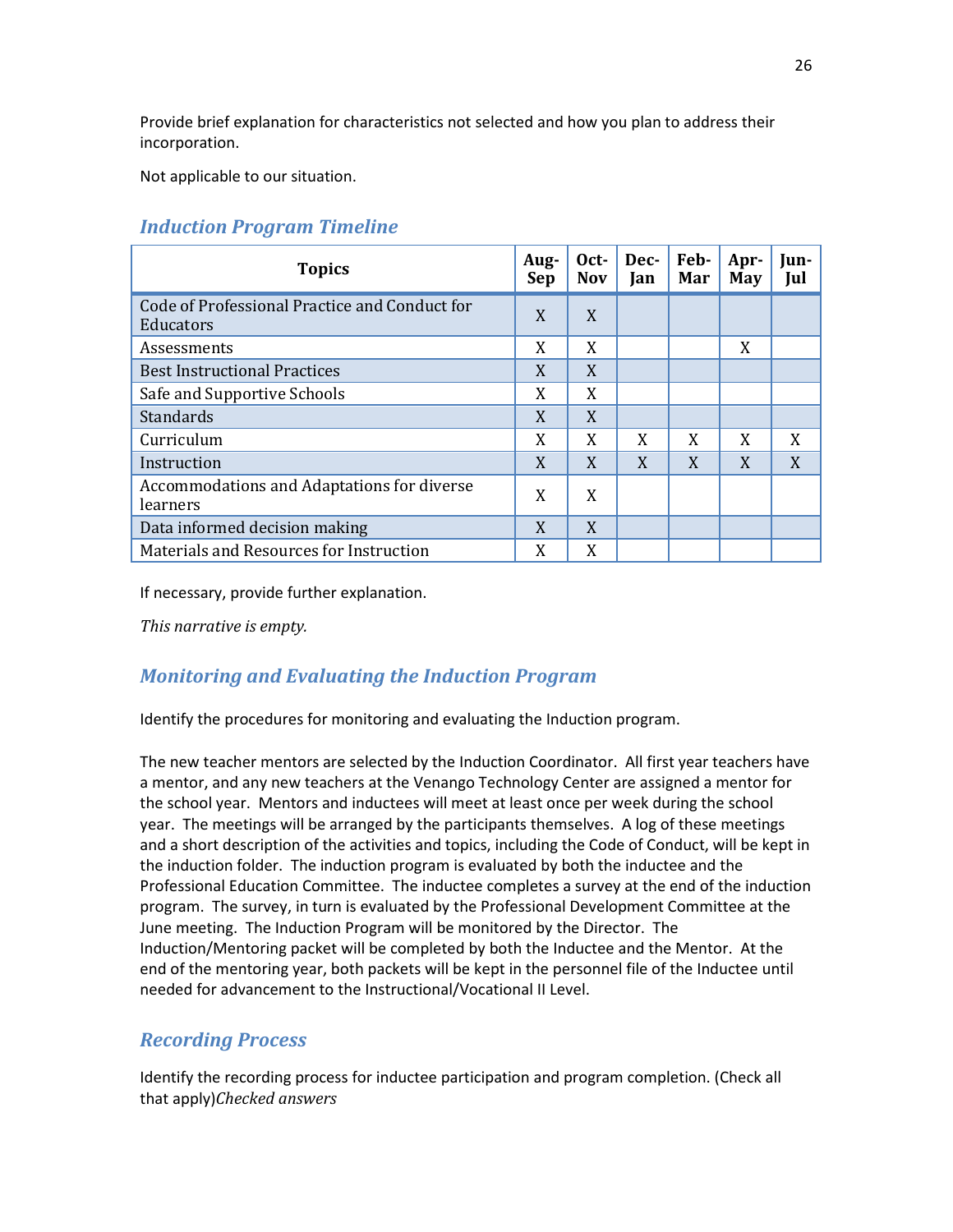- Mentor documents his/her inductee's involvement in the program.
- A designated administrator receives, evaluates and archives all mentor records.
- School/LEA maintains accurate records of program completion and provide a certificate or statement of completion to each inductee who has completed the program.
- LEA administrator receives, tallies, and archives all LEA mentor records.
- Completion is verified by the LEA Chief Executive Officer on the Application for Level 2 Certification.

*Unchecked answers None.*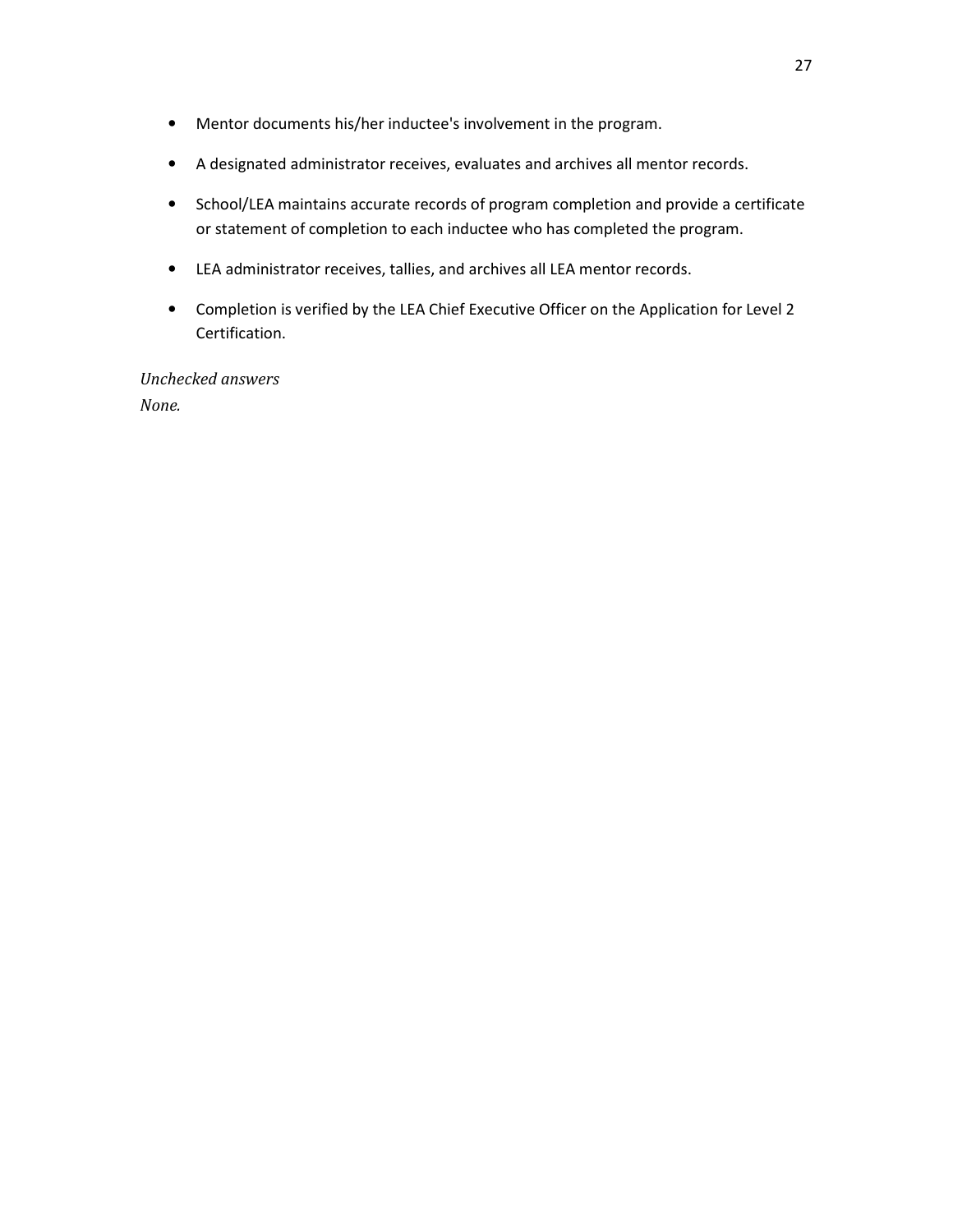# Assurances

# **Safe and Supportive Schools**

*No policies or procedures have been identified.*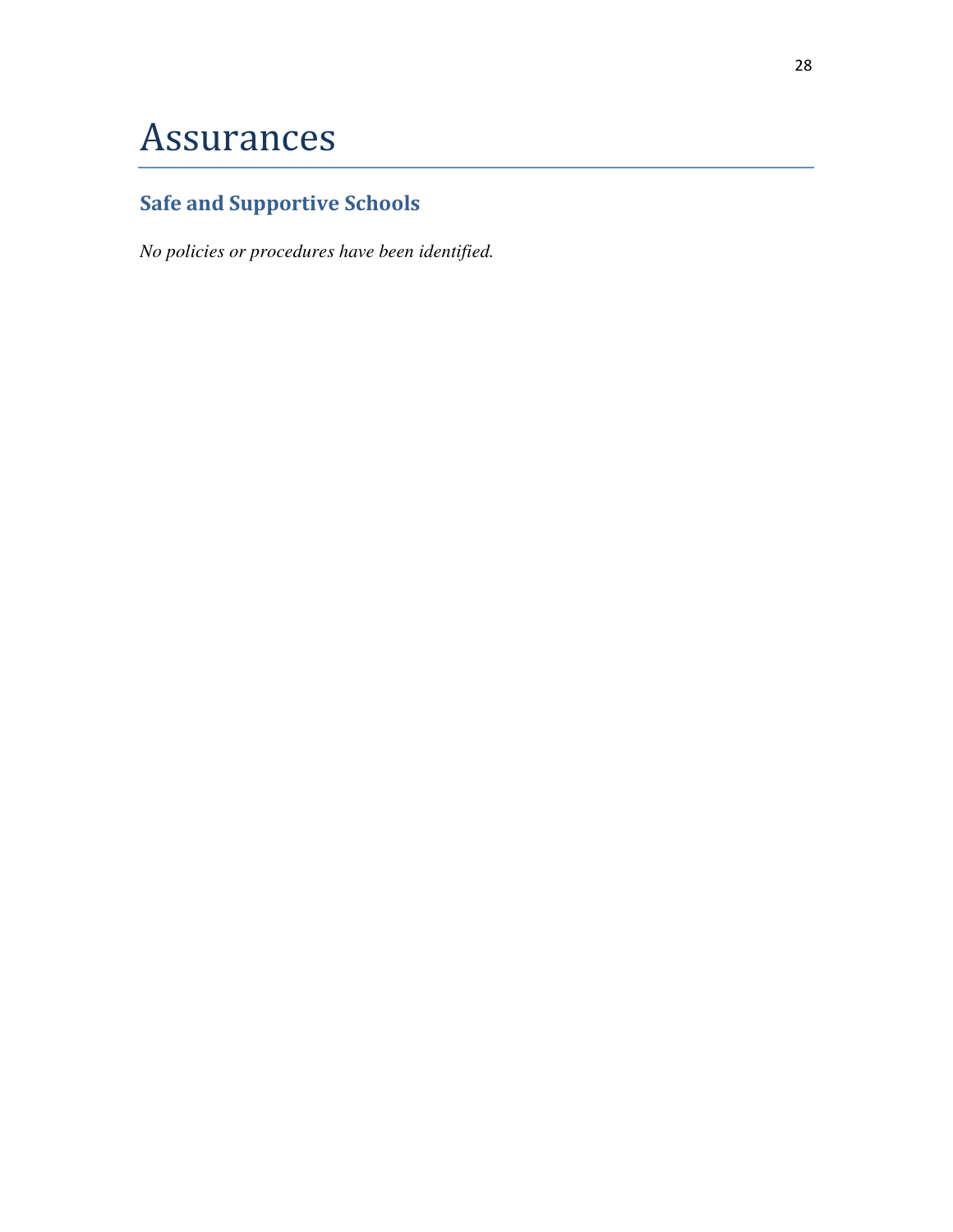# Needs Assessment

# **CTC Accomplishments**

#### **Accomplishment #1:**

Gold Achievement Award - NOCTI Improvement

**Accomplishment #2:** SREB TCTW (Tech Centers That Work)

**Accomplishment #3:** Increased Skills USA/DECA Participation

**Accomplishment #4:**

Technical Assistance Program/Literacy & Numeracy Integration

**Accomplishment #5:** Increased Industry Certifications

**Accomplishment #6:** Increased STEM Awareness and Activities (Robotics, Professional Development, etc.)

# **CTC Concerns**

**Concern #1:** SAS –Standards Align System

**Concern #2:** Improve attendance

**Concern #3:** Retention of students

**Concern #4:** Competency tracking & reporting

#### **Concern #5:**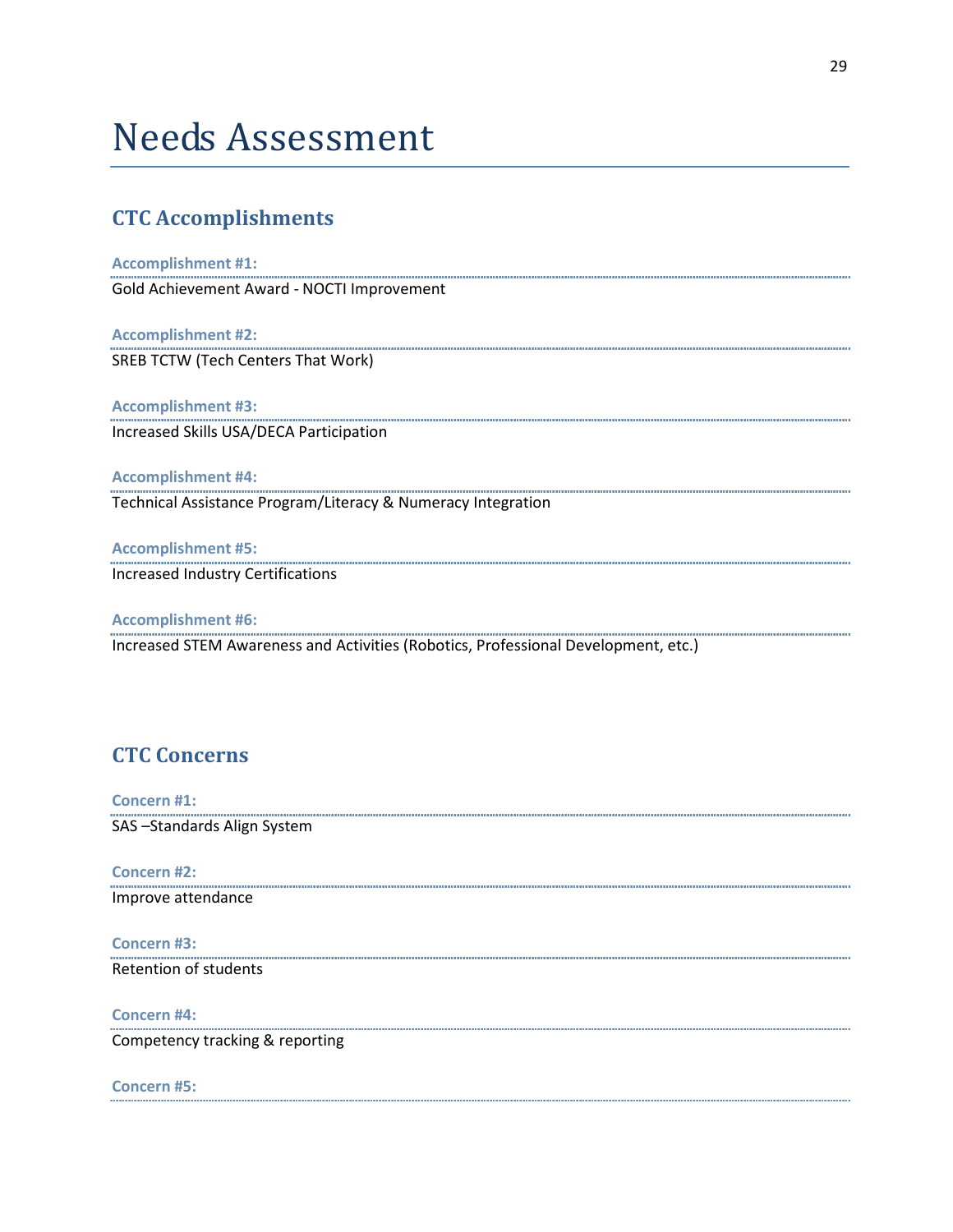Increase number of Articulation Agreements

# **Prioritized Systemic Challenges**

**Systemic Challenge #1** *(Guiding Question #0)* Attendance and retention of students

#### **Aligned Concerns:**

Improve attendance

Retention of students

**Systemic Challenge #2** *(Guiding Question #5)* Establish a system within the school that fully ensures students who are academically at risk are identified early and are supported by a process that provides interventions based upon student needs at no cost to a parent and includes procedures for monitoring effectiveness.

#### **Aligned Concerns:**

SAS –Standards Align System

**Systemic Challenge #3** *(Guiding Question #6)* Establish a system within the school that fully ensures barriers to student learning are addressed in order to increase student achievement, completion rates and/or graduation rates.

#### **Aligned Concerns:**

SAS –Standards Align System

**Systemic Challenge #4** *(Guiding Question #9)* Establish a system within the school that fully ensures at least 95% of the students who are required to participate in PSSA testing do so. (Comprehensive CTC only)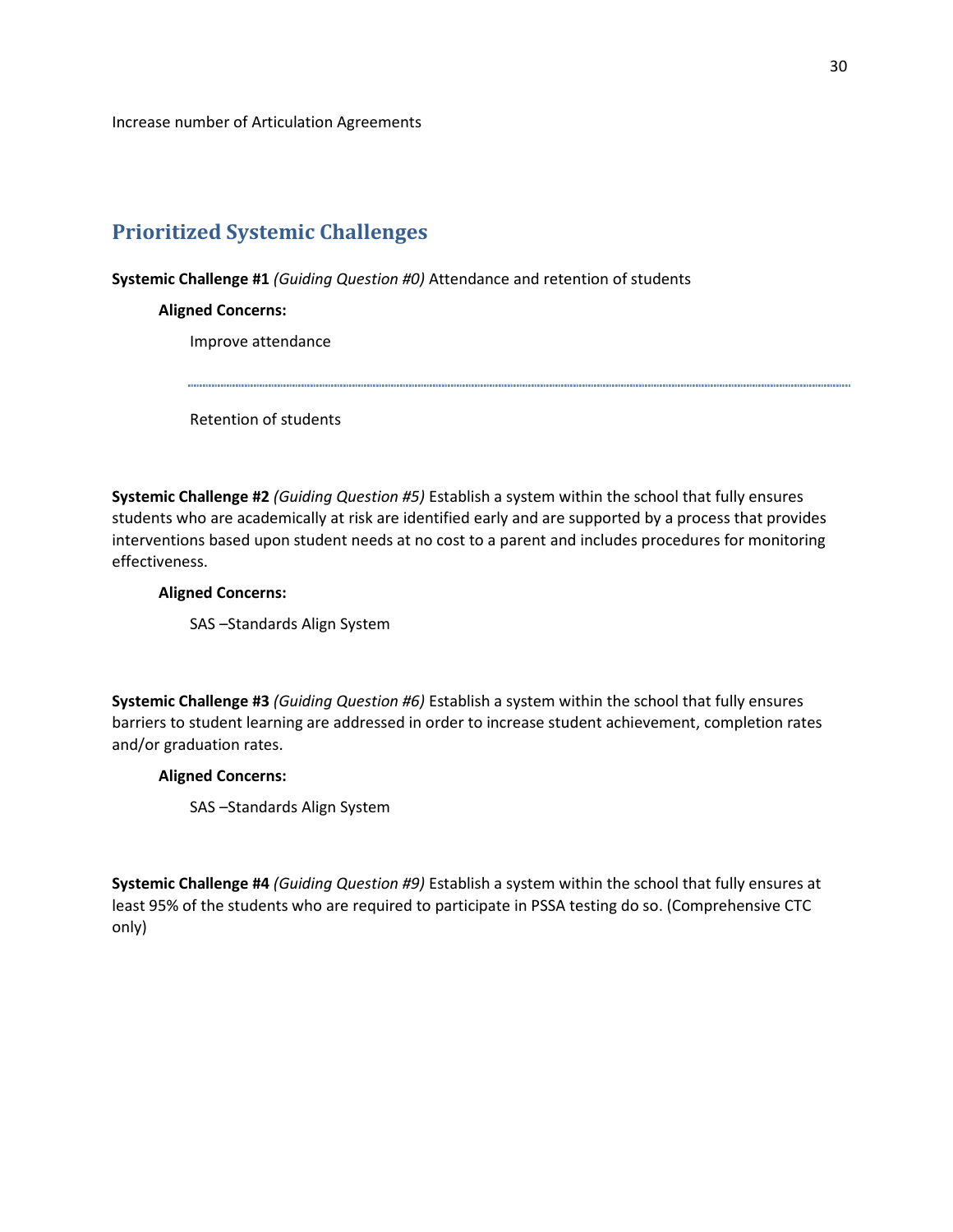# CTC Level Plan

# **Action Plans**

**Goal #1**: Improve attendance and retention of students.

#### **Related Challenges:**

- Establish a system within the school that fully ensures students who are academically at risk are identified early and are supported by a process that provides interventions based upon student needs at no cost to a parent and includes procedures for monitoring effectiveness.
- Establish a system within the school that fully ensures barriers to student learning are addressed in order to increase student achievement, completion rates and/or graduation rates.

#### **Indicators of Effectiveness:**

Type: Annual

Data Source: Daily Attendance Records

Specific Targets: We will maintain the exact number of concentrators that enter our building and increase percentage of students in attendance by 2%.

#### *Strategies:*

#### *Importance of Attendance*

#### **Description:**

Increase the awareness of the importance of attendance. During the new student induction meeting, the importance of attendance is discussed. We bring a panel of Human Resource managers in to discuss their views on workplace attendance and why it is important.

**SAS Alignment:** Assessment

### *Implementation Steps:*

*Incentives for Grade Period Attendance*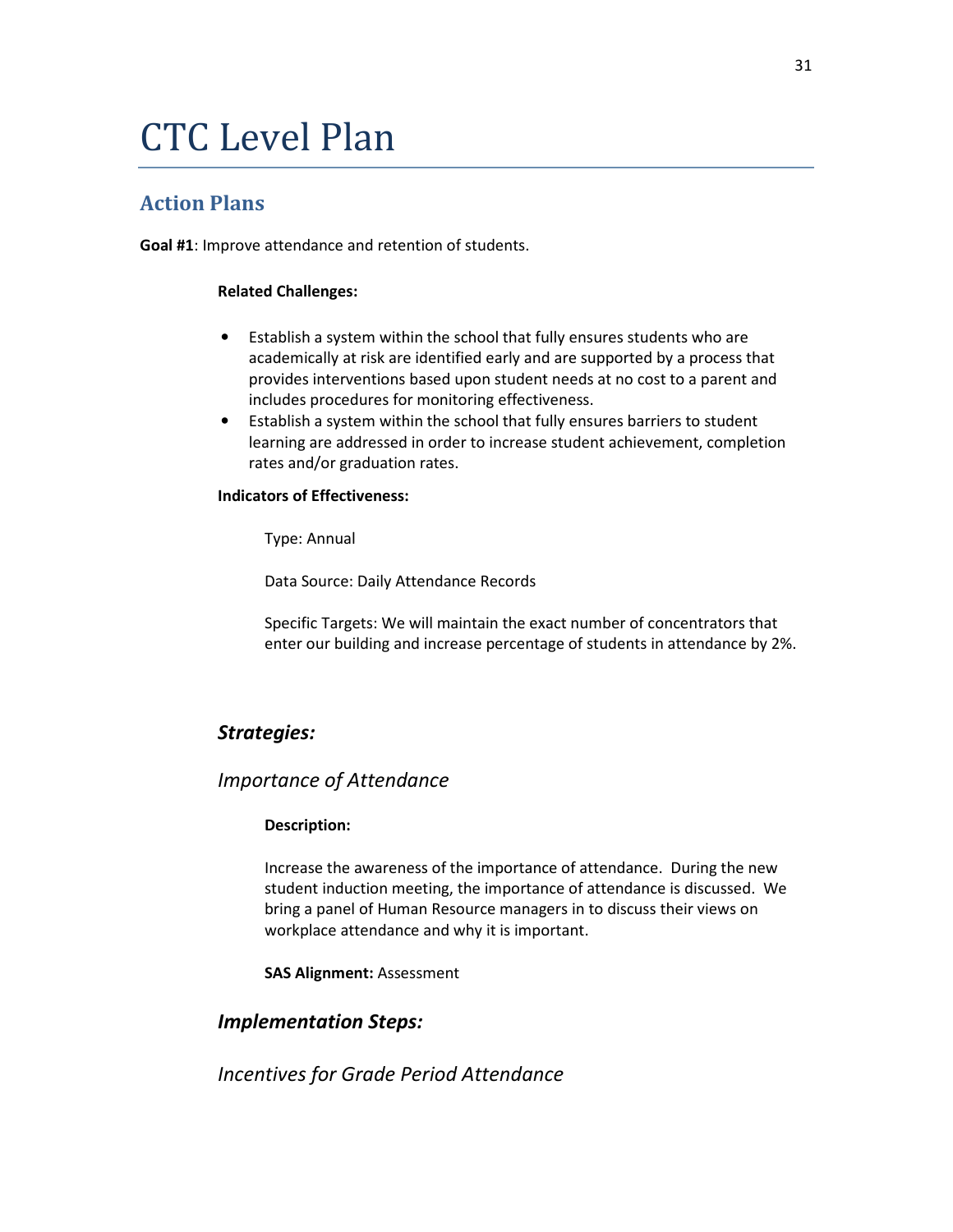#### **Description:**

We market a competitive program for listing the clasroom that has the best attendance for the grading period. There is a morning class and an afternoon class that is observed as the winner. The class gets to hang a banner in the window of the laboratory and a donut/fruit treat is won for a date of the teachers choosing. The Student Services Coordinator keeps accurate records and we evaluate the historical data. We are able to discern what factors if any attribute to better/worse attendance. The students will also fact check our data. This is a very competitive initiative.

**Start Date:** 8/29/2017 **End Date:** 6/30/2021

**Program Area(s):** Student Services

#### **Supported Strategies:**

• Importance of Attendance

#### *Retention of Students in Program Areas*

#### **Description:**

Increase the number of concentrators by proper placement of students into the available program areas. The Student Services Coordinator gives a presentation to all of the social studies classes of our sending schools. From there, all students are given a tour of the program areas. Extended visits are then scheduled and the students have the opportunity to visit 2 different areas. In the case of an indecisive student, they may visit again, or even choose another area to visit. We have found it more beneficial to spend additional time up front helping the students to make appropriate careeer decisions rather than fast track them through and then have to move them around after they decide where there are is not the correct placement. We are able to evaluate our data by looking at the amount of course changes that are requested in the first 2 months of school. Historicall that is the time period when students request course transfers.

**Start Date:** 8/29/2017 **End Date:** 6/30/2021

**Program Area(s):** Student Services

#### **Supported Strategies:**

• Importance of Attendance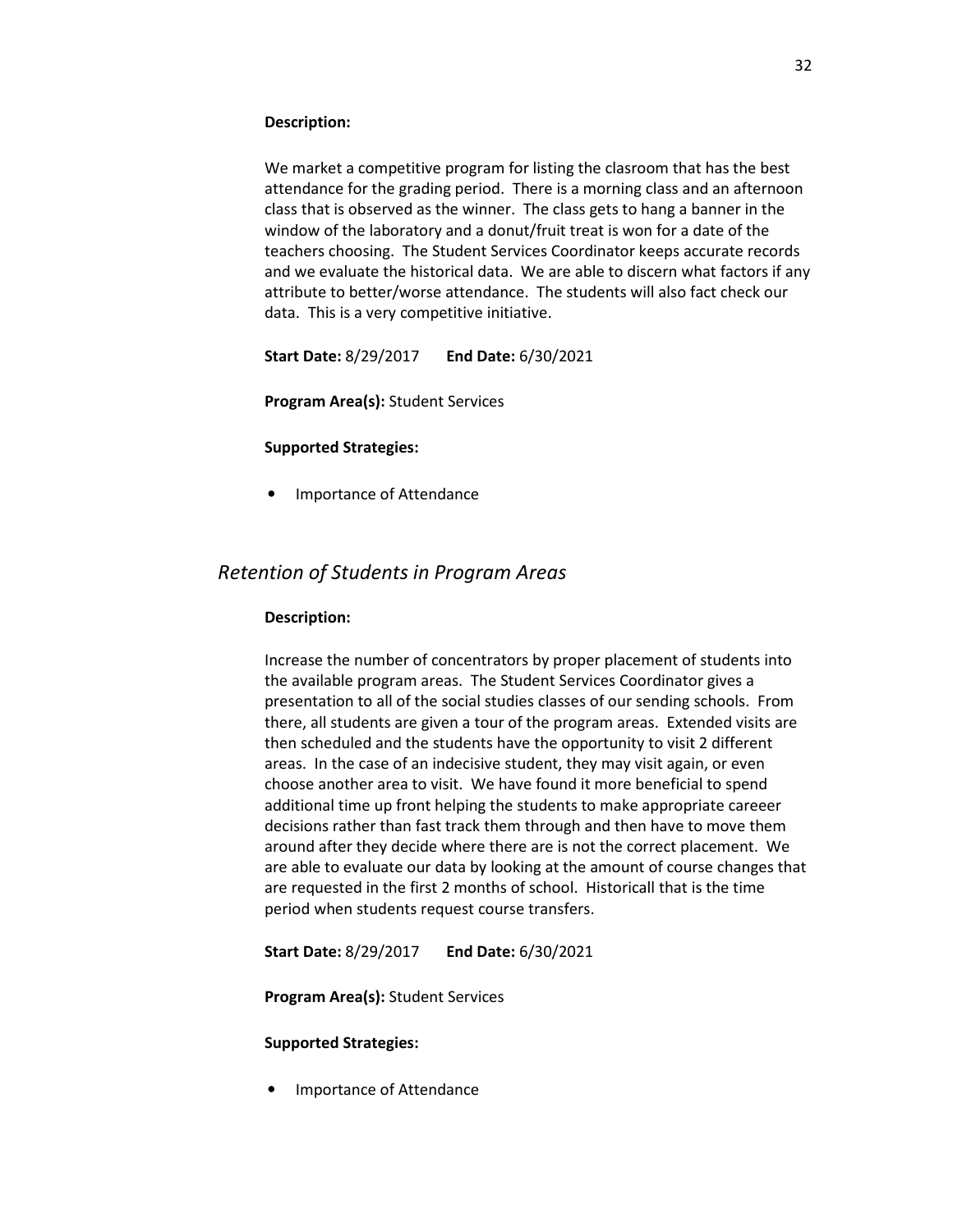**Goal #2**: Our students will benefit from the development and implementation of a competency reporting and tracking system.

#### **Related Challenges:**

- Establish a system within the school that fully ensures students who are academically at risk are identified early and are supported by a process that provides interventions based upon student needs at no cost to a parent and includes procedures for monitoring effectiveness.
- Establish a system within the school that fully ensures barriers to student learning are addressed in order to increase student achievement, completion rates and/or graduation rates.

#### **Indicators of Effectiveness:**

Type: Annual

Data Source: PDE approved Program of Study Task List

Specific Targets: Task lists completed for all graduating seniors will be completed and given to the graduate so that they may give it to a prospective employer.

# *Strategies:*

#### *Competency Development*

#### **Description:**

Form a committee for Competency Development in all CTC program areas. Use the expertice of the OAC to develop/align the needed competencies with the PDE assigned task grid.

**SAS Alignment:** Assessment

# *Implementation Steps:*

*Grade Book Tracking of Competencies*

#### **Description:**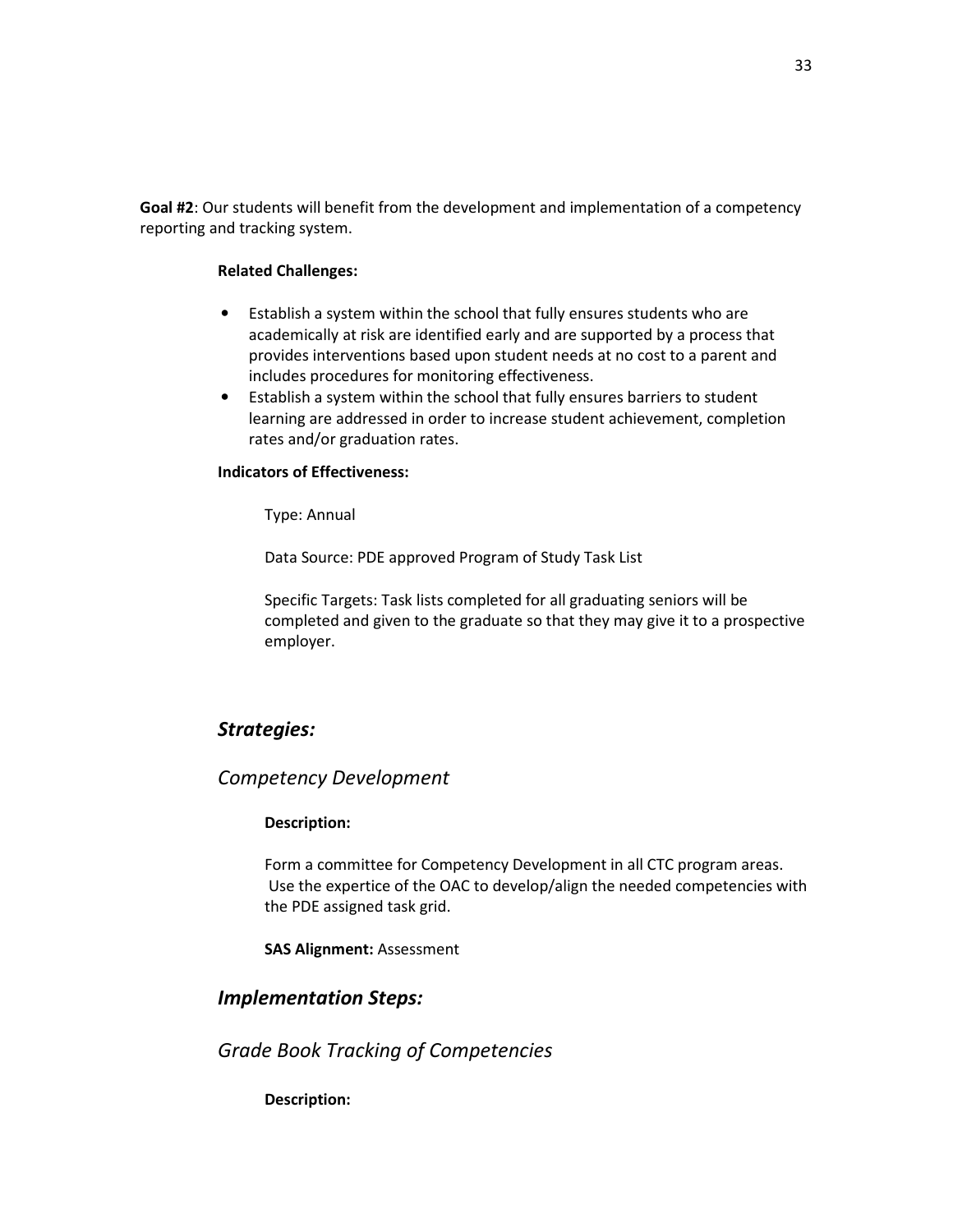The attendance/PIMS secretary will set-up the gradebook so that it may track student compentencies. This is a new student information system and the teachers will need to be taught how to manage this program. In addition to the secretary, we have 3 teachers that were trained in the steps needed to effectively manage this information. These people will educate the remaining staff using a "train the trainer" type model. The implemenation success will be evaulated by the successful input of this important/necessary information.

**Start Date:** 5/20/2017 **End Date:** 6/30/2021

**Program Area(s):** Professional Education, Special Education, Student Services, Educational Technology

#### **Supported Strategies:**

• Competency Development

# *Professional Development for Teachers and Competency Tracking*

#### **Description:**

The teachers use the Occupational Advisory Committee meetings as a time to further develop and implement the concepts of their competency tracking system. The commitee discusses the task grid and the individual relevance of each item in the local workforce. The Director will attend these meetings when possible. The Direcor will also review the meeting minutes and issue a reply to the committee that the teacher will read to the group at the next meeting. This creates a level of accountability to the process.

**Start Date:** 8/29/2017 **End Date:** 6/30/2021

**Program Area(s):** Professional Education, Educational Technology

#### **Supported Strategies:**

• Competency Development

# *Lesson Plans in Alignment with Academic Standards and Program of Study Competencies*

**Description:**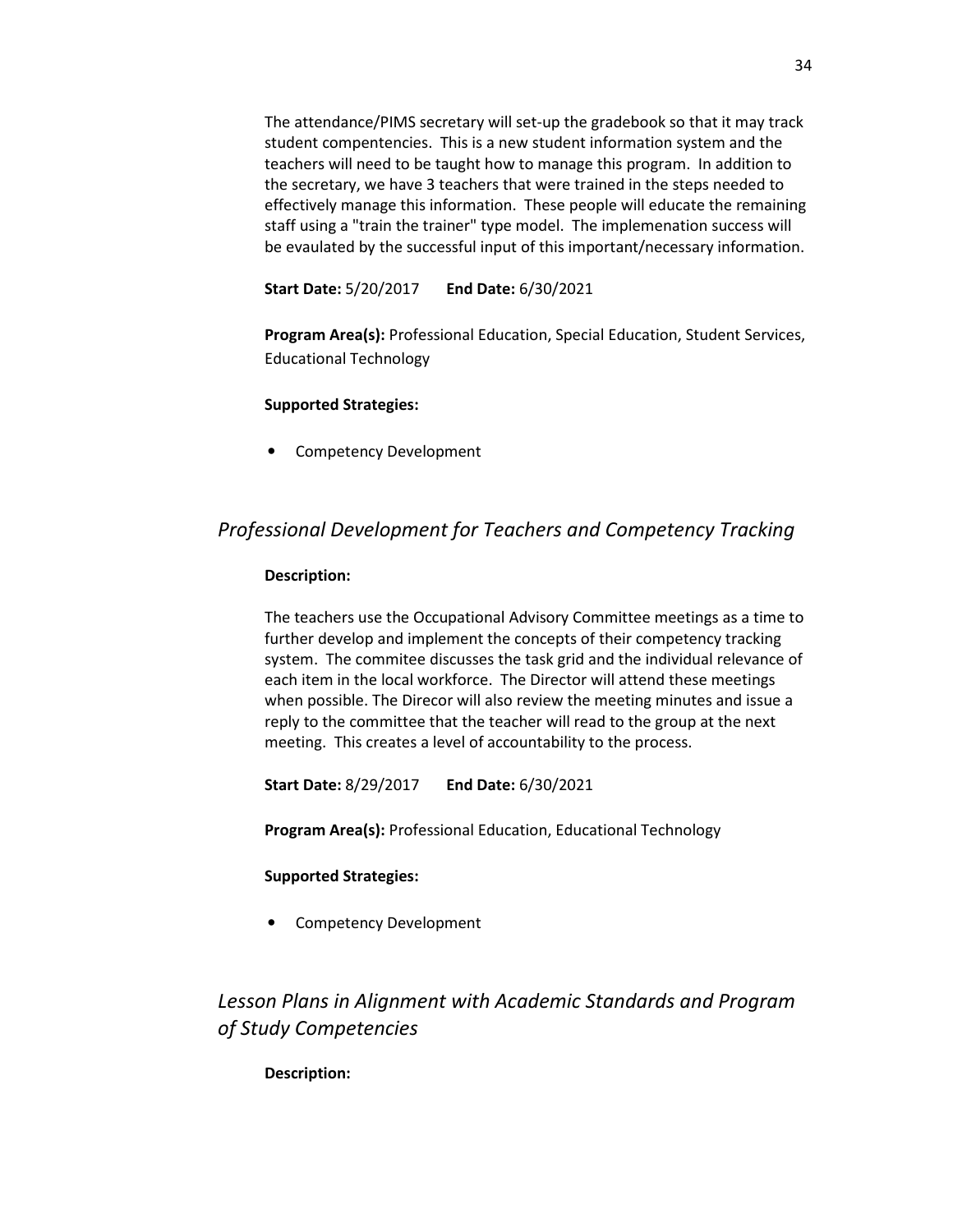All of the lesson plans must be cross referenced to the academic standards as well as the Program of Study competency task lists. The lesson plans will be evaluated by the director at every observation and will also be collected at the end of each grading period for review These reviews will ensure that all standards are aligned and competencies are addressed.

**Start Date:** 9/4/2017 **End Date:** 6/30/2021

**Program Area(s):** Professional Education, Teacher Induction

#### **Supported Strategies:**

• Competency Development

**Goal #3**: Improve use of Standards Align System

#### **Related Challenges:**

- Establish a system within the school that fully ensures students who are academically at risk are identified early and are supported by a process that provides interventions based upon student needs at no cost to a parent and includes procedures for monitoring effectiveness.
- Establish a system within the school that fully ensures barriers to student learning are addressed in order to increase student achievement, completion rates and/or graduation rates.
- Attendance and retention of students

#### **Indicators of Effectiveness:**

Type: Annual

Data Source: Standards Align System

Specific Targets: Weekly lesson plans will be noted from SAS.

# *Strategies:*

# *Standards Aligned System*

#### **Description:**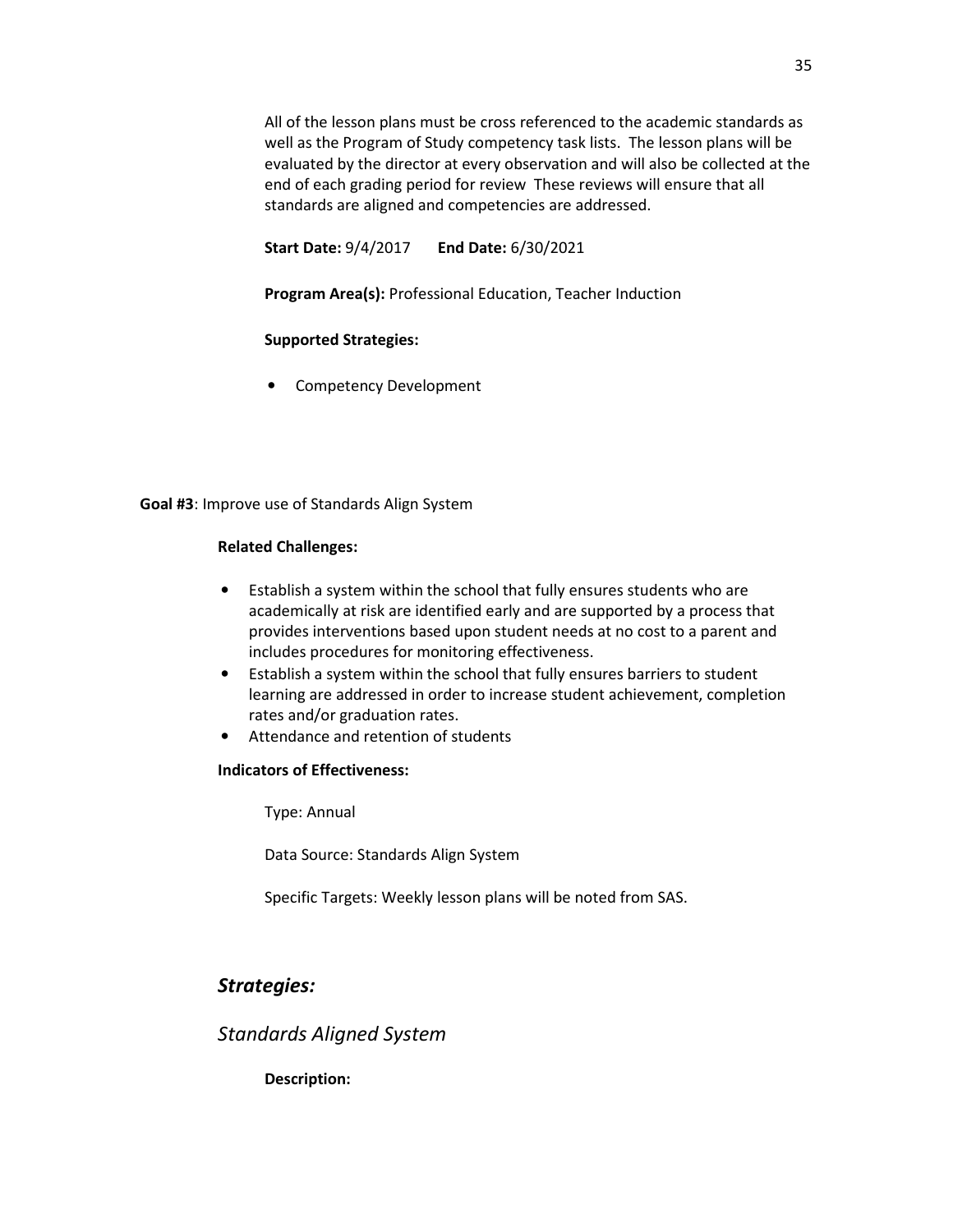Educate staff on SAS resources. There are many resouces available to the teachers through the SAS website. We will educate the teachers so that they reallize this. Comfort with the system will come with frequent use.

**SAS Alignment:** Assessment, Curriculum Framework

### *Implementation Steps:*

*Lesson Plans in Alignment with Academic Standards and Program of Study Competencies*

#### **Description:**

All of the lesson plans must be cross referenced to the academic standards as well as the Program of Study competency task lists. The lesson plans will be evaluated by the director at every observation and will also be collected at the end of each grading period for review These reviews will ensure that all standards are aligned and competencies are addressed.

**Start Date:** 9/4/2017 **End Date:** 6/30/2021

**Program Area(s):** Professional Education, Teacher Induction

#### **Supported Strategies:**

• Standards Aligned System

# *Professional Development for Improving Language and Literacy Aquisition*

#### **Description:**

We are a Technical Assistance Program (TAP) school. We brought in Todd Luke from MAX Teaching to present a 3 day in-service training for our new teachers of which we had 4. The training took place December 15, 19 and 20. Our veteran teachers had been through the same inservice several years ago. The teachers are required to have the students complete a "Weekly Write" which can be comprised of any of the many MAX Teaching strategies. Theses are graded asiignments that are tracked through the grade book. We have noticed extreme growth in both retention and comprehension through the quality of the responses as well as the increased grades throughout all assignments. There is great correlation. This is an on-going initiative.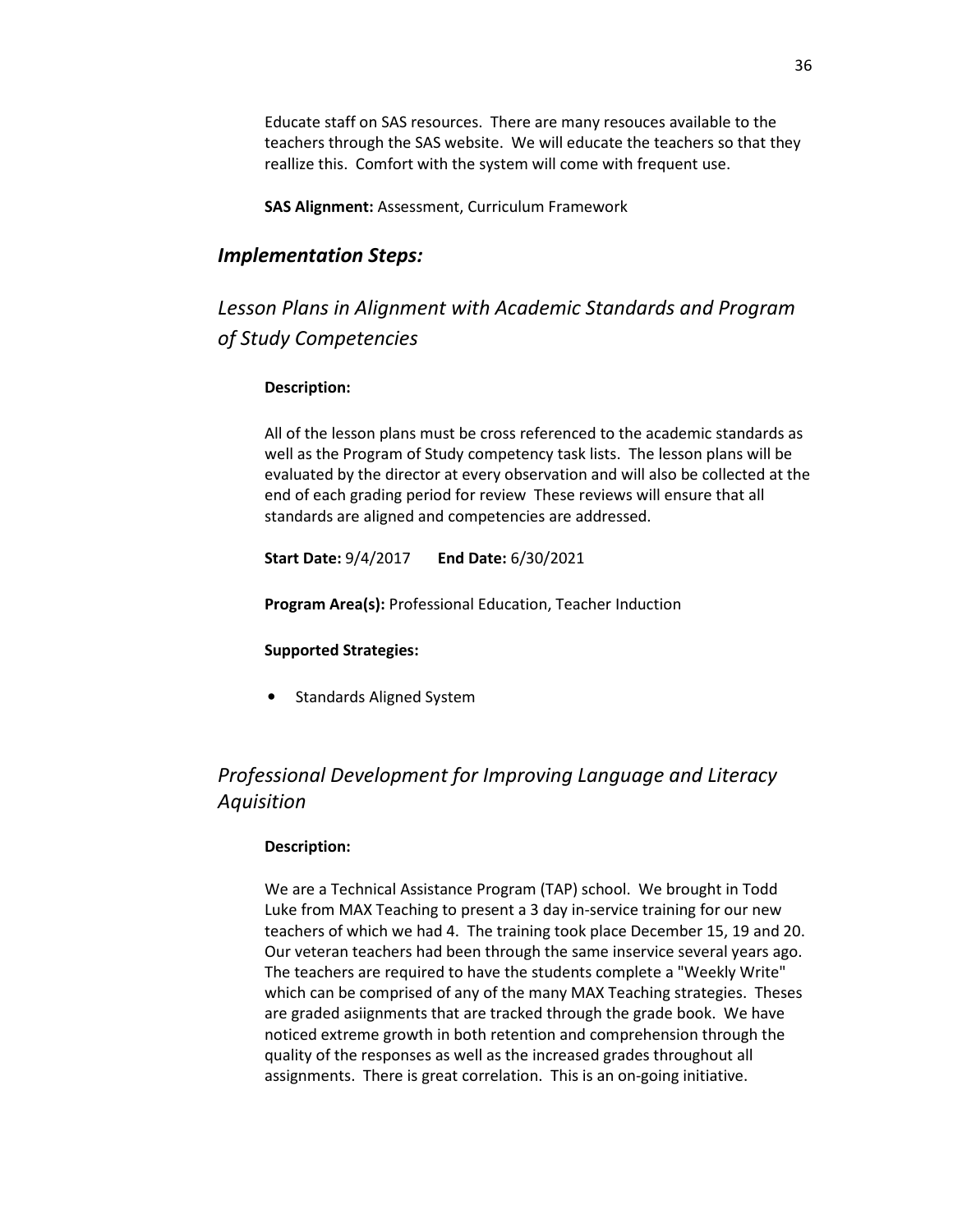**Start Date:** 8/29/2017 **End Date:** 6/30/2021

**Program Area(s):** Professional Education, Special Education, Gifted Education

#### **Supported Strategies:**

• Standards Aligned System

# *Professional Development for Teaching Diverse Learners in an Inclusive Setting*

#### **Description:**

In order to reach a broad spectrum of students, we use a variety of strategies and accommodations that are provided in the PaTTAN training webinars. This is done through professional development provided to our Instructional Aides. Using ideas from the webinars, interventions are developed based on student need. These strategies are practiced in small group settings and in the Resource Room. Webinar topics include, Individual Learning Differences, Preparing for Adult Life, and Adaptations to Increase Success. After learning the different strategies, they are practiced in the classroom by the Instructional Aide and overseen by the Instructor. In addition to the webinars, instructors are provided with a Matrix that lists all the students in their shop who qualify for Special Education Services. It also links the necessary accommodations to the appropriate students. The accommodations are discussed with the instructors, and suggestions on how to appropriately implement them is conveyed. To ensure continued success and implementation of best practices, documentation is made for students who utilize and refuse accommodations.

**Start Date:** 8/29/2017 **End Date:** 6/30/2021

**Program Area(s):** Professional Education, Special Education, Student Services, Gifted Education

#### **Supported Strategies:**

• Standards Aligned System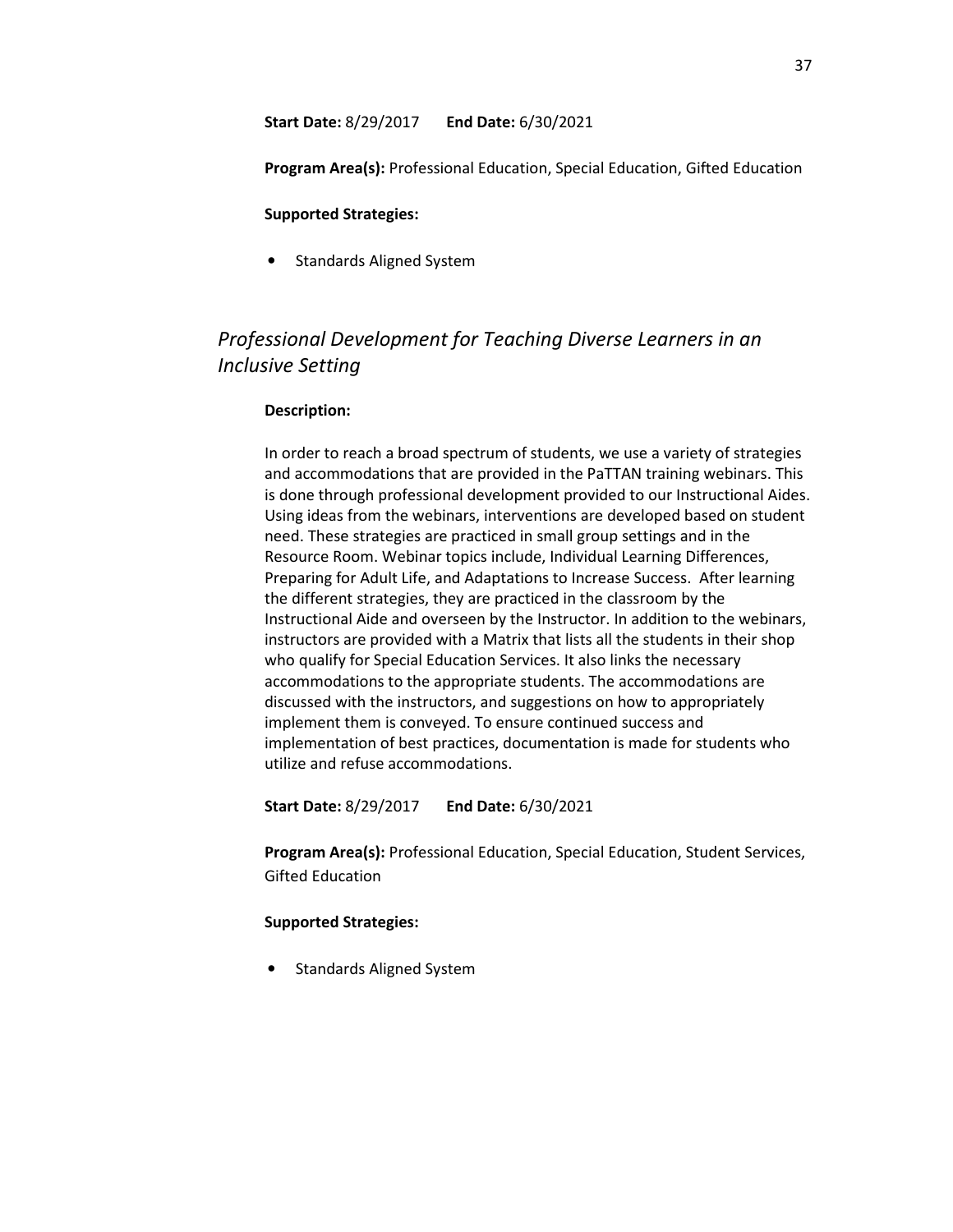# Appendix: Professional Development Implementation Step Details

| Our students will benefit from the<br><b>LEA Goals Addressed:</b><br>development and implementation of a<br>competency reporting and tracking system. |                                                      |  |                                                                            |                     |                 |                                                                                                                                                                                                                                                                                                                                                                                   | <b>Strategy #1: Competency Development</b>     |  |
|-------------------------------------------------------------------------------------------------------------------------------------------------------|------------------------------------------------------|--|----------------------------------------------------------------------------|---------------------|-----------------|-----------------------------------------------------------------------------------------------------------------------------------------------------------------------------------------------------------------------------------------------------------------------------------------------------------------------------------------------------------------------------------|------------------------------------------------|--|
| <b>Start</b>                                                                                                                                          | <b>End</b>                                           |  | <b>Title</b>                                                               |                     |                 | <b>Description</b><br>The teachers use the Occupational Advisory Committee meetings as a time to<br>further develop and implement the concepts of their competency tracking system.                                                                                                                                                                                               |                                                |  |
| 8/29/2017                                                                                                                                             | 6/30/2021                                            |  | Professional Development for<br><b>Teachers and Competency</b><br>Tracking |                     |                 | The commitee discusses the task grid and the individual relevance of each item in<br>the local workforce. The Director will attend these meetings when possible. The<br>Direcor will also review the meeting minutes and issue a reply to the committee<br>that the teacher will read to the group at the next meeting. This creates a level of<br>accountability to the process. |                                                |  |
|                                                                                                                                                       | <b>Person Responsible</b><br>Competency<br>Committee |  | <b>SH</b><br>2.5                                                           | S<br>$\overline{2}$ | <b>EP</b><br>16 | <b>Provider</b><br>VTC-in house                                                                                                                                                                                                                                                                                                                                                   | <b>Type</b><br>App.<br>School<br>No.<br>Entity |  |

| Knowledge         | The teachers will be responsible for the efficient and effective use of computer tracking software through the<br>student information system program. They will also stay current with the local trends in their respective<br>industries. |
|-------------------|--------------------------------------------------------------------------------------------------------------------------------------------------------------------------------------------------------------------------------------------|
| <b>Supportive</b> | Taking into account the views and opinions of the local industry is very important and is considered a best                                                                                                                                |
| Research          | practice.                                                                                                                                                                                                                                  |

### **Designed to Accomplish**

For classroom teachers, school

Enhances the educator's content knowledge in the area of the educator's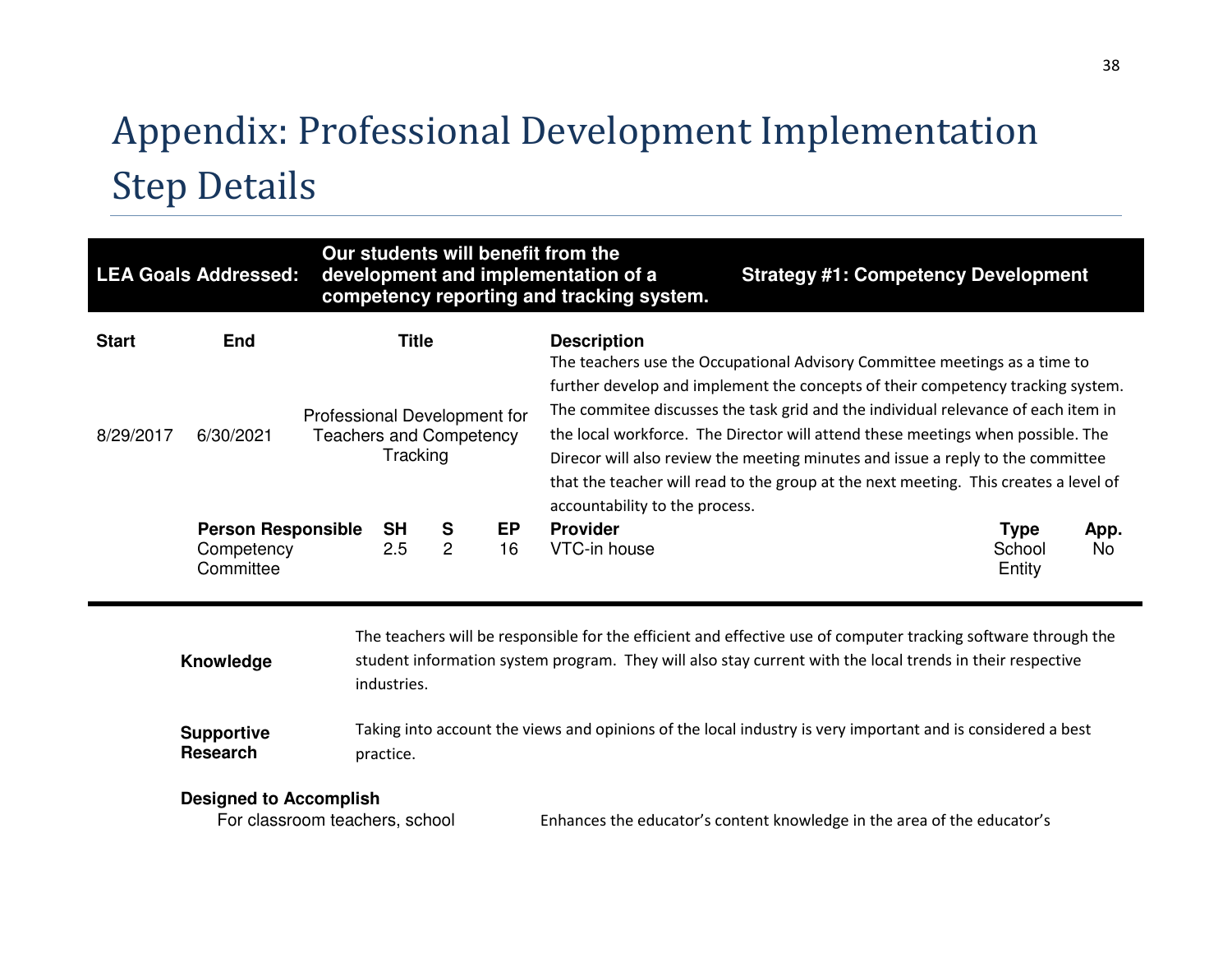| counselors and education<br>specialists:                                                       |            | certification or assignment.                                                                                                                                                                                                                                                                                                                                                                                | needed to analyze and use data in instructional decision-making. | Provides educators with a variety of classroom-based assessment skills and the skills<br>Empowers educators to work effectively with parents and community partners.                                                                                                    |  |  |  |
|------------------------------------------------------------------------------------------------|------------|-------------------------------------------------------------------------------------------------------------------------------------------------------------------------------------------------------------------------------------------------------------------------------------------------------------------------------------------------------------------------------------------------------------|------------------------------------------------------------------|-------------------------------------------------------------------------------------------------------------------------------------------------------------------------------------------------------------------------------------------------------------------------|--|--|--|
| For school and district<br>administrators, and other<br>educators seeking leadership<br>roles: |            | Provides the knowledge and skills to think and plan strategically, ensuring that<br>assessments, curriculum, instruction, staff professional education, teaching materials and<br>interventions for struggling students are aligned to each other as well as to Pennsylvania's<br>academic standards.<br>Provides leaders with the ability to access and use appropriate data to inform<br>decision-making. |                                                                  |                                                                                                                                                                                                                                                                         |  |  |  |
| <b>Training Format</b>                                                                         |            | Series of Workshops<br><b>Professional Learning Communities</b>                                                                                                                                                                                                                                                                                                                                             |                                                                  |                                                                                                                                                                                                                                                                         |  |  |  |
| <b>Participant Roles</b>                                                                       | Dir        | Classroom teachers<br>Supt / Ast Supts / CEO / Ex<br><b>School counselors</b>                                                                                                                                                                                                                                                                                                                               | <b>Grade Levels</b>                                              | High (grades 9-12)                                                                                                                                                                                                                                                      |  |  |  |
| <b>Follow-up Activities</b>                                                                    | discussion | Analysis of student work,<br>with administrator and/or peers<br>Creating lessons to meet<br>varied student learning styles<br>Peer-to-peer lesson                                                                                                                                                                                                                                                           | <b>Evaluation Methods</b>                                        | Classroom observation focusing on<br>factors such as planning and preparation,<br>knowledge of content, pedagogy and<br>standards, classroom environment,<br>instructional delivery and professionalism.<br>Standardized student assessment<br>data other than the PSSA |  |  |  |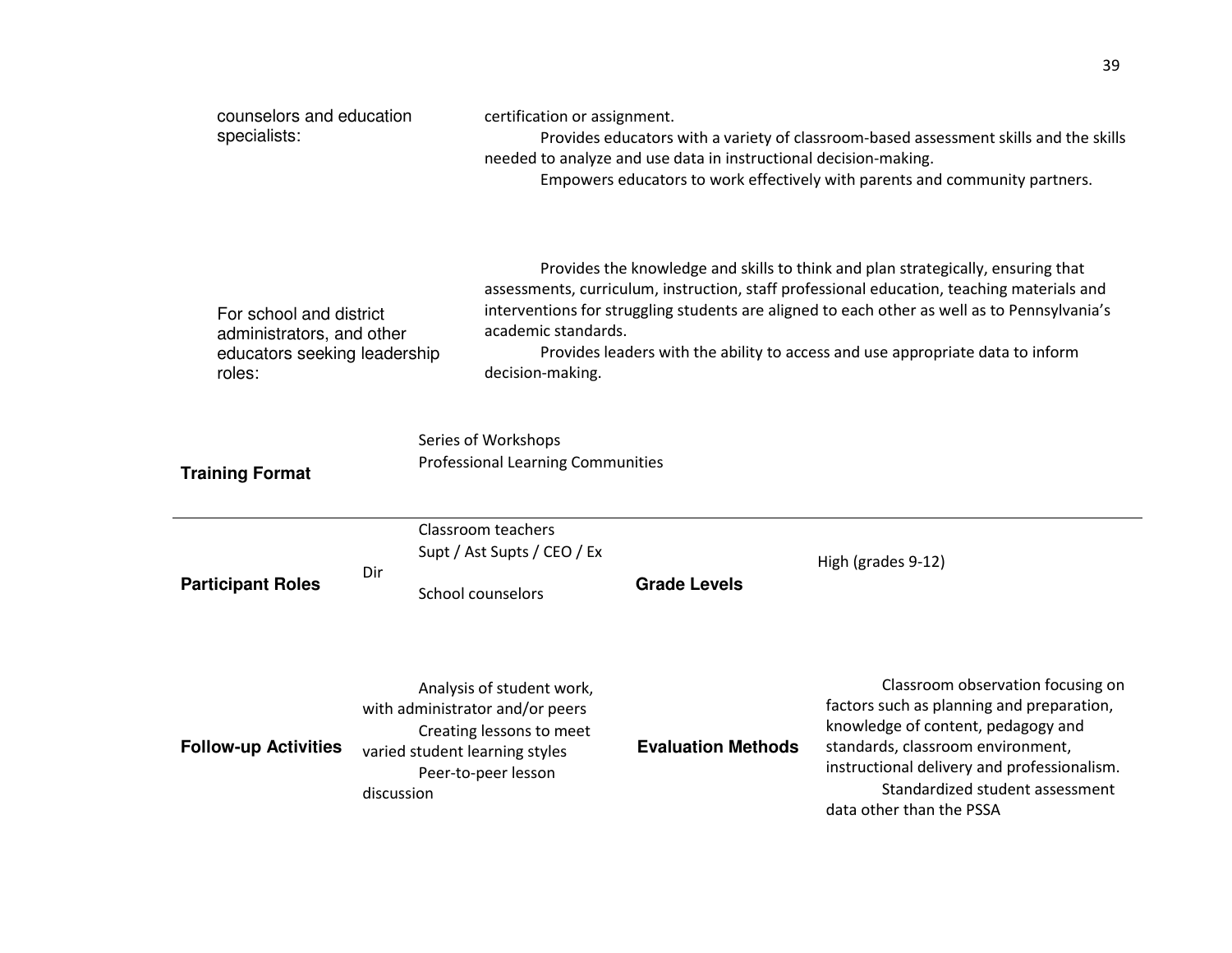|                           | <b>LEA Goals Addressed:</b>           |                              |                |                                                      |                      | <b>Improve use of Standards Align System</b> | <b>Strategy #1: Standards Aligned System</b>                                                                                                                                                                                                                                                                                                                                                                                                                                                                                                                                                                                                                                                                                                                   |                                             |             |
|---------------------------|---------------------------------------|------------------------------|----------------|------------------------------------------------------|----------------------|----------------------------------------------|----------------------------------------------------------------------------------------------------------------------------------------------------------------------------------------------------------------------------------------------------------------------------------------------------------------------------------------------------------------------------------------------------------------------------------------------------------------------------------------------------------------------------------------------------------------------------------------------------------------------------------------------------------------------------------------------------------------------------------------------------------------|---------------------------------------------|-------------|
| <b>Start</b><br>8/29/2017 | <b>End</b><br>6/30/2021               | Professional Development for | <b>Title</b>   | Improving Language and<br><b>Literacy Aquisition</b> |                      | <b>Description</b><br>on-going initiative.   | We are a Technical Assistance Program (TAP) school. We brought in Todd Luke<br>from MAX Teaching to present a 3 day in-service training for our new teachers of<br>which we had 4. The training took place December 15, 19 and 20. Our veteran<br>teachers had been through the same inservice several years ago. The teachers are<br>required to have the students complete a "Weekly Write" which can be comprised<br>of any of the many MAX Teaching strategies. Theses are graded asiignments that<br>are tracked through the grade book. We have noticed extreme growth in both<br>retention and comprehension through the quality of the responses as well as the<br>increased grades throughout all assignments. There is great correlation. This is an |                                             |             |
|                           | <b>Person Responsible</b><br>Director |                              | <b>SH</b><br>6 | S<br>3                                               | EP<br>$\overline{4}$ | <b>Provider</b><br><b>MAX Teaching</b>       |                                                                                                                                                                                                                                                                                                                                                                                                                                                                                                                                                                                                                                                                                                                                                                | <b>Type</b><br><b>For Profit</b><br>Company | App.<br>Yes |

|           | The various strategies that will enable the teacher to present the material in a way in which retention and |
|-----------|-------------------------------------------------------------------------------------------------------------|
| Knowledge | comprehension will increase.                                                                                |
|           |                                                                                                             |

**Supportive**  PDE Sponsored and Approved

# **Designed to Accomplish**

 For classroom teachers, school counselors and education specialists:

Enhances the educator's content knowledge in the area of the educator's certification or assignment.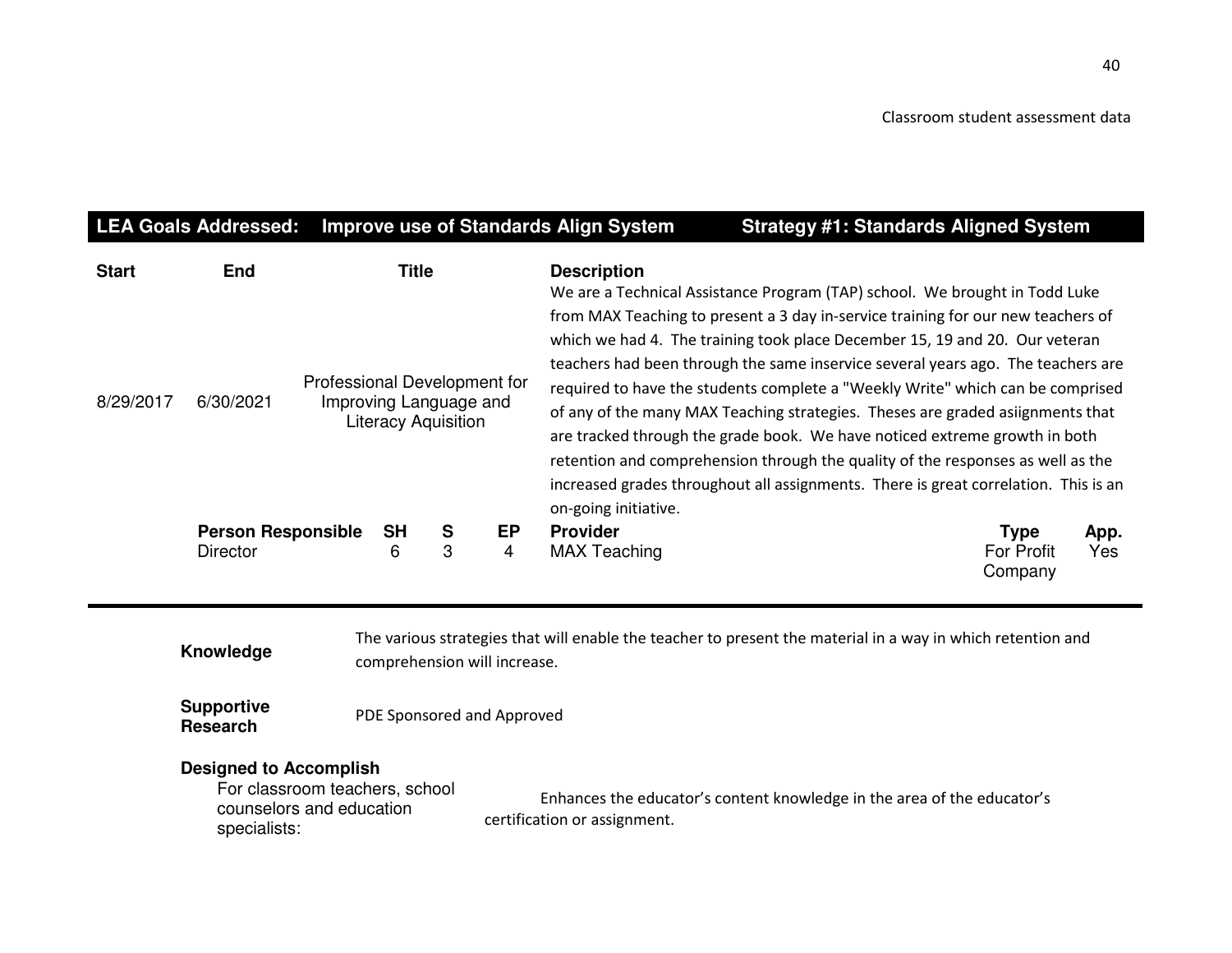|                                                                                                                                                                                                                                                                                                                                                                                                                                                                                                                                                                                                                                                                                                                                        |                                                                                                             |                                                                                          | attention given to interventions for struggling students.<br>needed to analyze and use data in instructional decision-making. | Increases the educator's teaching skills based on research on effective practice, with<br>Provides educators with a variety of classroom-based assessment skills and the skills                                                                                         |  |
|----------------------------------------------------------------------------------------------------------------------------------------------------------------------------------------------------------------------------------------------------------------------------------------------------------------------------------------------------------------------------------------------------------------------------------------------------------------------------------------------------------------------------------------------------------------------------------------------------------------------------------------------------------------------------------------------------------------------------------------|-------------------------------------------------------------------------------------------------------------|------------------------------------------------------------------------------------------|-------------------------------------------------------------------------------------------------------------------------------|-------------------------------------------------------------------------------------------------------------------------------------------------------------------------------------------------------------------------------------------------------------------------|--|
| Provides the knowledge and skills to think and plan strategically, ensuring that<br>assessments, curriculum, instruction, staff professional education, teaching materials and<br>interventions for struggling students are aligned to each other as well as to Pennsylvania's<br>academic standards.<br>For school and district<br>Provides leaders with the ability to access and use appropriate data to inform<br>administrators, and other<br>decision-making.<br>educators seeking leadership<br>Empowers leaders to create a culture of teaching and learning, with an emphasis on<br>roles:<br>learning.<br>Instructs the leader in managing resources for effective results.<br>Series of Workshops<br><b>Training Format</b> |                                                                                                             |                                                                                          |                                                                                                                               |                                                                                                                                                                                                                                                                         |  |
|                                                                                                                                                                                                                                                                                                                                                                                                                                                                                                                                                                                                                                                                                                                                        |                                                                                                             | Classroom teachers                                                                       |                                                                                                                               | High (grades 9-12)                                                                                                                                                                                                                                                      |  |
| <b>Participant Roles</b>                                                                                                                                                                                                                                                                                                                                                                                                                                                                                                                                                                                                                                                                                                               | New Staff                                                                                                   |                                                                                          | <b>Grade Levels</b>                                                                                                           |                                                                                                                                                                                                                                                                         |  |
| <b>Follow-up Activities</b>                                                                                                                                                                                                                                                                                                                                                                                                                                                                                                                                                                                                                                                                                                            | sharing of content-area lesson<br>implementation outcomes, with<br>peers<br>with administrator and/or peers | Team development and<br>involvement of administrator and/or<br>Analysis of student work, | <b>Evaluation Methods</b>                                                                                                     | Classroom observation focusing on<br>factors such as planning and preparation,<br>knowledge of content, pedagogy and<br>standards, classroom environment,<br>instructional delivery and professionalism.<br>Standardized student assessment<br>data other than the PSSA |  |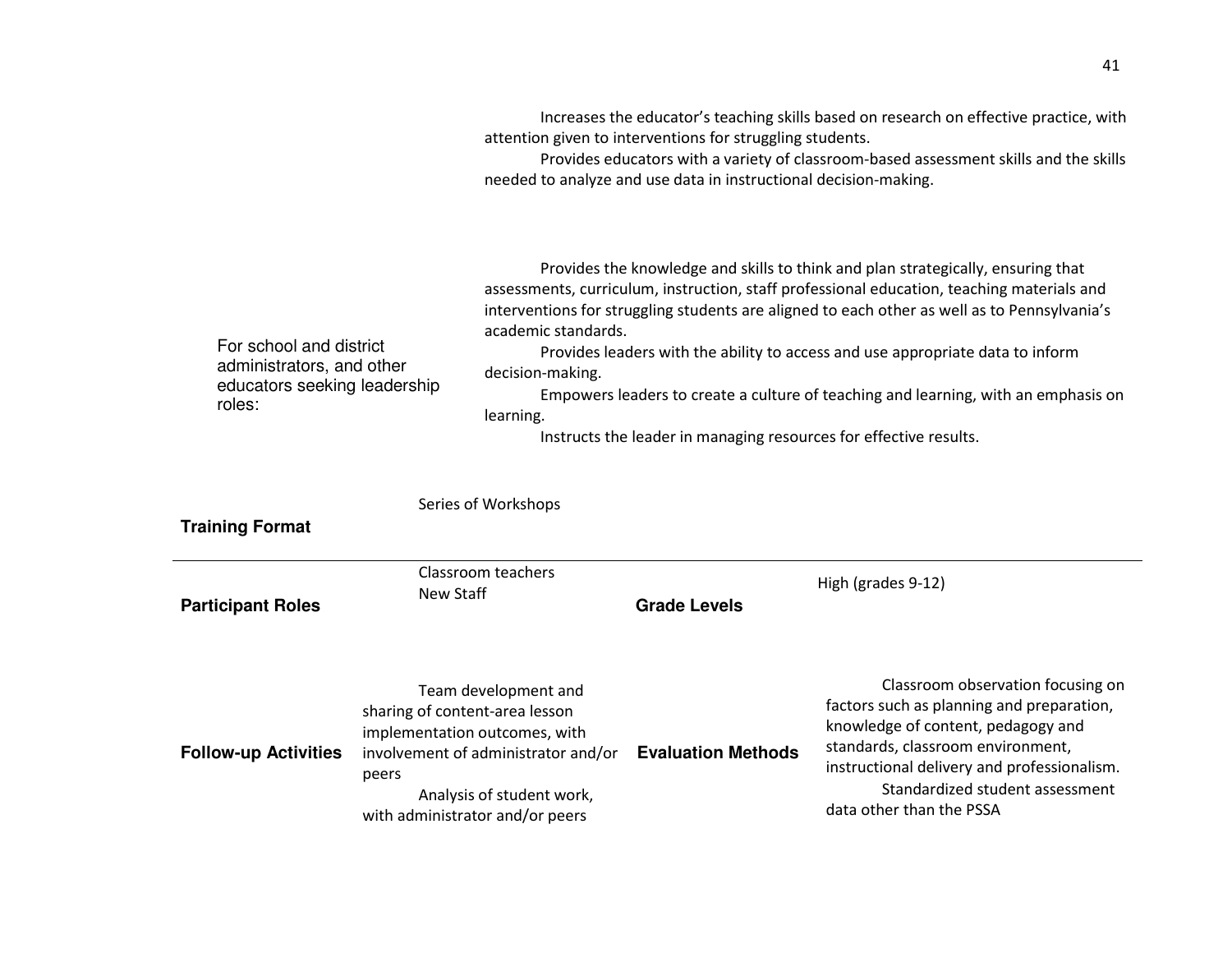#### Creating lessons to meet varied student learning styles Journaling and reflecting

# LEA Goals Addressed: Improve use of Standards Align System Strategy #1: Standards Aligned System

| <b>Start</b><br>8/29/2017 | <b>End</b><br>6/30/2021                                                | Professional Development for<br>Teaching Diverse Learners in | Title<br>an Inclusive Setting |        |          | <b>Description</b><br>In order to reach a broad spectrum of students, we use a variety of strategies and<br>accommodations that are provided in the PaTTAN training webinars. This is done<br>through professional development provided to our Instructional Aides. Using ideas<br>from the webinars, interventions are developed based on student need. These<br>strategies are practiced in small group settings and in the Resource Room. Webinar<br>topics include, Individual Learning Differences, Preparing for Adult Life, and<br>Adaptations to Increase Success. After learning the different strategies, they are<br>practiced in the classroom by the Instructional Aide and overseen by the Instructor.<br>In addition to the webinars, instructors are provided with a Matrix that lists all the<br>students in their shop who qualify for Special Education Services. It also links the<br>necessary accommodations to the appropriate students. The accommodations are<br>discussed with the instructors, and suggestions on how to appropriately implement<br>them is conveyed. To ensure continued success and implementation of best<br>practices, documentation is made for students who utilize and refuse<br>accommodations. |                       |             |
|---------------------------|------------------------------------------------------------------------|--------------------------------------------------------------|-------------------------------|--------|----------|----------------------------------------------------------------------------------------------------------------------------------------------------------------------------------------------------------------------------------------------------------------------------------------------------------------------------------------------------------------------------------------------------------------------------------------------------------------------------------------------------------------------------------------------------------------------------------------------------------------------------------------------------------------------------------------------------------------------------------------------------------------------------------------------------------------------------------------------------------------------------------------------------------------------------------------------------------------------------------------------------------------------------------------------------------------------------------------------------------------------------------------------------------------------------------------------------------------------------------------------------|-----------------------|-------------|
|                           | <b>Person Responsible</b><br><b>Special Populations</b><br>Coordinator |                                                              | <b>SH</b><br>1.0              | S<br>5 | EP<br>16 | <b>Provider</b><br><b>Special Populations Coordinator</b>                                                                                                                                                                                                                                                                                                                                                                                                                                                                                                                                                                                                                                                                                                                                                                                                                                                                                                                                                                                                                                                                                                                                                                                          | <b>Type</b><br>PaTTAN | App.<br>Yes |

Through the use of the PaTTAN webinars, we are able to introduce a variety of best practices to our staff.<br>Knowledge is gained by our Instructional staff who view them and by the students who benefit from them. The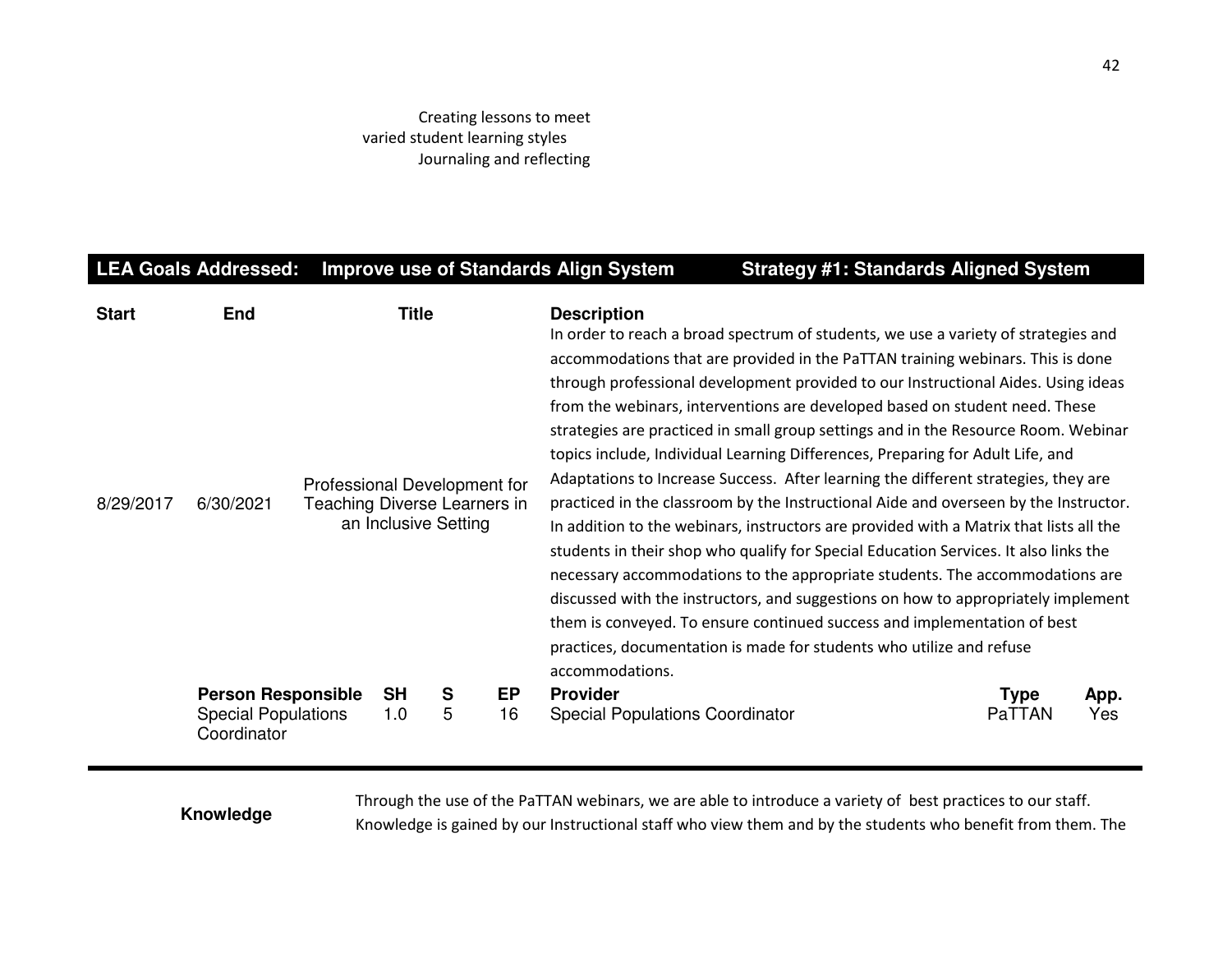|                                                                                                             | student's needs. | Matrix and regular documentation is a way to continually review student progress and behavior. Through this<br>process, we have been more proactive in determining a need for instructional modifications and student<br>success. If a student is not succeeding in their shop, we refer to best practices to create a plan specific to that |                                                           |                                                                                                                                                                                                                                                                                                                                                                  |  |  |  |  |  |
|-------------------------------------------------------------------------------------------------------------|------------------|----------------------------------------------------------------------------------------------------------------------------------------------------------------------------------------------------------------------------------------------------------------------------------------------------------------------------------------------|-----------------------------------------------------------|------------------------------------------------------------------------------------------------------------------------------------------------------------------------------------------------------------------------------------------------------------------------------------------------------------------------------------------------------------------|--|--|--|--|--|
| <b>Supportive</b><br><b>Research</b>                                                                        |                  | To ensure the use of Best Practices the Pennsylvania Training and Technical Assistance Network through the<br>Pennsylvania Department of Education is utilized.                                                                                                                                                                              |                                                           |                                                                                                                                                                                                                                                                                                                                                                  |  |  |  |  |  |
| <b>Designed to Accomplish</b><br>For classroom teachers, school<br>counselors and education<br>specialists: |                  | certification or assignment.                                                                                                                                                                                                                                                                                                                 | attention given to interventions for struggling students. | Enhances the educator's content knowledge in the area of the educator's<br>Increases the educator's teaching skills based on research on effective practice, with                                                                                                                                                                                                |  |  |  |  |  |
| For school and district<br>administrators, and other<br>educators seeking leadership<br>roles:              |                  | academic standards.<br>decision-making.                                                                                                                                                                                                                                                                                                      |                                                           | Provides the knowledge and skills to think and plan strategically, ensuring that<br>assessments, curriculum, instruction, staff professional education, teaching materials and<br>interventions for struggling students are aligned to each other as well as to Pennsylvania's<br>Provides leaders with the ability to access and use appropriate data to inform |  |  |  |  |  |
| <b>Training Format</b>                                                                                      |                  | LEA Whole Group Presentation<br>Series of Workshops                                                                                                                                                                                                                                                                                          |                                                           |                                                                                                                                                                                                                                                                                                                                                                  |  |  |  |  |  |
| <b>Participant Roles</b>                                                                                    |                  | Classroom teachers<br>Paraprofessional                                                                                                                                                                                                                                                                                                       | <b>Grade Levels</b>                                       | High (grades 9-12)                                                                                                                                                                                                                                                                                                                                               |  |  |  |  |  |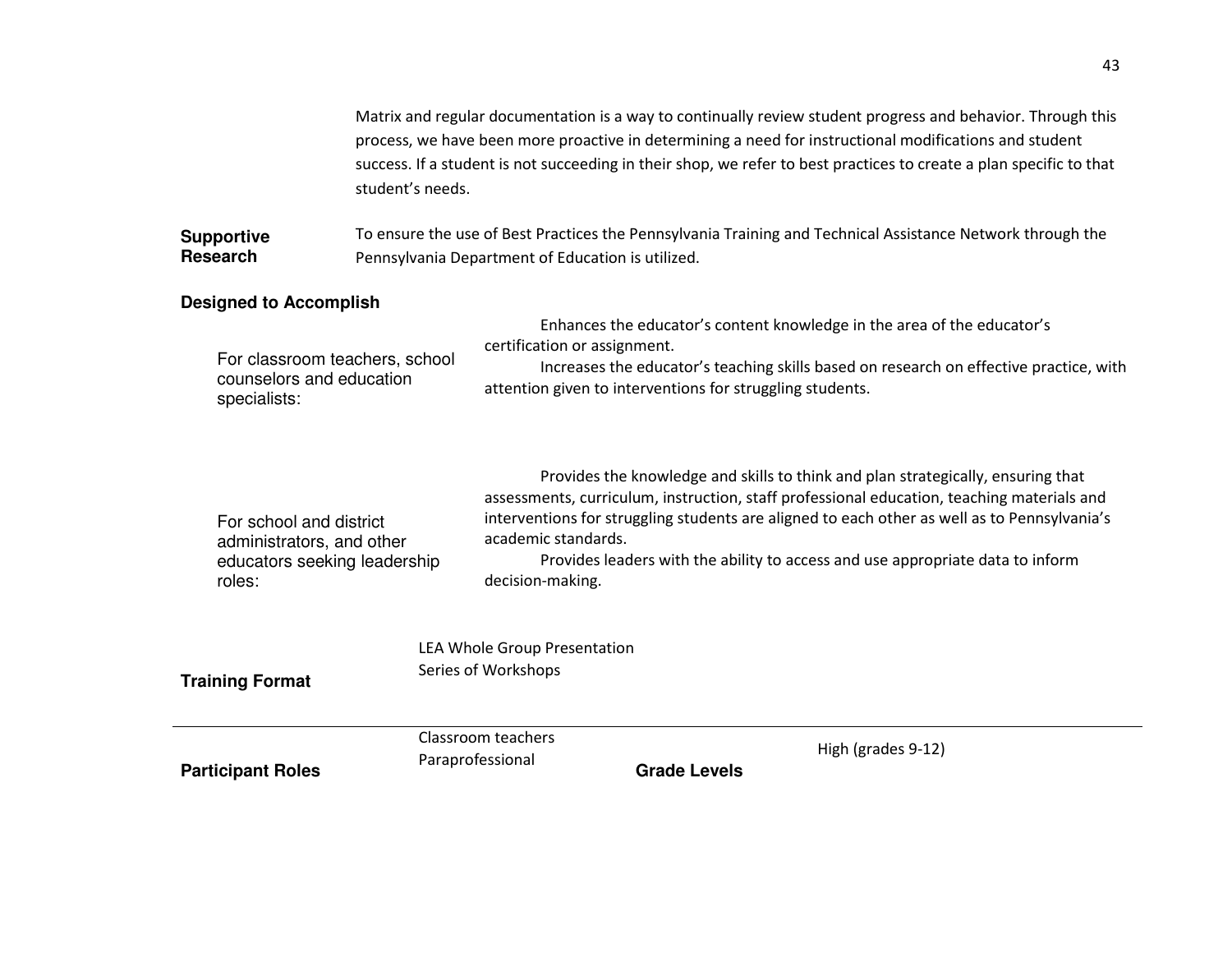Classroom observation focusing on factors such as planning and preparation, knowledge of content, pedagogy and standards, classroom environment, instructional delivery and professionalism.Standardized student assessment data other than the PSSA

Peer-to-peer lesson

**Follow-up Activities** 

discussion

**Evaluation Methods**